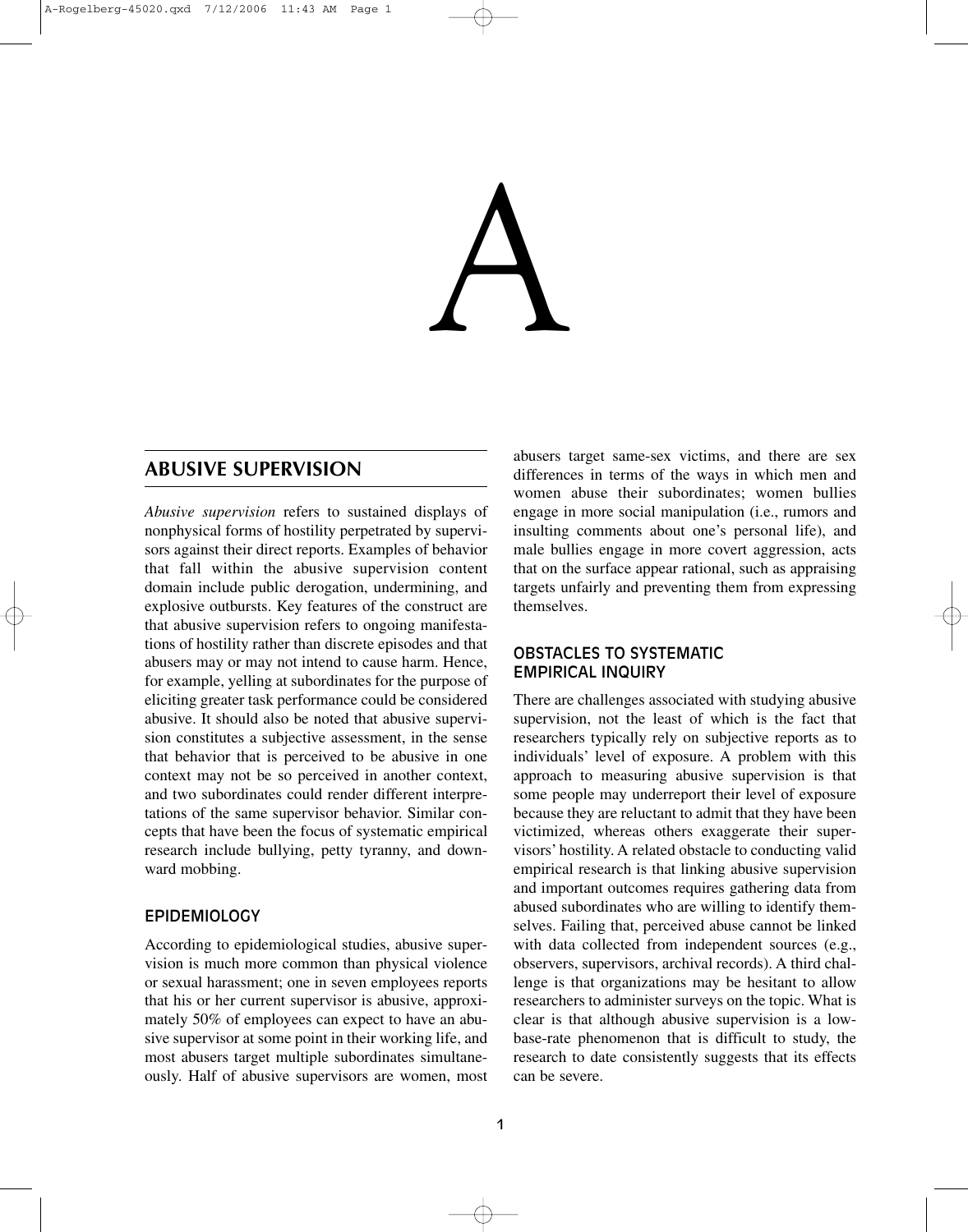

## CONSEQUENCES OF ABUSIVE SUPERVISION

Compared with nonabused subordinates, abused subordinates have higher quit rates, and among those who stay in the job, abusive supervision is negatively related to subordinates' job satisfaction, commitment to the organization, and trust in the supervisor, and positively related to psychological distress (i.e., depression, anxiety, and burnout) and conflict between work and family obligations. The cost per serious case of abuse in the workplace has been estimated at between \$17,000 and \$24,000 in terms of absenteeism, turnover, legal costs, and reduced productivity, and the total cost to organizations has been estimated to be more than \$23.8 billion in the United States alone.

Abusive supervision is not strongly related to bottom-line measures of productivity such as sales volume, number of units produced, and work quality. The most likely reason for this is that employees cannot easily modify these kinds of performance contributions, regardless of how they might feel about their boss. For example, assembly-line workers cannot simply stop producing when they do not like something at work, and salespeople on commission cannot stop selling to get back at their boss, at least not without hurting themselves. But research suggests that abused subordinates will retaliate against their supervisor and their organization by withholding citizenship behaviors, contributions such as being helpful and courteous, and showing initiative. Abused subordinates can express their resentment by modifying their citizenship behavior, because these contributions are to a large extent discretionary, meaning that they fall beyond the job requirements. These kinds of contributions are very important because they provide organizations with flexibility and the capacity to cope with uncertainty. Hence, organizations may be at a competitive disadvantage when a substantial percentage of subordinates withhold citizenship because their supervisors are abusive.

Although abused subordinates tend to perform fewer acts of citizenship than do nonabused subordinates, some abused subordinates will nevertheless do so. However, there are differences in the ways abused subordinates respond to their coworkers' citizenship performance. Intuitively, we would expect that employees will have more favorable attitudes toward their job when their coworkers perform more acts of citizenship. This notion is rooted in the assumption that good citizenship makes the workplace a more attractive and comfortable environment. However, it was found that this was not the case for work groups in which the supervisor was more abusive. In those instances, employees were less satisfied when their coworkers engaged in greater citizenship behavior. Subsequent inquiry explained why this was so. In groups led by abusive supervisors, subordinates performed citizenship behaviors not out of a genuine desire to benefit the organization, but to portray themselves in a favorable light, to make their coworkers look less dedicated by comparison, and to direct their supervisors' hostility at others. Consequently, acts of citizenship may cause fellow coworkers to experience unfavorable attitudes when the supervisor is abusive.

## MODERATING FACTORS

Abusive supervision does not affect all employees the same way. In three studies, it was found that the deleterious effects of abusive supervision on employees' attitudes and psychological health were more pronounced when the subordinate has less job mobility (i.e., when the subordinate is trapped in a job because he or she has few attractive alternatives to the current position), when the abuse is selective rather than distributed (i.e., when subordinates are singled out for abuse as opposed to being targeted along with others), and when the target attributes the abusive behavior to stable characteristics of the supervisor (e.g., meanness, incompetence, or indifference) rather than to characteristics of the organization (e.g., time pressures or competitive work climates).

Another study found that subordinates' personalities influenced how they responded to abusive supervision. This study suggested that abused subordinates were more likely to engage in dysfunctional forms of resistance (i.e., nonconformity to downward influence attempts that involves outright refusal and ignoring the supervisor's requests) and that this effect was more pronounced among subordinates who were dispositionally disagreeable (i.e., unconcerned about the quality of their interpersonal relationships with coworkers) and dispositionally low in conscientiousness (unconcerned about fulfilling task-related obligations). This research provides support for the idea that subordinates' personalities influence the extent to which they engage in retaliation behaviors against abusive supervisors; employees retaliate against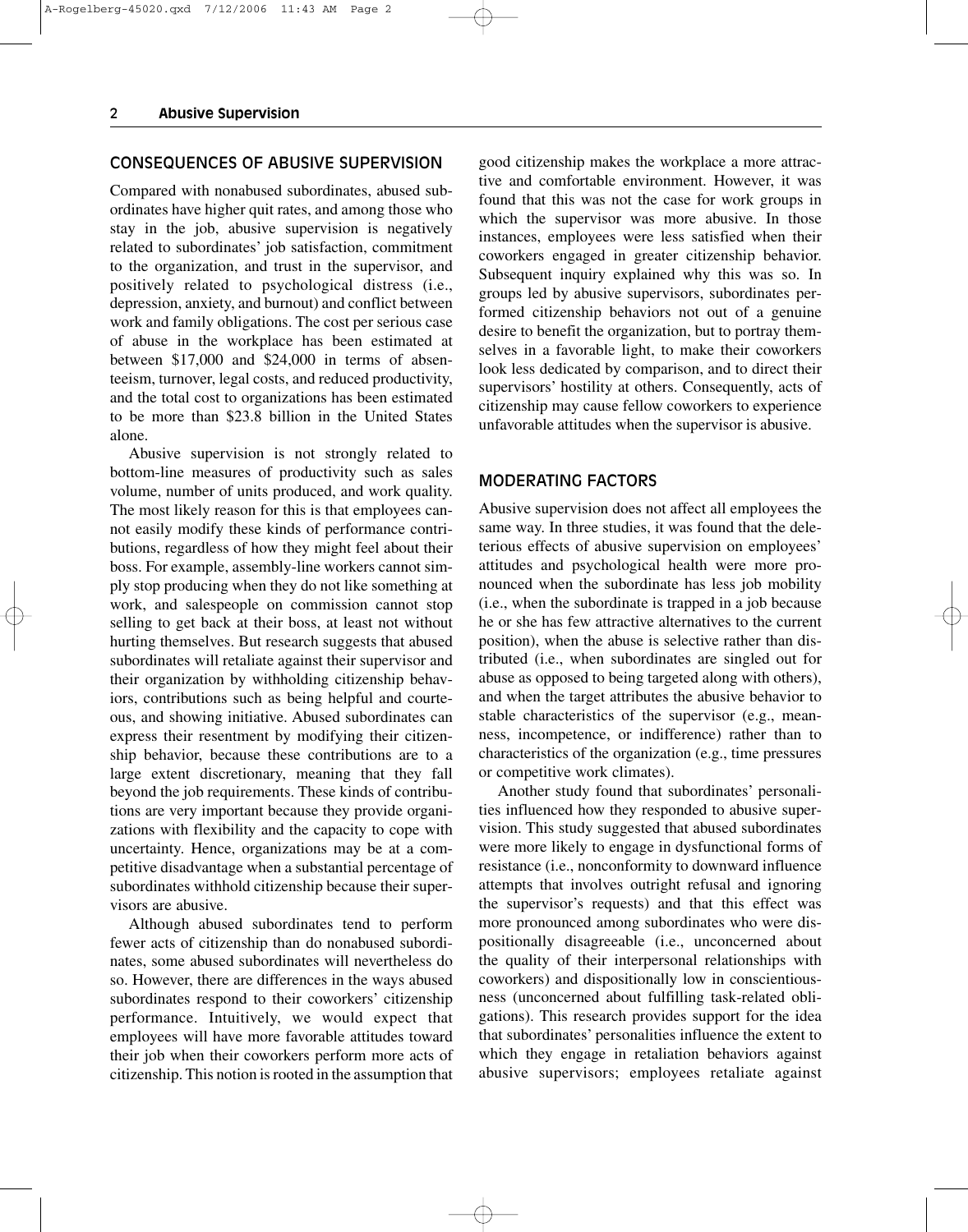abusive supervisors by actively refusing to do what their supervisors want them to do, but only when they are unconcerned about the relational and task-related consequences associated with noncompliance.

### ANTECEDENTS OF ABUSIVE SUPERVISION

Comparatively little research has explored the antecedents of abusive supervision. One study revealed no consistent relationships between hostile supervisor behavior and supervisor disposition (e.g., theory X beliefs, low self-esteem, and low tolerance for ambiguity), situational factors (e.g., institutionalized norms, power, and stressors), or their interactions. A more promising line of inquiry has taken a victimprecipitation perspective, the notion that some individuals may become at risk of being victimized by eliciting or provoking the hostility of potential perpetrators and that perpetrator and situational factors contribute more strongly to the occurrence of abusive supervision when a vulnerable target is available. The study in question found that supervisors who experienced procedural injustice (i.e., decision makers using unfair procedures during the process of rendering allocation decisions) were more abusive when they had a high negative-affectivity subordinate, one who was dispositionally inclined to experience high levels of distressing emotions and who was likely to be perceived as weak, vulnerable, and ripe for exploitation. An implication of this finding is that supervisors inclined to hostility choose targets strategically, focusing their abuse on subordinates who appear to be "good" targets. This work also suggests that perpetrators may express their hostility against targets other than the source of their frustration (i.e., subordinates who are not responsible for the injustices supervisors experience).

### COPING WITH ABUSIVE SUPERVISION

Is there anything abused subordinates can do to cope with their supervisors' hostility? Abused subordinates use two general kinds of coping strategies, which may be labeled *avoidant coping* (physical and psychological withdrawal, maintaining physical distance, not coming to work, and reliance on drugs and alcohol) and *active coping* (directly communicating injustices to the supervisor). Research suggests that abused subordinates are more likely to use avoidant coping than active coping but that the use of active coping is a more effective strategy; in a 6-month longitudinal study, it was found that the relationship between abusive supervision measured at Time 1 and psychological distress (i.e., burnout, anxiety, and depression) measured at Time 2 was stronger when subordinates used avoidant coping and weaker when subordinates used active coping. That is, active coping buffered the stressful effects of abusive supervision and avoidant coping exacerbated those effects.

## CONCLUDING COMMENTS

Given the significant costs that abusive supervision can have for organizations and their members, organizations would be well-advised to take it seriously. This involves a two-pronged effort focusing on both (a) prevention and (b) management of abuse when it does occur. Organizations can prevent the occurrence of abusive supervision by fostering a culture of civility that is incompatible with abusive behavior. This can be accomplished by implementing 360-degree feedback programs and training employees and managers to develop the skills needed to provide and to openly receive constructive feedback. Where abuse occurs, organizations can manage its effects by developing disciplinary procedures for those who violate the norms for acceptable interpersonal behavior, encouraging victims and witnesses to come forward, and sending the message that those claims will be taken seriously. The evidence suggesting that direct coping produces more favorable outcomes than avoidant coping means that it may be fruitful to encourage rank-and-file employees to bring abusive behavior to the attention of higher authorities. In addition, managers should be trained to spot some of the markers for abusive behavior, such as withdrawal behaviors, low morale, and distrust.

*—Bennett J. Tepper*

*See also* Leadership and Supervision; Workplace Incivility

#### **FURTHER READING**

- Aquino, K., Grover, S. L., Bradfield, M., & Allen, D. G. (1999). The effects of negative affectivity, hierarchical status, and self-determination on workplace victimization. *Academy of Management Journal, 42,* 260–272.
- Ashforth, B. (1997). Petty tyranny in organizations: A preliminary examination of antecedents and consequences.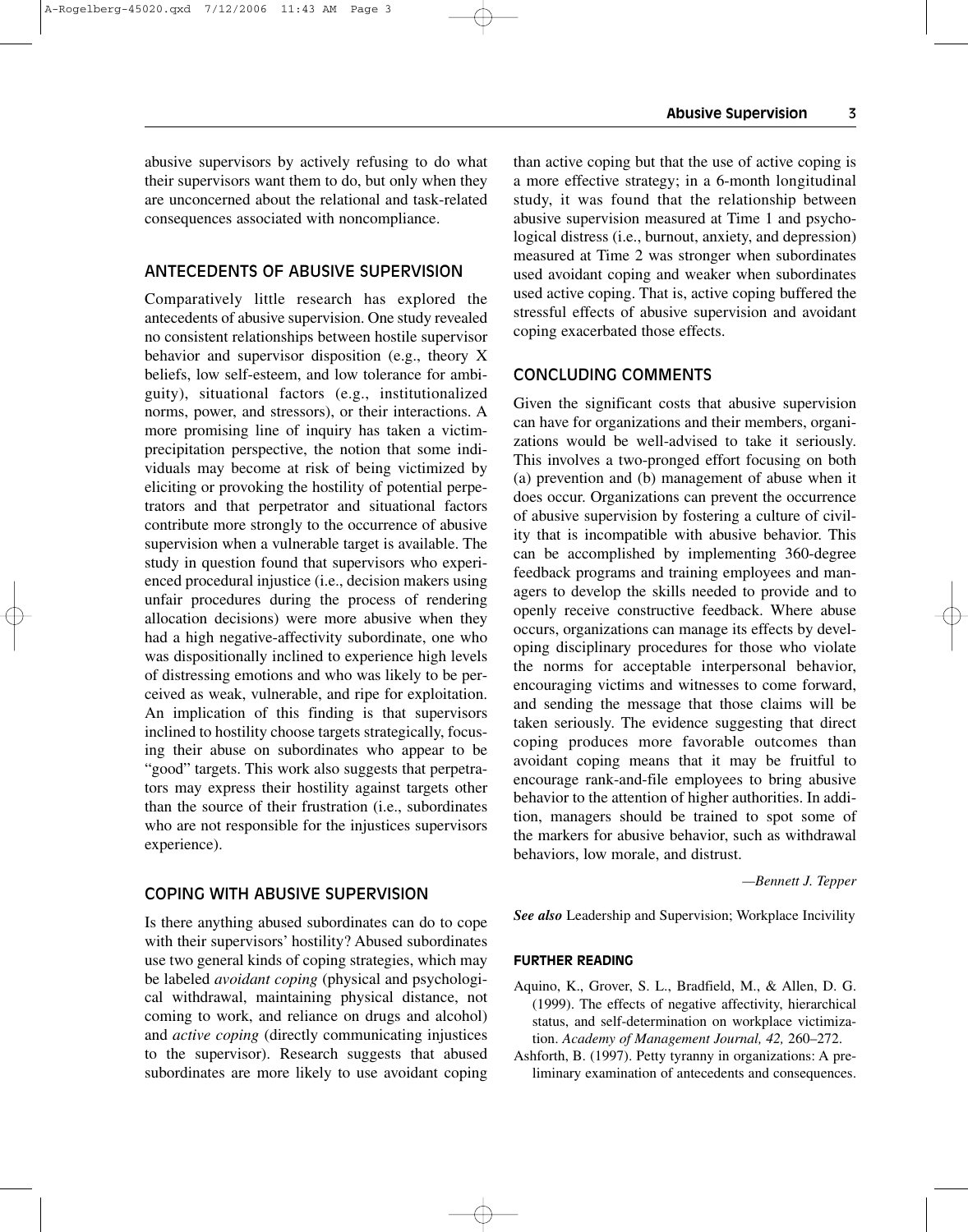#### 4———**Academy of Management**

*Canadian Journal of Administrative Sciences, 14,* 126–140.

- Einarsen, S. (2000). Harassment and bullying at work: A review of the Scandinavian approach. *Aggression and Violent Behavior, 5,* 379–401.
- Tepper, B. J. (2000). Consequences of abusive supervision. *Academy of Management Journal, 43,* 178–190.
- Tepper, B. J., Duffy, M. K., Hoobler, J., & Ensley, M. D. (2004). Moderators of the relationships between coworkers' organizational citizenship behavior and fellow employees' attitudes. *Journal of Applied Psychology, 89,* 455–465.
- Tepper, B. J., Duffy, M. K., & Shaw, J. D. (2001). Personality moderators of the relationships between abusive supervision and subordinates' resistance. *Journal of Applied Psychology, 86,* 974–983.
- Zellars, K. L., Tepper, B. J., & Duffy, M. K. (2002). Abusive supervision and subordinates' organizational citizenship behavior. *Journal of Applied Psychology, 87,* 1068–1076.

# **ACADEMY OF MANAGEMENT**

The Academy of Management is the oldest and largest scholarly professional management association in the world. Founded in 1936 by professors Charles L. Jamison and William N. Mitchell, the academy was formed to create and exchange knowledge about the discipline of management. Broadly defined, this diverse field ranges from the study of organizational processes, structures, and behaviors to the examination of environmental, cultural, industrial, and economic factors that affect organizations and their employees.

Located at Pace University and the Lubin School of Business in New York, the Academy of Management is a member-driven association led by a 16-member board of governors, elected by voting members of the academy. Committees and task forces are appointed by the president of the academy to carry out services and conduct projects for the association.

The Academy of Management has 24 professional divisions and interest groups, and members belong to a minimum of 2 of these groups. The divisions with the most (i.e., more than 2,500) active members include Organizational Behavior; Business Policy and Strategy; Organization and Management Theory; Human Resources; Organizational Development and Change; and International Management. Liaisons communicate between the board and the academy's committees, task forces, divisions, and interest groups.

## MEMBERSHIP

The Academy of Management comprises more than 15,700 members from 90 countries. Its membership includes researchers from colleges, universities, and research organizations, as well as practitioners who work in businesses, government agencies, and not-forprofit organizations. Although there are no requirements to become a member, those interested in joining the academy must apply to one of four membership categories: (a) academic (e.g., researcher, teacher); (b) executive (e.g., management, consultant); (c) student; and (d) emeritus (i.e., member for at least 10 years prior to retirement). A majority of the membership is in the academic category.

### MISSION

The mission of the Academy of Management is to enhance the profession of management by advancing the scholarship and enriching the professional development of its members. The academy is also dedicated to shaping management research and education. Several core values guide the achievement of this mission: (a) to conduct and share high-quality research, teaching, and practical applications of management; (b) to promote and encourage ethical conduct in activities pertaining to management research, teaching, and practice; (c) to foster an environment that respects diverse points of view; (d) to encourage members to share their knowledge of management and new developments in the field with members located in different institutions and countries; and (e) to build opportunities for professional collaboration and networking to advance the field.

### FUNCTIONS

The Academy of Management sponsors a number of activities in pursuit of its mission. Each year, the academy holds an annual meeting, which is attended by more than 6,000 people. This meeting provides a setting in which to share research and expertise in all disciplines of management via invited papers, competitive paper sessions, panel discussions, symposia, workshops, eminent speakers, and special sessions for doctoral students.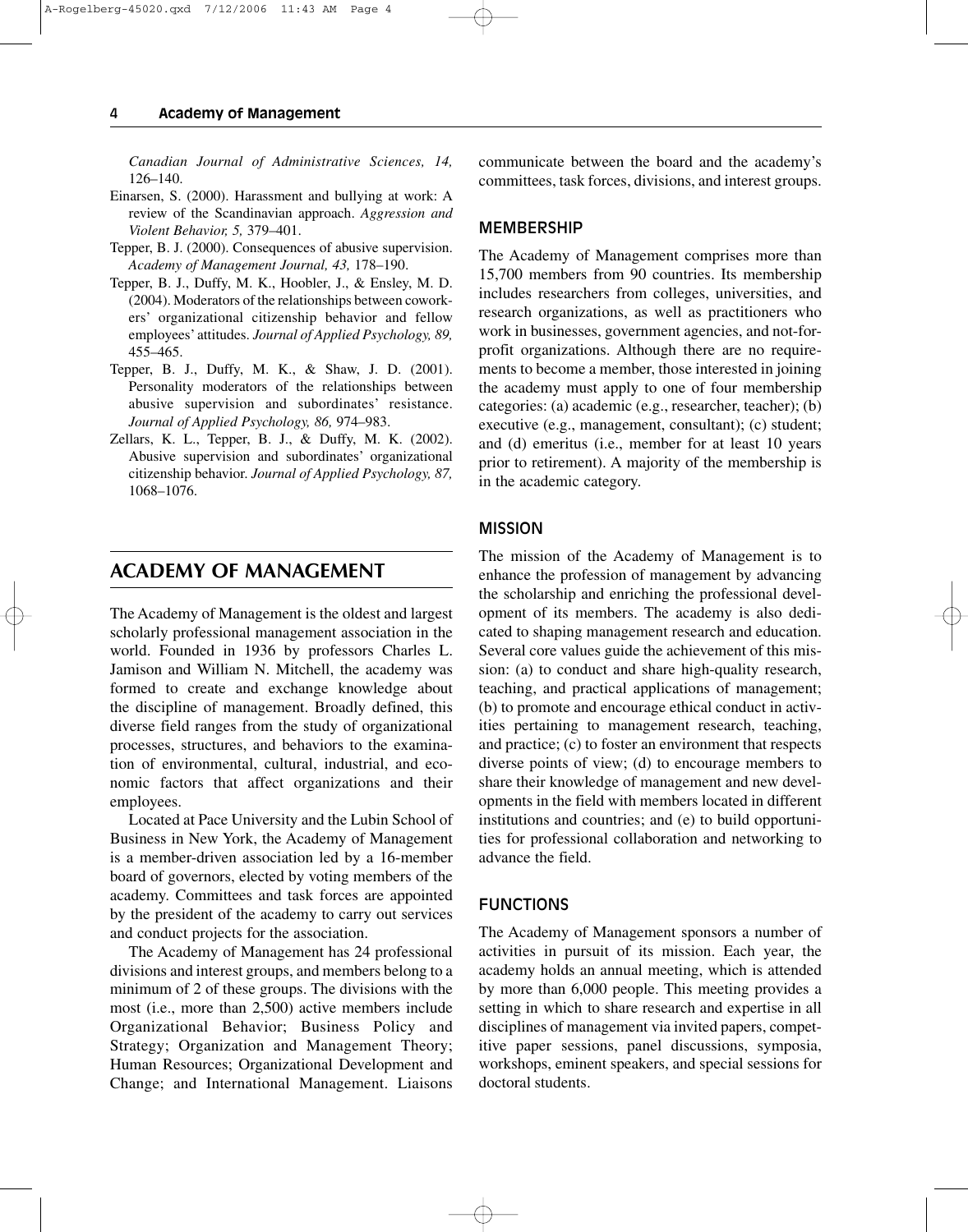In addition, the Academy of Management publishes a variety of management-related periodicals. Among these publications are four scholarly journals: (a) *Academy of Management Learning and Education,* (b) *Academy of Management Journal,* (c) *Academy of Management Review,* and (d) *Academy of Management Executive.* The Academy of Management also publishes a newsletter and a best papers proceedings CD from its annual meeting. Each division within the academy disseminates newsletters for its members, as well.

In terms of electronic communications, the Academy of Management hosts a wide variety of listservs, in which interested parties can post or view messages about the full spectrum of management topics. Several online discussion boards are also hosted by the academy.

Another program offered by the academy is a career development and job placement service. Job interviews and career growth workshops are conducted at the conference, and a searchable database system is offered for organizations to post positions and view applicant credentials, and for potential applicants to search for available positions. Professional development opportunities are also available through forums on special topics considered timely and important to members of the academy. Further, in recognition of contributions to the field, the Academy of Management sponsors a number of professional awards for notable achievement.

*—Jennifer L. Burnfield*

*See also* American Psychological Association, Association for Psychological Science; Society for Industrial and Organizational Psychology

#### **FURTHER READING**

Academy of Management Web site. Retrieved February 28, 2006, from http://www.aomonline.org/

# **ACTION THEORY**

Action theory represents a general model of workrelated cognition and behavior with implications for a wide range of topics in industrial/organizational psychology. Inspired by Lewin's field theory, American cybernetic models, and Russian and Polish approaches, German work psychologists initiated the development of action theory in the late 1960s. As the core concept of the theory, action is conceived of as goal-directed behavior. Actions are behavioral units oriented toward their own distinct goals, whereas operations (e.g., movement patterns) are subordinate action components. As anticipatory cognitive structures, goals guide the action process, because they function as relatively invariant set points for the interpretation of feedback. Action theory explains both the sequential ordering and the hierarchical structuring of action.

## THE ACTION SEQUENCE

Action theory differentiates five phases of the action sequence: (a) goal development and choosing between competing goals; (b) orientation (i.e., collecting relevant information about the task and the conditions in one's work environment) and prognosis of future events; (c) plan development and selection; (d) execution of the plan and monitoring; and (e) the processing of feedback, which in turn influences the development of subsequent goals. These action steps are not always taken in the same order (e.g., initial plans may be refined during action execution). The action sequence allows for an analysis of the interface between the objective work environment and subjective task representations, because employees' specific redefinitions of tasks presented by the organization (e.g., to operate a machine) determine their individual goals and plans (e.g., whether and how to take action when the machine breaks down).

### FOUR LEVELS OF ACTION REGULATION

From a structural point of view, actions are organized hierarchically, because higher-order goals are broken down into subgoals, and higher levels of conscious intellectual regulation are superordinate to lower levels of automatic operations. Recent versions of action theory distinguish four levels of action regulation, ordered from lowest to highest:

- 1. *Sensorimotor level.* Stereotyped and automatic movement sequences are organized without conscious attention.
- 2. *Level of flexible action patterns.* Ready-made action schemata that do not require conscious representation are tailored to situationally defined parameters.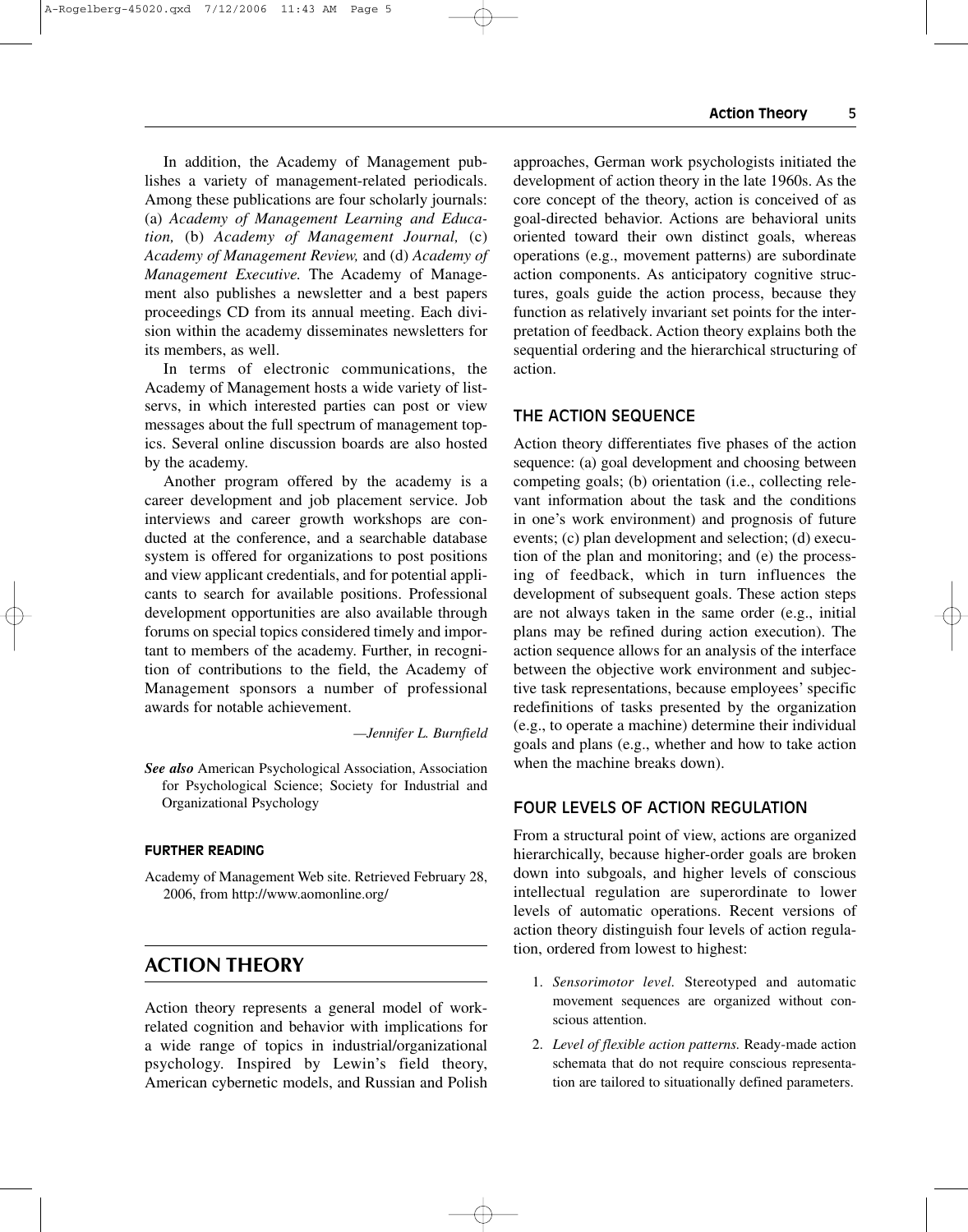#### 6———**Action Theory**

- 3. *Intellectual level.* New actions in a complex environment are consciously regulated.
- 4. *Heuristic level.* Metacognitive strategies such as general problem-solving approaches are pursued either consciously or automatically.

### THE OPERATIVE IMAGE SYSTEM

One's accumulated knowledge of the relationships between specific conditions, actions, and results is stored in the so-called operative image system. This system reflects the cognitive base for action regulation and entails long-term representations of schemata or strategies applicable to action regulation at all four levels (e.g., movement-oriented schemata to be regulated at the sensorimotor level, and strategies to be implemented at the intellectual level). Originally, cyclical test–operate–test–exit (TOTE) units, which imply that action is taken until there is congruity between the current state and a criterion, were considered the basic units of action regulation. To reconcile this classic discrepancy reduction approach with the notion of discrepancy creation, action theorists have emphasized the role of goals as desired end states and the impact of active approaches on the environment.

## APPLICATIONS OF ACTION THEORY

Action theory has implications for several domains, including stress, training, job analysis, work design, error management, emotion regulation, competence development, and personality enhancement. Action theorists emphasize socialization processes by considering malleable facets of personality, motivation, and cognitive ability as dependent variables that may be affected by work action. For example, work environments encouraging forward thinking induce action styles such as planfulness (i.e., the detailed development and persistent implementation of long-range plans). New ideas on error management and the function of errors in the learning and training process were also derived from action theory. Research examining why so-called superworkers produce superior results without spending more time at work revealed that they engage more frequently in planning and have better operative image systems, reflected in greater knowledge of error frequencies, the signals indicating errors, and the duration and efficiency of different strategies of dealing with errors.

Conceptualizing stress as a disturbance of action regulation, action theory offers a theoretically grounded stressor taxonomy, composed of three categories: (a) regulation obstacles (i.e., interruptions and regulation difficulties such as poor visibility or lack of information); (b) regulation uncertainties (e.g., role ambiguity); and (c) overtaxing regulations (e.g., time pressure). Multiple job analysis tools have been developed based on action theory. These tools typically provide a structured assessment of regulatory requirements and difficulties (e.g., the degree to which the work requires a conscious development and coordination of new plans). The function of emotions for action regulation, particularly in service work, has also been analyzed within an action theory context. Emotions enable people to continue with the action process despite barriers and difficulties. Examples are the motivation derived from pride in anticipation of goal attainment and the role of negative affect in facilitating an objective assessment of environmental barriers.

## THE VALUE OF ACTION THEORY

As an integrative metatheory, action theory illuminates the implications of specific cognitive and social psychological theories for industrial/organizational issues. For example, studies based on the theories of actionstate orientation and self-discrimination revealed that distractible state-oriented individuals are less likely to efficiently translate intentions into action and more likely to falsely redefine external demands as their own goals. Action theory also helps explain the impact of societal transformations on work activities. Longitudinal research based on action theory demonstrated that increases in the levels of complexity and control experienced by East German employees after the country's reunification enhanced their personal initiative (i.e., organizationally functional forms of self-started, proactive, and persistent behavior).

In conclusion, action theory distinguishes itself from most micro industrial/organizational models because of its scope, its versatility, its theoretical foundation in cognitive science, its applicability to various facets of everyday work behavior, and its simultaneous consideration of objective environments, internal mental operations, and observable behavioral outcomes. By bridging the gaps between the environment and cognition (e.g., via task redefinitions in the action sequence) and between cognition and action (e.g., via plans as starting points for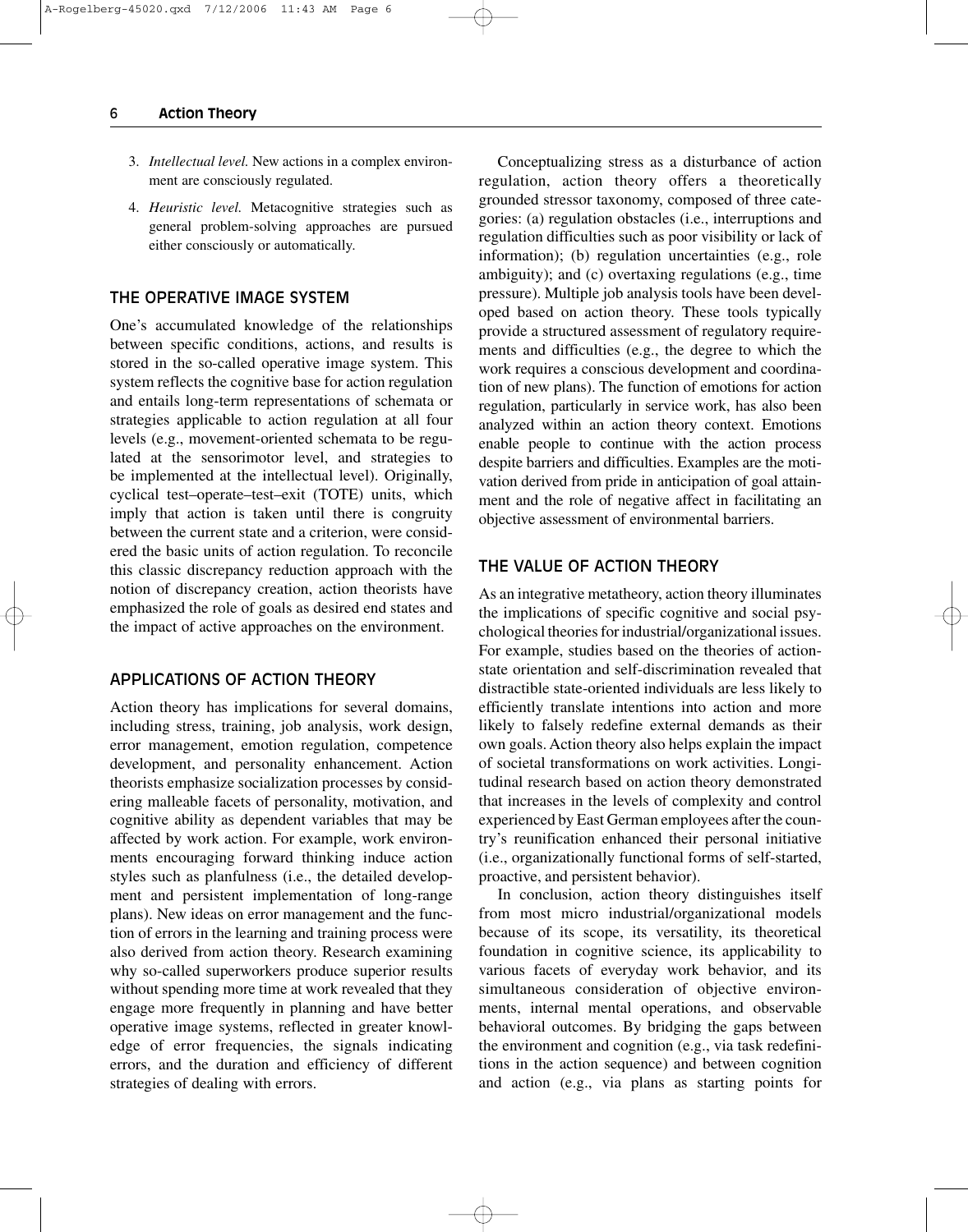action), action theory integrates cognitivist and behavioral approaches. Action theory has been described as a way of thinking that leads to a sharper understanding of how our cognitive apparatus is used and shaped in the workplace and in relation to the world we inhabit.

*—Michael Frese and Johannes Rank*

*See also* Goal-Setting Theory; History of Industrial-Organizational Psychology in Europe and the United Kingdom; Job Performance Models; Performance Feedback

#### **FURTHER READING**

- Frese, M., & Sabini, J. (1985). *Goal-directed behavior: The concept of action in psychology*. Hillsdale, NJ: Lawrence Erlbaum.
- Frese, M., & Zapf, D. (1994). Action as the core of work psychology: A German approach. In M. D. Dunnette, J. M. Hough, & H. C. Triandis (Eds.), *Handbook of industrial and organizational psychology* (Vol. 4, pp. 271–340). Palo Alto, CA: Consulting Psychologists Press.
- Gollwitzer, P. M. (1999). Implementation intentions— Strong effects of simple plans. *American Psychologist, 54,* 493–503.
- Hacker, W. (2003). Action regulation theory: A practical tool for the design of modern work. *European Journal of Work and Organizational Psychology, 12,* 105–130.
- Zapf, D. (2002). Emotion work and psychological strain: A review of the literature and some conceptual considerations. *Human Resource Management Review, 12,* 237–268.

# **ADVERSE IMPACT/DISPARATE TREATMENT/DISCRIMINATION AT WORK**

The phrase *to discriminate* has two interpretations: (a) to display prejudice toward members of a group through unjustified negative actions, and (b) to meaningfully differentiate between people on the basis of their characteristics. Discrimination of the second form involves the ability to ascertain the presence and degree of characteristics that distinguish one person from another. For example, a classical music critic should *discriminate* among pianists on the basis of technique and interpretation. This interpretation holds that it is meaningful to differentiate an exceptional

performer from an average performer on the basis of relevant factors. In contrast, discrimination of the first form invokes notions of preference and social injustice. Meaningful differentiation is decidedly absent as people are distinguished based on demographic, nonrelevant factors. Because individuals differ on the basis of many characteristics, organizations must regularly discriminate between individuals when hiring, allocating resources, and rewarding to effectively manage a workforce. When organizations differentiate individuals based on job-relevant or organizationrelevant factors, this discrimination is meaningful and warranted. When organizations instead differentiate individuals on the basis of stereotypes and allow that differentiation to influence decision making, the organization has engaged in workplace discrimination.

## PERCEPTUAL FORCES BEHIND DISCRIMINATION

The approximately 80,000 complaints filed annually with the Equal Employment Opportunity Commission (EEOC) indicate that employment discrimination is common. Sex and racial biases influence performance appraisals and promotion decisions. Black and Hispanic applicants tend to receive less favorable evaluations during interviews. Interpersonal discrimination avoiding, distancing, and excluding members of a group—regularly limits minority group members' access to developmental mentors and networks and interferes with workplace productivity. Further, reports continue to document the presence of a "glass ceiling" that blocks women and racial minorities from gaining leadership positions in organizations.

The perceptual processes theorized to produce discriminatory behavior explain part of why discrimination at work persists. For individuals, discrimination originates with the need to sort people into personally meaningful categories as a means of efficiently processing the myriad perceptual stimuli encountered each day. This social categorization is often based on whether a person is perceived by the individual to be similar or different, and it is facilitated by stereotypic beliefs that a person categorized within a specific group possesses certain traits purely because he or she is a member of that group. For example, a female candidate for a management-level position may be passed over for promotion if the stereotype held by evaluators leads them to assume that she will become emotional when under stress. As illustrated, the categorization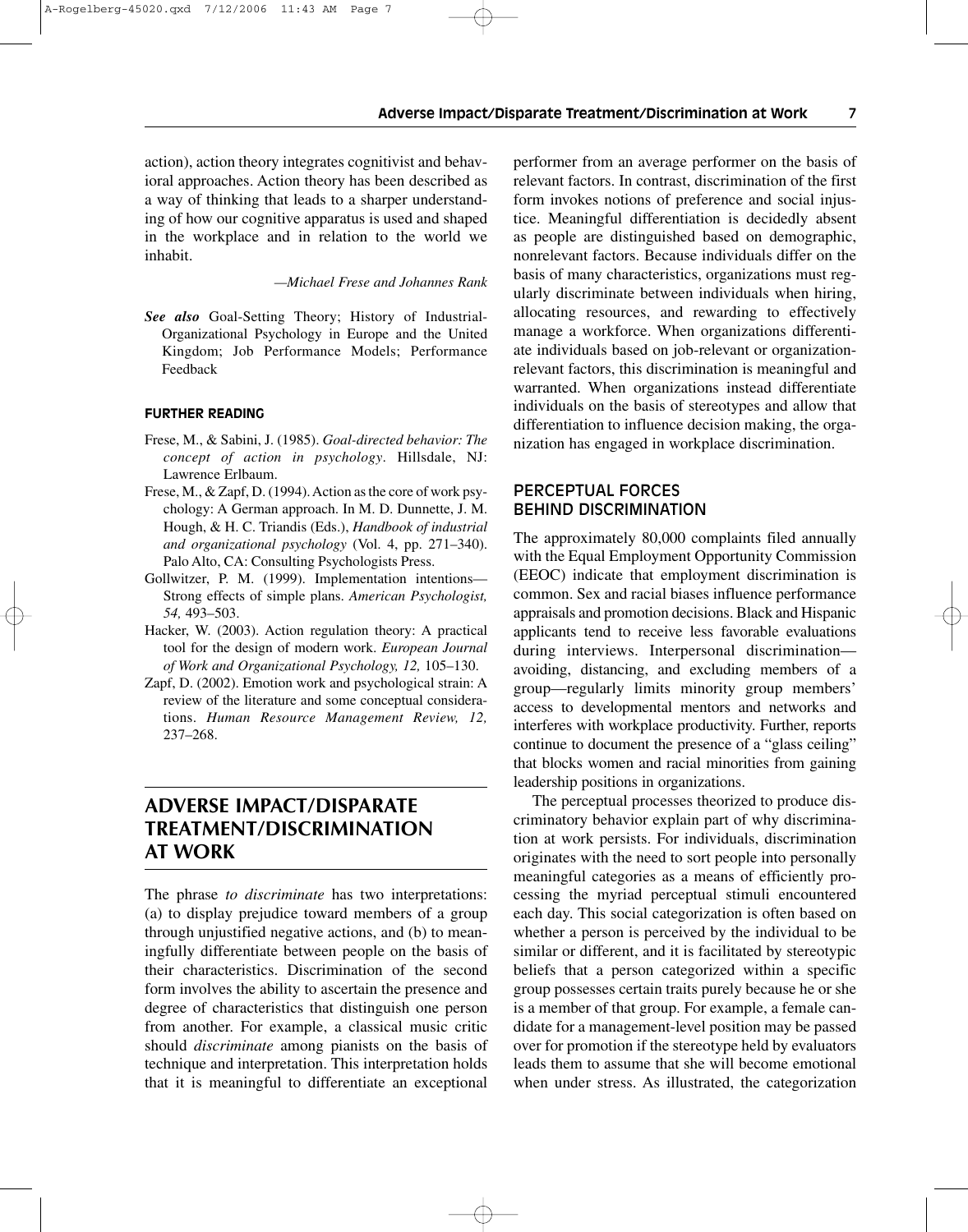#### 8———**Adverse Impact/Disparate Treatment/Discrimination at Work**

process influences how individuals evaluate and feel about other people. Persons categorized as members of one's own group invoke more favorable reactions, whereas persons categorized as members of another group invoke less favorable responses.

However, the tendency to categorize others does not necessarily translate into discriminatory actions. Various individual and contextual variables, such as the social composition of the workplace, the salience of group membership, and the presence of organizational and local norms, will either facilitate or impede the emergence of discriminatory behavior.

## EMPLOYMENT DISCRIMINATION LAW

The legal environment also plays an important role in managing the occurrence of discriminatory behaviors. Federal, state, and municipal statutes, as well as various constitutional amendments and executive orders, afford individuals rights and protection in the event that they are discriminated against in an employment setting or are involved in any way in an employment discrimination suit. The three primary pieces of federal legislation responsible for regulating discrimination at work are the Civil Rights Act, the Americans With Disabilities Act, and the Age Discrimination in Employment Act.

## **The Civil Rights Act**

The Civil Rights Act (Title VII, 1964, and as amended in 1978 and 1991) prohibits organizations with 15 or more employees from discriminating against individuals on the basis of race (e.g., Caucasian, African, and Asian), ethnicity (e.g., Hispanic), color of skin, national origin (e.g., Mexican), sex (and pregnancy or pregnancy-related medical conditions), and religion in all aspects of employment (e.g., hiring, compensation, training, performance management, discharge). The act defined a *protected group* as a class of individuals who are similar on one of these bases. However, protected group membership is contextspecific. For example, a male applicant for an accountant position may not be considered a minority group member in that context, but he would likely be considered a protected group member if he applied for a flight attendant position. Thus, the appropriateness of identifying certain individuals as minorities depends on the demographic makeup of the applicant pool, current jobholders, and the relevant labor market.

Title VII explicitly allowed for discriminating between individuals on the basis of a job-related, meaningful reason or in response to a bona fide seniority system. The act also required organizations to provide reasonable accommodation for employees to engage in religious practices, unless doing so would pose an undue hardship. The act created the EEOC, the federal agency charged with enforcing the provisions of employment discrimination legislation.As amended, the act banned the adjustment of assessment scores, whether gathered for purposes of promotion, training, or selection, on the basis of protected class status; lessened the impact of a mixed-motive defense for organizations wherein legitimate reasons in justification of a discriminatory action are rendered in conjunction with unlawful reasons; and limited the ability of individuals to allege reverse discrimination in the context of judicially approved affirmative action plans.

### **The Americans With Disabilities Act**

The Americans With Disabilities Act (Title I, 1990) prohibits organizations with 15 or more employees from discriminating against disabled individuals, individuals who have a record of a disability, and individuals perceived to be disabled in all aspects of employment. Disabled individuals are defined as those persons who suffer from a physical or mental impairment that is not correctable and substantially limits at least one major life activity, such as thinking or standing. For example, a legally blind individual who requires the assistance of a seeing-eye dog would be considered disabled, but a legally blind individual whose vision can be corrected by wearing glasses would not. Essentially, the verification of a disability must go beyond a medical diagnosis to consider how that condition affects an individual's daily life.

Organizations are required to provide reasonable accommodation to disabled individuals who are otherwise qualified to perform the essential (i.e., most integral or critical) functions of the job. This may mean, for example, adjusting break times so that a diabetic may stop work to conduct necessary insulin tests. An accommodation that would involve excessive expense relative to an organization's resources, dramatically alter the job or business in question, violate current organization systems or policies (e.g., seniority systems), or represent a direct threat to the health and safety of other workers may be viewed as an undue hardship for the organization and hence deemed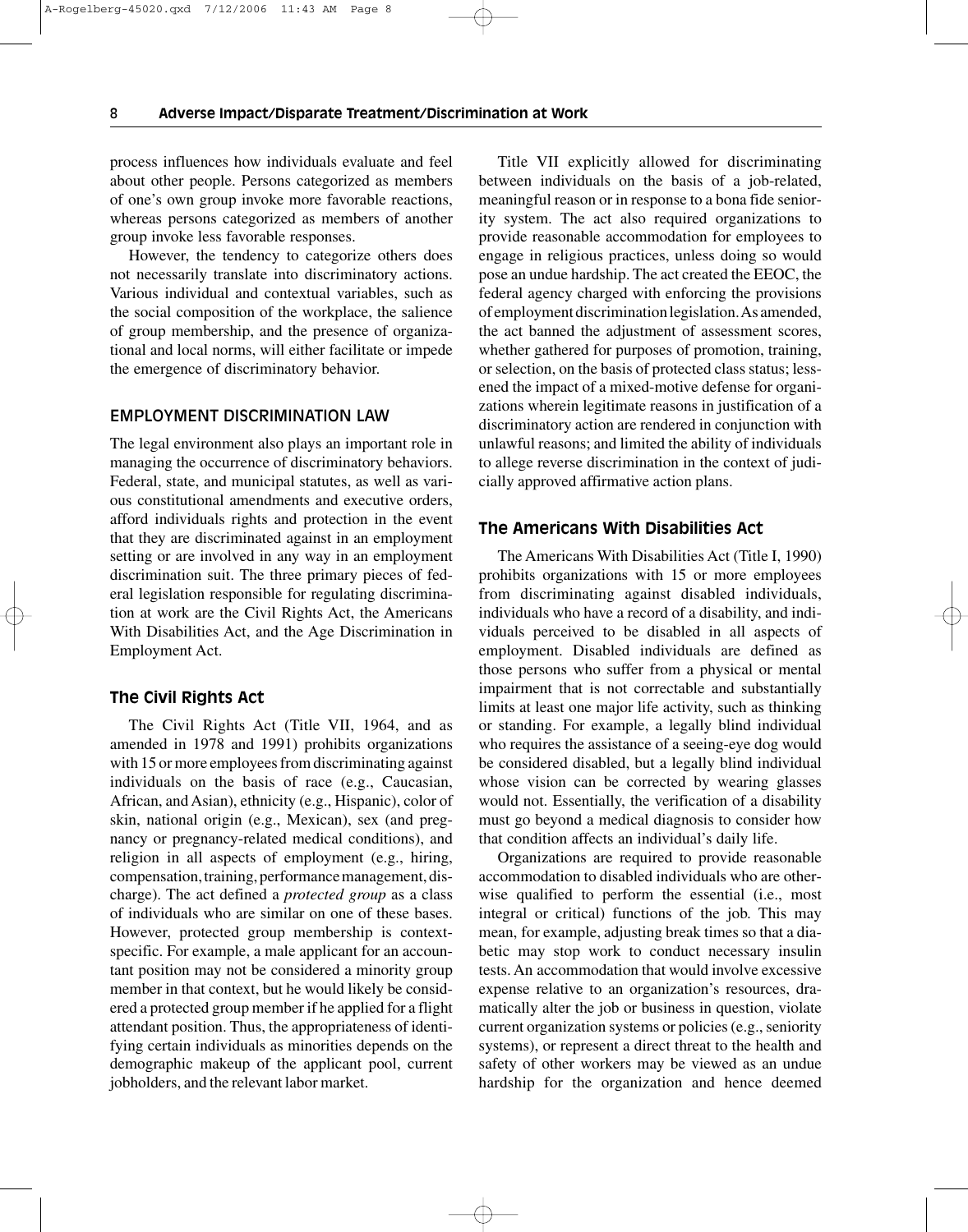unreasonable. Thus, the reasonableness of a given accommodation is individual-, organization-, job-, and context-specific. Although the disabled individual is initially responsible for requesting accommodation, the organization and the individual are encouraged to work together to identify possible accommodations.

## **The Age Discrimination in Employment Act**

The Age Discrimination in Employment Act (1967) prohibits organizations with 20 or more employees from discriminating against individuals age 40 and older in all aspects of employment. Similar to Title VII, the act explicitly allowed for discriminating between individuals in the presence of a rational, job-related reason. In addition, the act identified a series of policy exemptions wherein an age requirement would be viewed as lawful. These include (a) organization policies that identify a mandatory retirement age of 65 for bona fide executives, (b) state or local statutes that establish a mandatory retirement age for police officers and firefighters, and (c) various age restrictions in the commercial airline industry. The act also prohibits agebased discrimination even when the individuals involved are both within the age-based protected class; for example, an individual who is 60 can allege discrimination in favor of an individual who is 45.

## TYPES OF EMPLOYMENT DISCRIMINATION

When these laws are violated, an individual may seek legal redress by filing a claim of discrimination with the EEOC. Assuming the claim has merit, the EEOC will pursue conciliation with the offending organization to settle the dispute. If attempts at conciliation fail, the suit will proceed to the court system. The overwhelming majority of complaints are resolved before reaching federal court. Complaints that do reach a courtroom proceed through a series of phases in which the burden of proof is shifted back and forth between the plaintiff (the individual allegedly discriminated against) and the organization. The process through which that burden is met depends on the type of discrimination alleged.

## **Disparate Treatment**

*Disparate treatment* occurs when an individual suffers intentional discrimination on the basis of his or her membership in a protected group. For example, after September 11, 2001, the EEOC experienced an increase in the number of complaints filed by Arab Americans and Muslims who experienced harassment or discharge allegedly on the basis of their national origin or religion. Proving that the organization had intent or motive to discriminate is a central aspect of a disparate treatment lawsuit. Because intent can rarely be known, disparate treatment must often be inferred on the basis of circumstantial evidence. To establish a prima facie case of discrimination, the plaintiff must prove that he or she was differentially treated because of membership in a protected group. This may be accomplished by demonstrating that members of a specific protected group consistently received disproportionately unfavorable actions.

Under a pattern-and-practice claim, this may be accomplished by demonstrating that members of a specific protected group consistently received disproportionately unfavorable actions. Under the McDonnell Douglas/Burdine framework, this may be accomplished by showing that the plaintiff was adversely treated relative to an individual of a different group who was otherwise similarly situated in terms of qualifications and job-related circumstances.

In response, the organization must provide a legitimate, nondiscriminatory reason for its actions. The organization may argue that the plaintiff did not have the necessary job-related qualifications or display the expected level of performance. In a case of disability discrimination, the organization may argue that the requested accommodation was unreasonable. Or the organization may defend the action by stating that the decision was based on a bona fide occupational qualification (BFOQ). Through BFOQs, organizations may overtly exclude individuals on the basis of sex, age, religion, or national origin when such exclusion is required for business survival and/or public and personal safety. A BFOQ assumes that most individuals within a given protected group will be unable to execute a central job requirement and that failure to do so will risk the health of the organization and the broader public. For example, air traffic controllers may not be older than age 49. In the event that the organization successfully puts forth an acceptable justification, the plaintiff may establish that the proffered reason is merely a pretext and that discrimination was the true reason behind the action.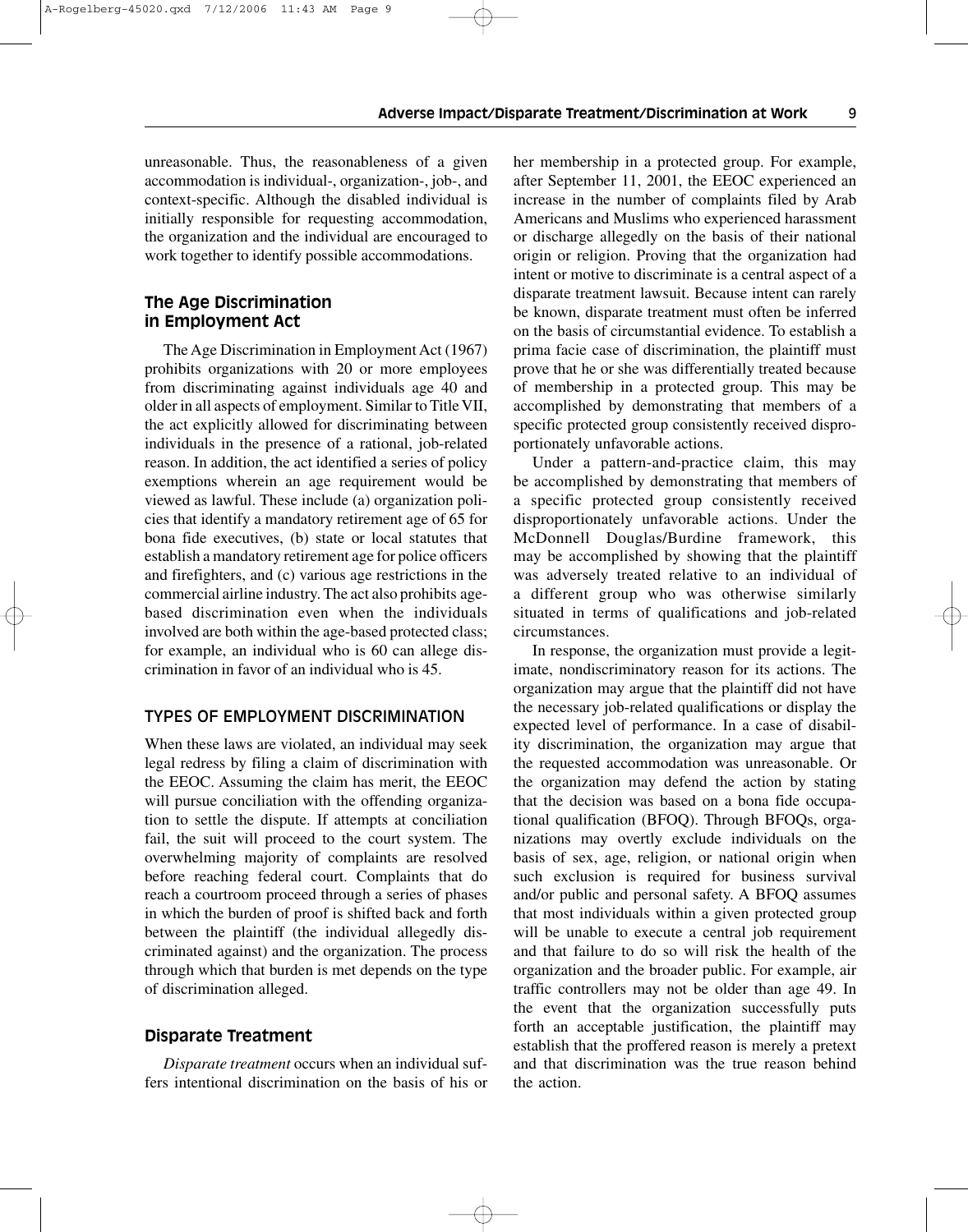### 10———**Affective Events Theory**

## **Adverse (Disparate) Impact**

Adverse (disparate) impact is discrimination that occurs when members of a protected group are systematically excluded based on an employment policy or practice that is neutral on its face. Disparate impact lawsuits do not require proof of intent. Instead, to establish a prima facie case, the plaintiff must provide statistical evidence that a particular minority group is being adversely affected by a specific employment practice. This evidence may come in three different forms:

1. Documenting that pass rates for a decisionmaking hurdle do not fulfill the *four-fifths rule.* This EEOC rule of thumb states that if the pass rate of a minority group for a particular hurdle is less than 80% of the pass rate for the group with the highest pass rate, the comparative rates are different enough to warrant a conclusion of adverse impact. For example, in *Griggs v. Duke Power Co.* (1971), the plaintiff provided evidence that the organization requirement to complete a cognitive ability test as part of the selection process had a pass rate for White applicants of 58% (the highest pass rate) relative to a pass rate for Black applicants of 6%. The pass rate of the minority group was 10% of the majority group rate, and thus far below the 80% criterion.

2. Providing evidence of a *restricted policy* whereby individuals are excluded on the basis of a required characteristic that is associated with membership in a protected group. For example, instituting a minimum weight requirement of 130 pounds for a given position will disproportionately exclude females, in that females as a population weigh proportionately less than males.

3. Conducting a *workforce utilization analysis* comparing the percentage of minority group members within an organization and within a job to the percentage of minority group members in the relevant labor force for this organization and this job. If protected group members are being consistently screened out, they should be underrepresented in the organization relative to their availability in the labor market.

In response to statistical evidence documenting a disparity, the organization must prove that the employment practice is consistent with business necessity and/or is necessary for the safe operation of the business. In most cases, this amounts to demonstrating that inferences drawn based on the employment practice are valid in that the practice allows the organization to meaningfully differentiate among individuals on the basis of job-relevant knowledge, skills, or abilities. Should the organization be successful in offering evidence of business necessity, the plaintiff may argue for the substitution of an employment practice that is equally relevant to the job but less discriminatory.

*—Jill E. Ellingson*

*See also* Americans With Disabilities Act; Bona Fide Occupational Qualifications; Civil Rights Act of 1964, Civil Rights Act of 1991

#### **FURTHER READING**

- Covington, R. N., & Decker, K. H. (2002). *Employment law in a nutshell* (2nd ed.). St. Paul, MN: West-Thomson.
- Dipboye, R. L., & Colella, A. (2005). *Discrimination at work: The psychological and organizational bases.* Mahwah, NJ: Lawrence Erlbaum.
- Landy, F. J. (2005). *Employment discrimination litigation: Behavioral, quantitative, and legal perspectives.* San Francisco: Jossey-Bass.
- Player, M. A. (2004). *Federal law of employment discrimination in a nutshell* (5th ed.). St. Paul, MN: West-Thomson.

## **AFFECTIVE EVENTS THEORY**

*Affective events theory* (AET) is a theory of *affect* (the broader term for emotional experiences, including emotion and mood) in the workplace. In addition to focusing on affect, it encompasses cognitions, behavior, attitudes, and other crucial psychological constructs to explain job behavior and performance. The theory primarily builds on the already established cognitive appraisal models and has gathered support from many areas of study in the field of emotions to create a more encompassing theory of work behavior.

Affective events theory proposes that there are two paths to job behaviors, both of which are at least partially influenced by affective reactions to events at work. However, cognitive processes play an essential role in the creation of these reactions. The theory builds on past theoretical successes while also adding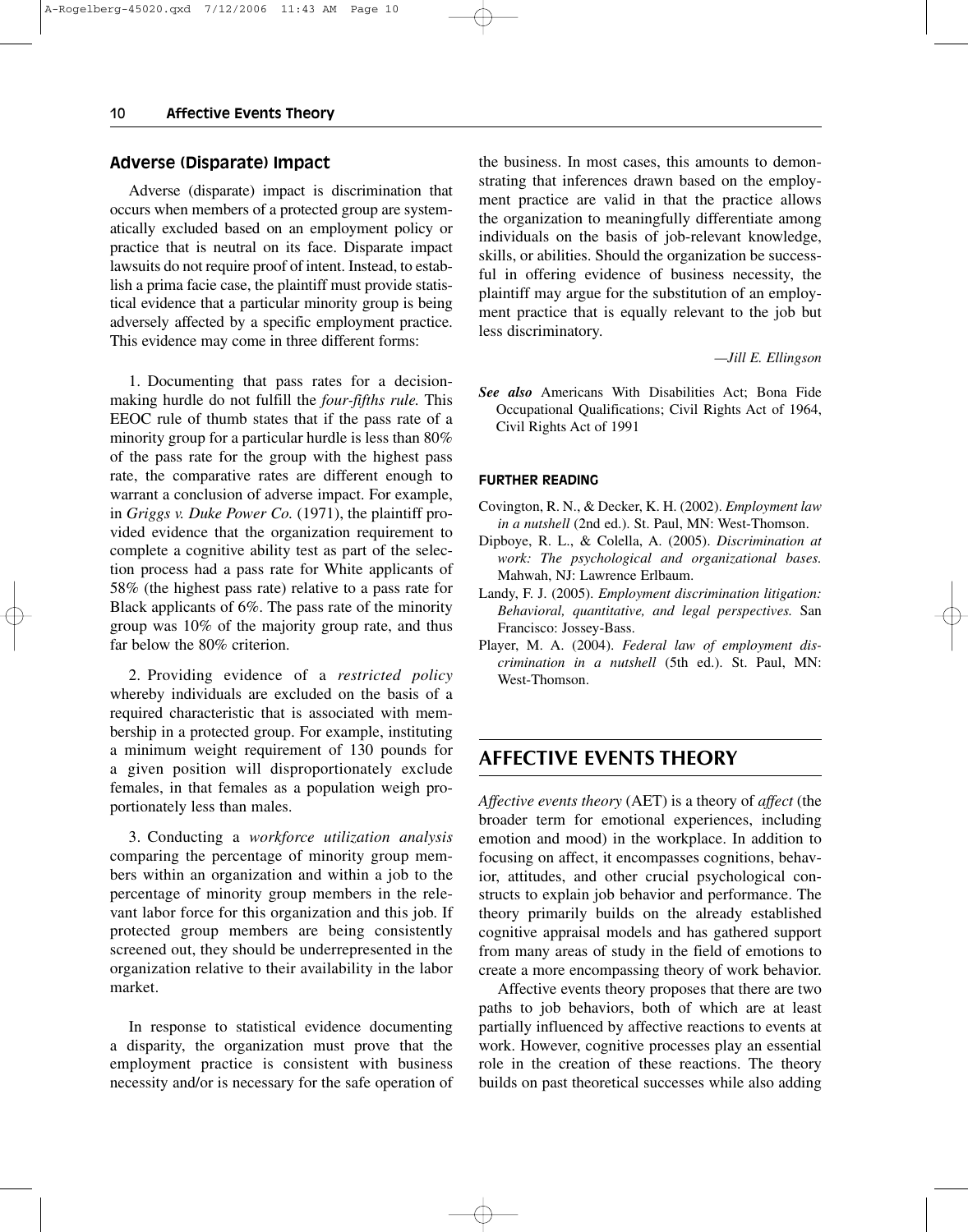a few new elements (in particular, the notion of time is essential to the model, as well as a more detailed explanation of emotion in the workplace) in explaining job behavior.

### ASSUMPTIONS OF AET

Affective events theory makes several assumptions about the workplace and the constructs that describe people's reactions to events that happen there. The first is that job satisfaction is different from affect. Nevertheless, AET also assumes that affect contributes to job satisfaction and can be used to help predict job performance. Related to that, AET assumes that affect influences performance, typically in a detrimental way because emotion is assumed to draw resources from other areas, such as cognitive processing, motivation, and attention, among others.

Another major assumption in the AET framework is that events happen over time, which changes affect continuously. Those events influence a person's immediate affective state but also vary over time as new events arise. Some events are likely to create positive reactions, others negative, and the degree of intensity will also vary from event to event. Because affect is continuously changing within an individual, its influence on behavior is also continuously changing.

### THE STRUCTURE OF AET

Affective events theory proposes the following model for predicting workplace behavior. Work environment features (such as office features) precede work events (such as a meeting), and those work events cause affective reactions. Dispositions influence the causal transition from work events to affective reactions, as well as the affective reactions themselves. Those affective reactions then influence affect-driven behaviors, as well as work attitudes. Work attitudes are also influenced by the work environment. Work attitudes in turn influence judgment-driven behaviors.

From that model, one can see that AET proposes two different paths to behavior, both of which are preceded by affective reactions. Affect-driven behaviors stem directly from affective reactions to events in the workplace. Judgment-driven behaviors, on the other hand, are arrived at by a longer route, going from affective reactions to work attitudes (which are also influenced by work environment features) and then to behavior. However, the starting point for AET is the event. Within AET, an *event* is defined as a change in the environmental circumstances that one is currently experiencing. That change then elicits affect, which then can influence behavior directly (affect-driven behavior) or go through job attitudes to influence behavior indirectly (judgment-driven behavior).

Affect-driven behavior is an almost instantaneous reaction to an event. In many cases, affect-driven responses happen almost immediately after an event occurs. An example might be when, after being yelled at by the boss, an employee quits his or her job without any thought in the heat of the moment. Judgmentdriven behaviors, on the other hand, go through a cognitive evaluation via job attitudes. This is a longer process and is usually more deliberate. Referring back to the example, if the employee did not quit immediately but went back to his or her desk and thought briefly about the other components of the job, such as his or her coworkers and the job tasks, and then factored those considerations into his or her decision and reinterpreted the situation, the result would be a judgment-driven behavior. This process might or might not lead the person to quit. The resulting behaviors of affect-driven and judgment-driven processes may not be different, but the decision process is. As the terms themselves imply, affect-driven behavior is primarily influenced by immediate emotional reactions to an event and is typically regarded as a single-step process, whereas judgment-driven behavior is influenced by both emotion and cognition and is regarded as a twostep process that involves a reinterpretation of the original event and the emotion associated with it.

## APPRAISAL OF EVENTS LEADING TO BEHAVIORS

Cognitive appraisal theories argue that people strive to make meaning of work events. The meaning of the events then sets the stage for emotional reactions to the event. There are many theories on how people appraise meaning, but the general idea is that every situation has a meaning underlying the event and those meanings are arrived at by a person's interpretations of the situation. Different appraisals of situations lead to different emotions and then behaviors among individuals. Individuals emphasize different appraisal processes when assigning meaning to an event, and that is why individuals can have different emotional reactions to the same situation.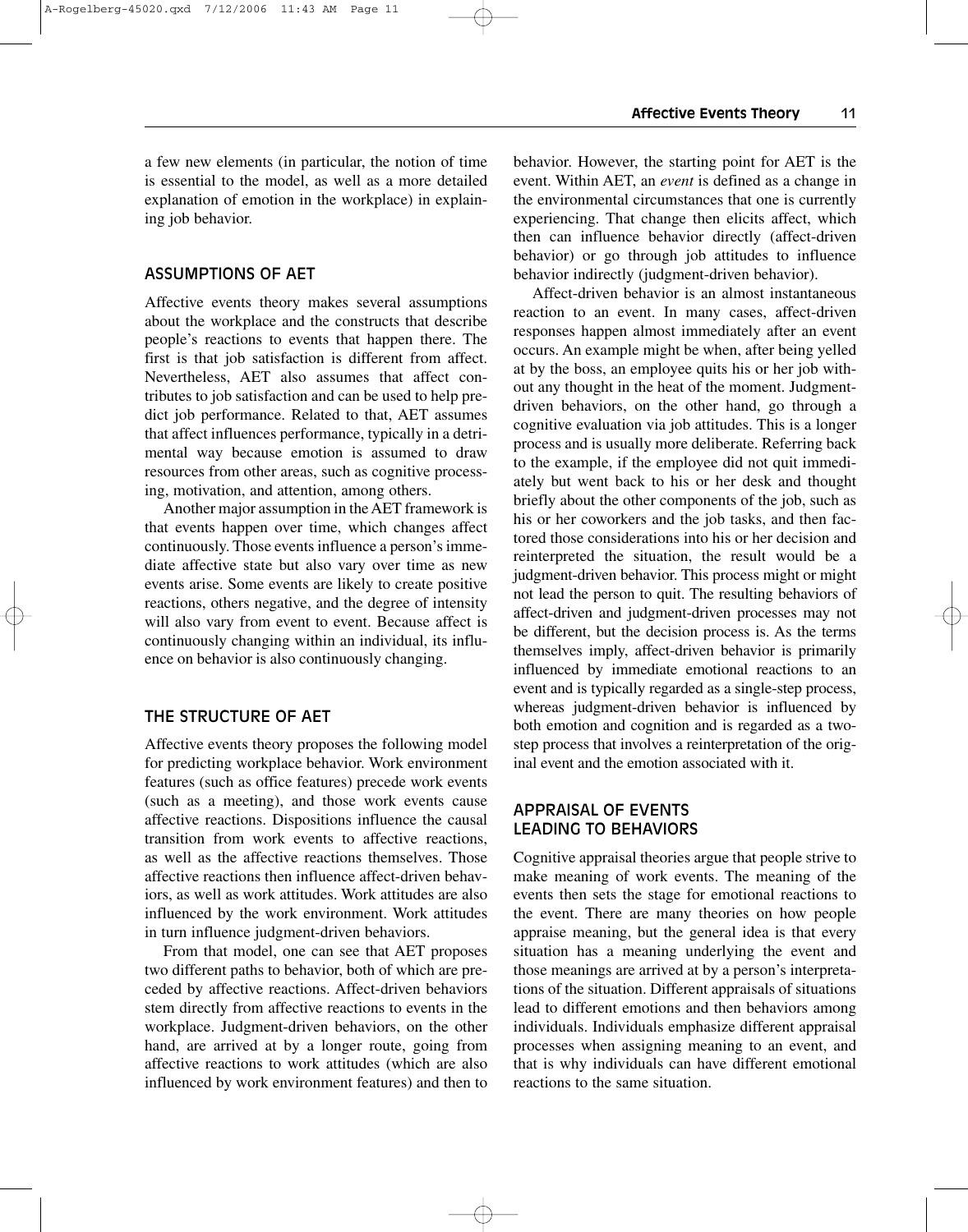#### 12———**Affective Events Theory**

The process of appraising is often regarded as a two-step model. The first step, usually termed *primary appraisal,* includes several mechanisms, but the basic idea is how much an event is congruent or incongruent with one's goals, attitudes, values, and so forth. If an event is seen as congruent, it is assigned a positive value, and if incongruent, the event is viewed negatively. The primary appraisal mechanisms are concerned with whether a stimulus has to do with a person's well-being, which leads to a basic assignment of "good" and "bad" labels. In many instances, the primary appraisals assign enough meaning to the phenomenon to elicit an affective response. Examples of these affective responses can be positive emotions, such as love and relief, but also include negative emotions, such as fright and anxiety. A fuller example with workplace behavior consequences might be one's computer freezing up, which might lead one to hit it out of frustration via primary appraisal, as only a "bad" label has been placed on the event and the reaction is immediate without cognitive factors contributing to the behavior.

Secondary appraisals consist of more cognitively driven processes, such as future expectations or memory, in addition to the primary appraisal. Many emotions occur only when secondary appraisals take place in conjunction with the primary appraisal. An example of a negative emotion that requires both stages is anger. A positive emotion that requires the secondary stage of appraisal is happiness. In both cases (anger and happiness), the emotion is targeted at a specific situation and not a general affective response, as is the case with primary appraisals. In other words, secondary appraisals lead to the assignment of more complex meaning to the event; no longer is the situation just "good" or "bad." Once that greater meaning is assigned to an event, a discrete emotion then emerges that influences one's behavior in conjunction with current job attitudes. So in the example of a computer freezing up, instead of hitting it immediately in a pure affective reaction, the person would pause for a brief moment and the event would be evaluated in two stages, first if the event is good or bad via primary appraisal, and then adding other information to deal with the situation via secondary appraisal. Affective events theory proposes that if job attitudes are positive, one might not hit the computer and would instead take the time to call a technician for help. If attitudes are negative, one might still just hit the computer.

The secondary appraisal process that leads to judgment-driven behavior is more deliberative and requires individuals to take more time (although it could be only a few seconds) to assign the value as compared with primary appraisals and affect-driven behavior. Primary appraisals that lead to affect-driven behaviors are not completely cognition-free, although they are more automatic reactions. However, if the strength of the initial appraisal and the ensuing emotional reaction is robust enough, the primary appraisal and the affect-driven response can last for some time.

For every event, the possible responses of an individual to a given stimuli may initially seem endless, but once a person appraises the situation, the behavior choices become narrowed down based on the person's affective reactions. To date, there is little research on what types of behavior result from the different paths. However, by definition, affect-driven behaviors should be more impulsive and less controlled than judgment-driven behaviors, which consider more factors before a behavior is pursued. Therefore, affectdriven behaviors should disrupt job performance because of their potentially more abrasive social nature, as well as their ability to draw cognitive resources. Judgment-driven behaviors also should reduce job performance, because they reduce time spent on job tasks as well as draw mental resources away from those tasks.

#### SUMMARY

Affective events theory is a theory of how events in the workplace (in particular, those events that change a person's affect) influence behaviors at work over time. Affect then influences behavior in two possible ways, the first being a direct cause of affect-driven behavior, which is an almost automatic emotional response to an event. The second way behavior is influenced by affect is through its influences on cognitions and attitudes (in addition to the initial affective response), which in turn cause judgment-driven behavior; this is regarded as a more deliberate response to an event or series of events.

*—Brian Francis Redmond*

*See also* Affective Traits; Emotions; Job Satisfaction; Judgment and Decision-Making Process; Mood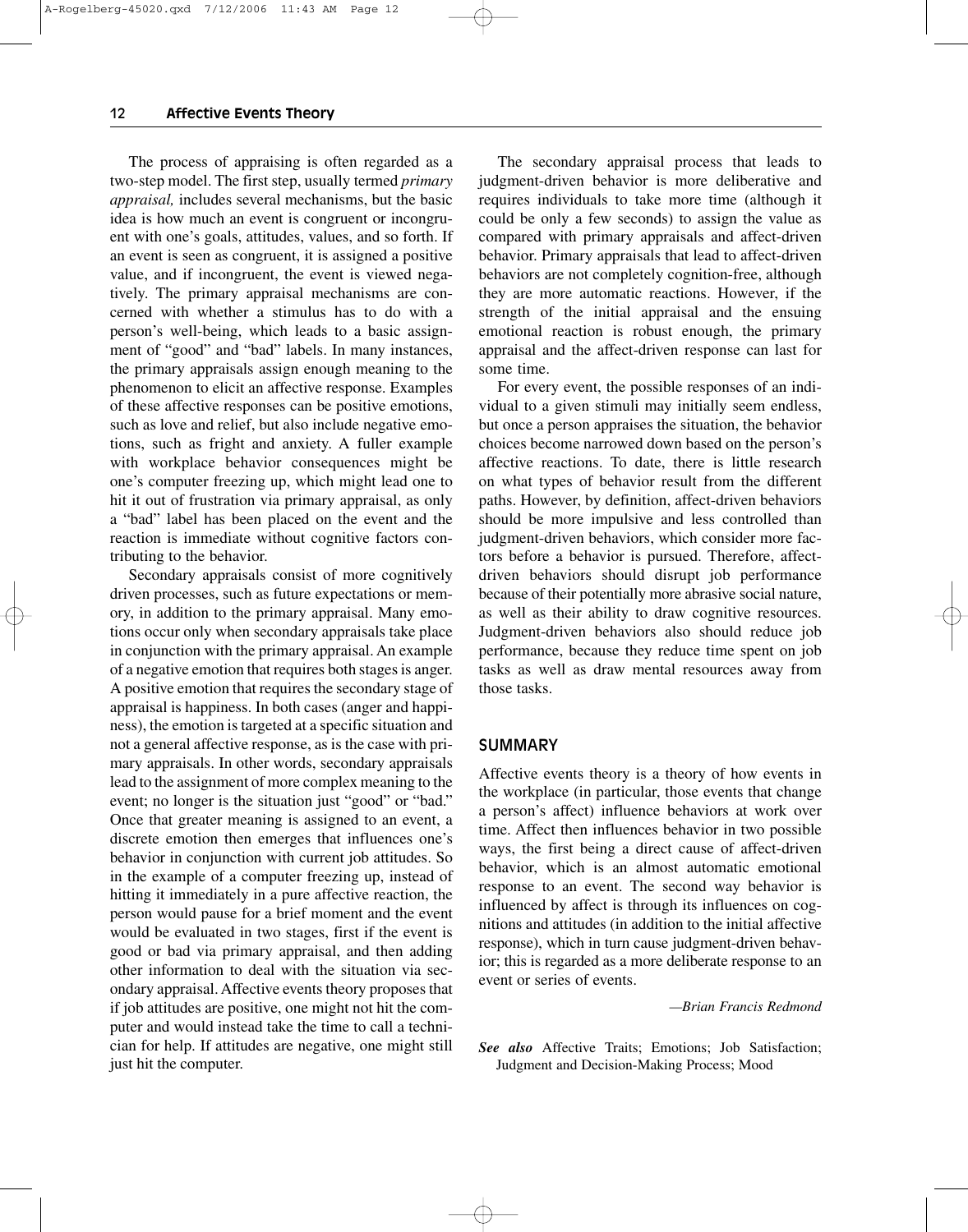## **FURTHER READING**

- Fisher, C. D. (2002). Antecedents and consequences of real-time affective reactions at work. *Motivation and Emotion, 26,* 3–30.
- Grandey, A. A., Tam, A. P., & Brauburger, A. L. (2002). Affective states and traits in the workplace: Diary and survey data from young workers. *Motivation and Emotion, 26,* 31–55.
- Lazarus, R. S. (1991). *Emotion and adaptation.* New York: Oxford University Press.
- Lazarus, R. S., & Cohen-Charash, Y. (2001). Discrete emotions in organizational life. In R. Payne & C. Cooper (Eds.), *Emotions at work* (pp. 45–81). New York: Wiley.
- Paterson, J. M., & Cary, J. (2002). Organizational justice, change anxiety, and acceptance of downsizing: Preliminary tests of an AET-based model. *Motivation and Emotion, 26,* 83–103.
- Weiss, H. M., & Cropanzano, R. (1996). Affective events theory: A theoretical discussion of the structure, causes and consequences of affective experiences at work. *Research in Organizational Behavior, 18,* 1–74.
- Weiss, H. M., Suckow, K., & Cropanzano, R. (1999). Effects of justice conditions on discrete emotions. *Journal of Applied Psychology, 84,* 786–794.

## **AFFECTIVE TRAITS**

### THE CONCEPT OF AFFECTIVE TRAITS

*Trait affect* is defined as a tendency to respond to specific classes of stimuli in a predetermined, affectbased manner. Therefore, an affective trait is considered a relatively stable characteristic of personality. There are two general bipolar dimensions of affective responding: trait positive affect (TPA) and trait negative affect (TNA). High TPA is characterized by the tendency to experience positively activated emotions in general, such as excitement, high energy, joy, enthusiasm, and exhilaration. Persons with low TPA have a general tendency to be lethargic, apathetic, and listless, but they do not necessarily experience negative affect. High TNA is defined as the tendency to experience feelings of anger, guilt, fear, annoyance, and nervousness. Low TNA is the other pole of the TNA dimension, characterized by being placid, calm, and contented. The two dimensions, TPA and TNA, are conceptualized as orthogonal or at least separable dimensions, and they show zero to moderate negative correlations with each other. This implies that it is possible to be simultaneously high or low in both TPA and TNA, high in TPA and low in TNA, and vice versa. Combinations between the extremes are possible, too. The term *affective traits* refers to a person's average level or typical amount of a given emotion, whereas *affective states* are more temporal, situationbound experiences of moods and emotions.

Both TPA and TNA can be interpreted as the diagonal coordinates in a circumplex model of affect that is built on the orthogonal dimensions of activation and pleasantness. High TPA in this model is a combination of high activation and high pleasantness, and high TNA is a combination of high activation and high unpleasantness.

Whereas TPA has been shown to be robustly related with extraversion, TNA has been similarly linked with neuroticism, two personality factors from the five-factor model of personality (Big Five), although the fit is not perfect. As an explanation, Timothy A. Judge and Randy J. Larsen have developed a model for integrating affect with personality, referring to these relationships. They present evidence that certain personality traits dispose people to be more or less reactive to hedonic stimuli, and they demonstrate that other personality traits indirectly dispose people to modulate their emotional reactions. Extraversion and neuroticism are considered to represent differential sensitivity to typical TPA and TNA stimuli. High-neuroticism individuals are mainly motivated to avoid punishment (negative stimuli), whereas high-extraversion individuals are mainly motivated to gain rewards (positive stimuli).

Affective traits are genuinely individual-level concepts. In a group work context, individual affective traits may combine into a group-level affective tone that in turn is related to experiences and behaviors in the work group.

### MEASUREMENT OF AFFECTIVE TRAITS

Several instruments are available for measuring affective traits. The instrument that is most often used is the Positive and Negative Affect Schedule (PANAS), developed by David Watson and his coworkers. It comprises two 10-item scales, one for assessing positive and one for assessing negative affect. The items refer to the high-activation aspect of negative and positive affectivity, respectively. Because the PANAS scales lack low-activation markers of negative and positive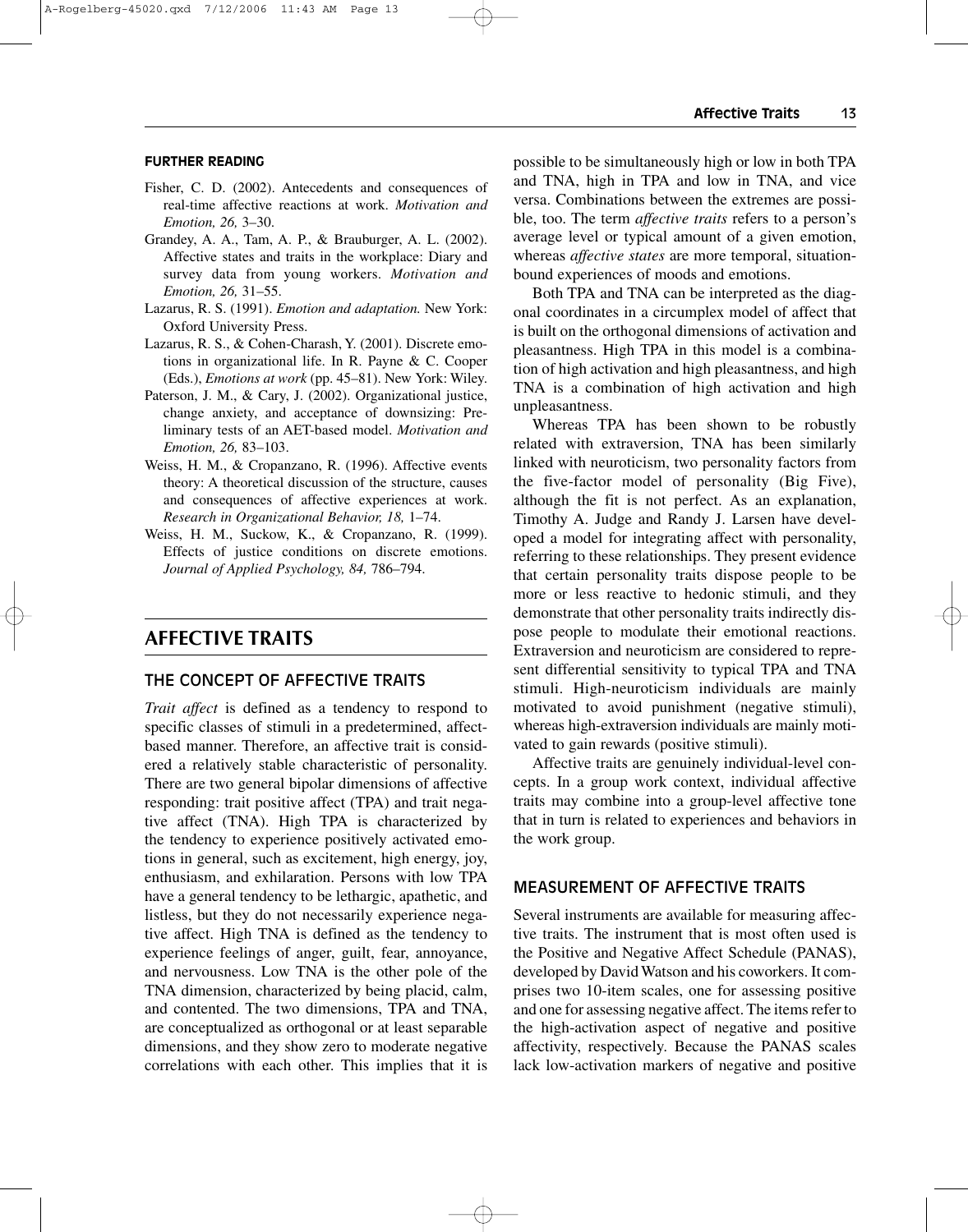#### 14———**Affective Traits**

affect, they sample only a limited part of the affect circumplex. The PANAS shows good reliability and high discriminant validity with low intercorrelations between the positive and negative affectivity scales.

In addition to direct measures of affective traits such as the PANAS, researchers use personality measures, particularly neuroticism and extraversion scales, for assessing TNA and TPA, respectively.

### AFFECTIVE TRAITS AND JOB SATISFACTION

Affective dispositions influence the extent to which people are satisfied with their jobs. A recent metaanalysis conducted by Carl J. Thoresen and his associates extracted an estimated mean population correlation of  $\rho = .33$  between TPA and job satisfaction and of  $\rho = -.37$  between TNA and job satisfaction. Those correlations indicate a rather modest but nevertheless substantial relationship between trait affectivity and job satisfaction. There is also evidence from longitudinal studies for a predictive value of TPA and TNA for several aspects of job satisfaction up to 2 years later, as well as correlations of dispositional affect in younger years with job satisfaction in older years.

The underlying processes through which trait affectivity influences job satisfaction are not well understood. Most studies concerned with trait affectivity and job satisfaction are correlation studies and do not allow one to test for causality. Research has concentrated on TNA rather than TPA. Because high-TNA individuals are more sensitive to negative stimuli, they are likely to react more negatively when experiencing negative job events, which consequently lowers job satisfaction. Furthermore, it is possible that high-TNA individuals have a higher threshold for positive stimuli and therefore react with a lower magnitude to positive events. They may experience the effects of positive mood-inducing events to a lower extent or for shorter periods of time than do low-TNA individuals. There is some evidence for the assumption that TPA represents reward-signal sensitivity and TNA represents punishment-signal sensitivity. For example, TPA is related to pay satisfaction (i.e., a salient reward), but TNA is not. Additionally, TNA individuals may dwell on their failures and those of others, thus causing negative interpersonal interactions with their peers and superiors and lower job satisfaction.

## AFFECTIVE TRAITS AND JOB PERFORMANCE

Potential relationships between affective traits and job performance have been discussed in the context of the *happy-productive worker hypothesis* and the *power of being positive.* By drawing on expectancy theory, some researches have argued that individuals high on TPA should show higher task performance because of their positive expectations about the relationship between effort and performance and between performance and positive outcomes. In addition, it has been suggested that TPA should lead to higher goals and more persistence in the face of obstacles. Moreover, researchers have proposed that TPA is associated with extra-role and citizenship behaviors, whereas TNA impedes supportive social interactions.

Although there are many studies on the relationship between trait affect and job satisfaction, far fewer empirical studies have examined the relationship between affective traits and job performance. Studies that used rather broad well-being measures as indicators for affective traits found positive relationships between an individual's tendency to experience and show positive affect at work and supervisory rating of job performance, also when using longitudinal designs. Managers experiencing higher levels of well-being and positive affect showed higher decision-making accuracy, higher interpersonal performance, and higher managerial performance. In contrast, most studies that used the PANAS to assess trait affect failed to find significant bivariate relationships between TNA or TPA and task performance. Trait affect has been shown to be empirically related to extra-role performance at the individual level (e.g., coworker support and work facilitation) and to prosocial behavior and cooperativeness at the group level.

It has been suggested that individual core selfevaluations play an important role for organizational behavior. Core self-evaluations comprise self-esteem, generalized self-efficacy, emotional stability (i.e., low neuroticism), and locus of control. Although these core self-evaluations are not affective traits in a narrow sense, findings on the relationship between emotional stability and job performance are relevant here, because the emotional stability construct largely overlaps with TNA. Meta-analytical evidence suggests that emotional stability as an aspect of core selfevaluations shows a weak positive correlation with job performance.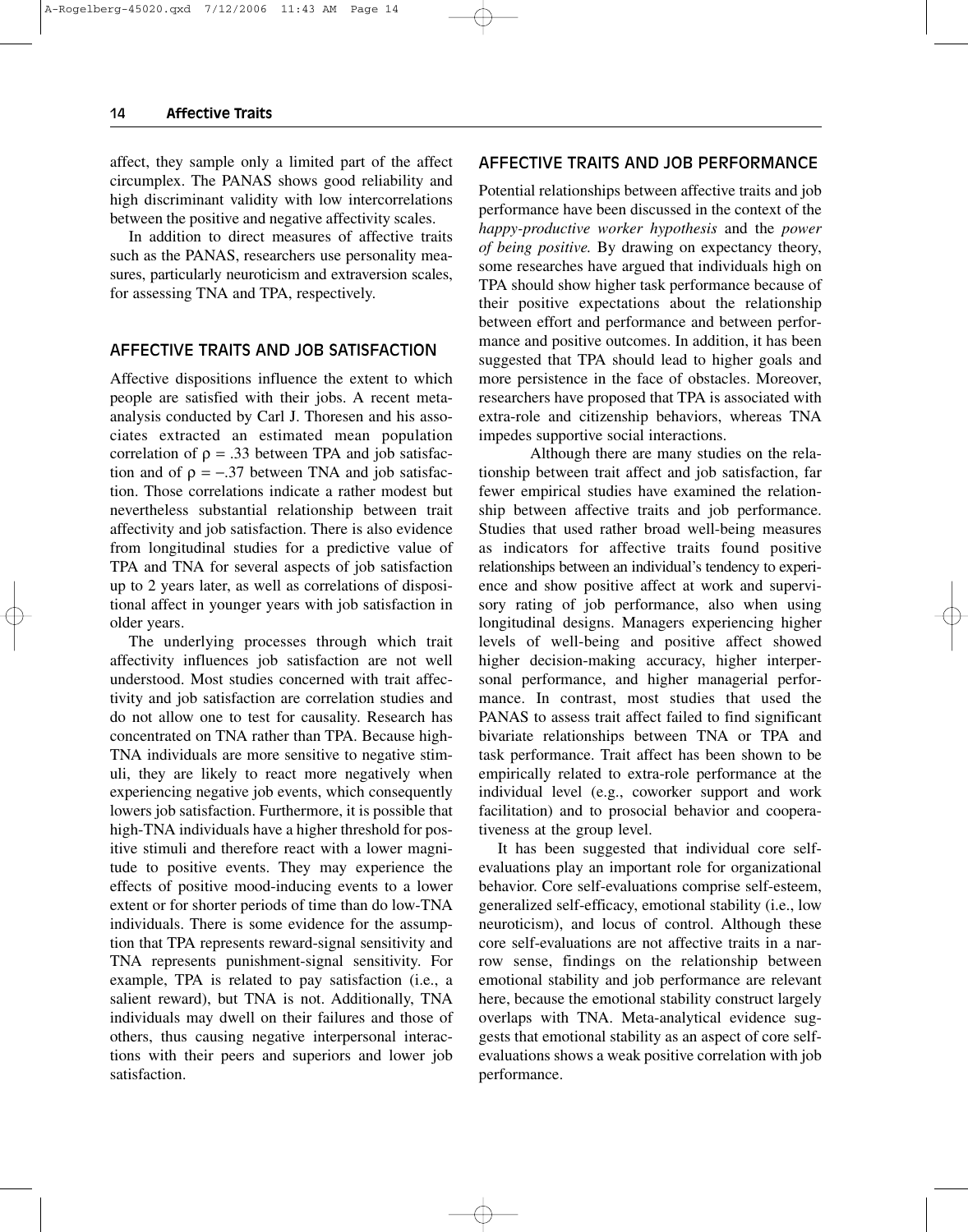In addition, meta-analyses on the relationship between personality factors and job performance shed some light on the relationship between affective traits and job performance. Neuroticism shows a negative relationship with various facets of job performance, with most true-score correlations not exceeding  $\rho = -0.20$ . Extraversion is positively related to job performance, with most true-score correlations staying in the range between  $\rho = .10$  and  $\rho = .20$ .

## AFFECTIVE TRAITS AND THE STRESSOR–STRAIN RELATIONSHIP

Affective traits, particularly TNA, are related to perceptions of job stressors and strains, with individuals high on TNA reporting higher levels of job stressors and strains.These relationships imply that the observed correlation between self-reported job stressors and strains may be partially caused by TNA. Therefore, it has been suggested that researchers should statistically control for TNA when analyzing relationships between selfreported job stressors and strain. However, this view has been challenged in a lively debate in which it has been argued that TNA plays a substantive role in the stressor–stain relationship.

### **CONCLUSION**

There is broad empirical evidence that affective traits are related to job satisfaction. However, the processes underlying this relationship need further research attention. Although well-being measures were found to be related to job performance, the empirical relationships between affective traits and related personality concepts, on the one hand, and task performance, on the other hand, are weak. Affective traits, however, seem to be more relevant for contextual performance. Therefore, one might assume that group or organizational performance benefits more from TPA than does individual job performance.

*—Sabine Sonnentag and Jennifer L. Sparr*

*See also* Emotions; Job Satisfaction; Mood; Stress, Coping and Management

#### **FURTHER READING**

Brief, A. P., & Weiss, H. M. (2002). Organizational behavior: Affect in the workplace. *Annual Reviews of Psychology, 53,* 279–307.

- Cropanzano, R., James, K., & Konovsky, M. A. (1993). Dispositional affectivity as a predictor of work attitudes and job performance. *Journal of Organizational Behavior, 14,* 595–606.
- Cropanzano, R., Weiss, H. M., Hale, J. M. S., & Reb, J. (2003). The structure of affect: Reconsidering the relationship between negative and positive affectivity. *Journal of Management, 29,* 831–857.
- Judge, T. A., & Larson, R. J. (2001). Dispositional affect and job satisfaction: A review and theoretical extension. *Organizational Behavior and Human Decision Making, 86,* 67–98.
- Thoresen, C. J., Kaplan, S. A., Barsky, A. P., & de Chermont, K. (2003). The affective underpinnings of job perceptions and attitudes: A meta-analytic review and integration. *Psychological Bulletin, 129,* 914–945.
- Watson, D., Clark, L. A., & Tellegen, A. (1988). Development and validation of brief measures of positive and negative affect: The PANAS scales. *Journal of Personality and Social Psychology, 54,* 1063–1070.

## **AFFIRMATIVE ACTION**

Affirmative action has been one of the most controversial public policies of the past 40 years. A conceptual definition of *affirmative action* is any measure, beyond a simple termination of discriminatory practice, adopted to correct for past or present discrimination or to prevent discrimination from recurring in the future. In practice, organizational affirmative action programs (AAPs) can and do encompass a multitude of actions. These actions are shaped by federal, state, and local laws and regulations. Although some educational institutions apply affirmative action to student admissions and many countries have corresponding laws and regulations, this entry is limited to workplace affirmative action in the United States.

### LEGAL ISSUES

Affirmative action law in the United States is jointly determined by the Constitution, legislative acts, executive orders, and court decisions. It is complex, incomplete, and open to revision. The Office of Federal Contract Compliance Programs is responsible for developing and enforcing most AAPs, although the Equal Opportunity Employment Commission (EEOC) enforces AAPs in the federal sector.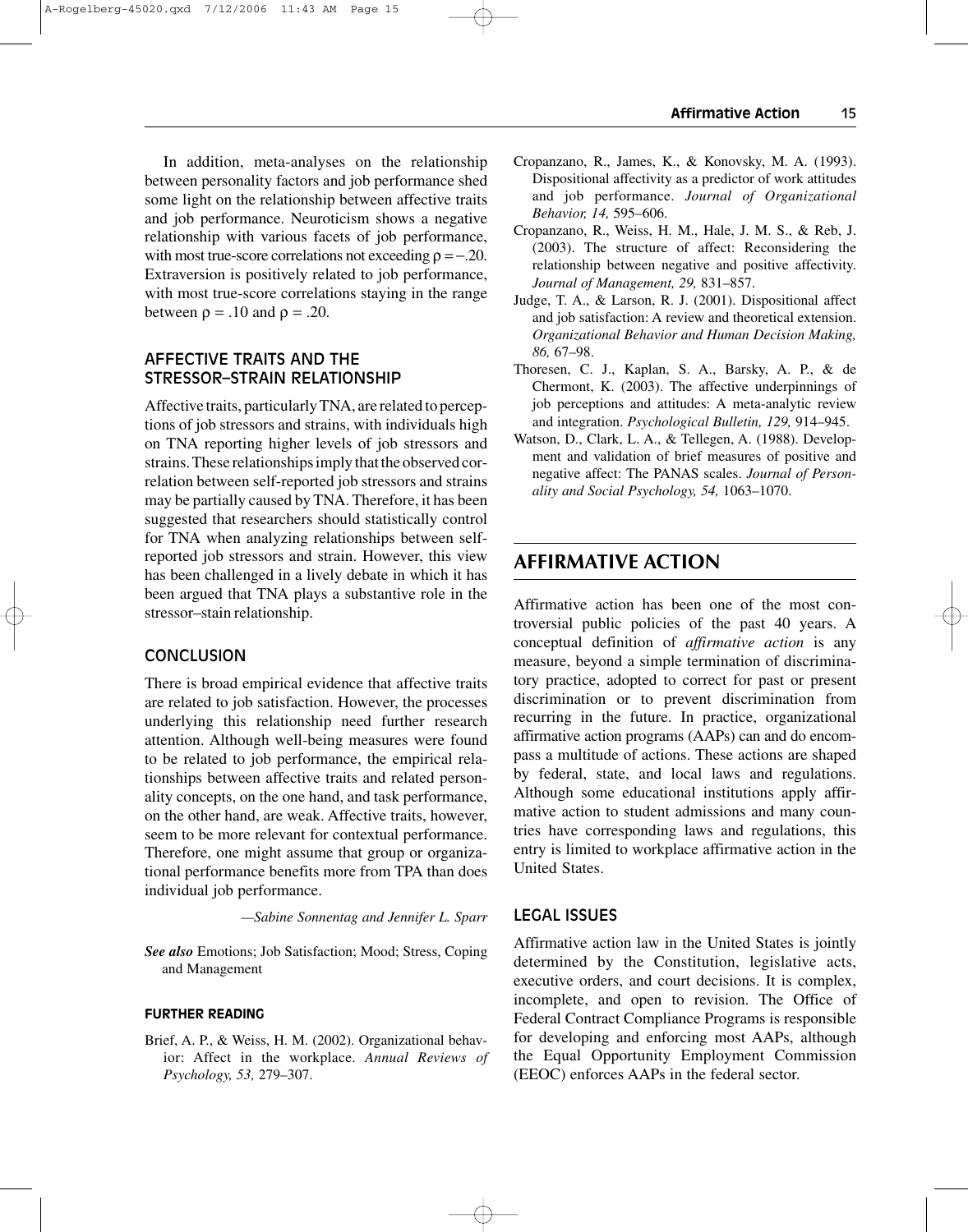#### 16———**Affirmative Action**

A distinction exists between so-called set-aside AAPs and organization-specific AAPs. *Set-aside AAPs* exist when a pubic organization (e.g., a municipality or federal agency) is required to set a goal for directing a certain percentage of its budget to qualified firms—typically those owned by members of an underrepresented group.

In contrast, *organization-specific AAPs* are created for one of three reasons. First, some organizations are required by a court order or an EEOC consent decree to establish an AAP to compensate for illegal discrimination. These AAPs are relatively rare. Second, many organizations establish AAPs to satisfy regulatory requirements. Specifically, the Rehabilitation Act of 1973 and the Vietnam Era Veterans' Readjustment Assistance Act of 1974 require certain federal contractors to take affirmative action to employ individuals with disabilities and certain veterans, respectively. Most important, Executive Order 11246, signed by President Lyndon Johnson in 1965 and subsequently amended, requires federal contractors to take affirmative action to eliminate discrimination on the basis of race, color, religion, sex, or national origin. Along the same lines, state and local laws and regulations may require organizations to take affirmative action to improve the employment opportunities of various groups. Third, some organizations establish AAPs on a fully voluntary basis.

Precisely which organizations are required to establish AAPs and which actions are required, permitted, or forbidden varies with the legal basis for the AAP. Furthermore, actions of state and federal governments are limited by the U.S. Constitution, whereas actions of firms in the private sector are constrained by state and federal legislation (e.g., the Civil Rights Acts of 1964 and 1991). The following brief and incomplete description focuses on affirmative action as required by Executive Order 11246, because that is the primary source of AAPs in the United States and is the basis of much of the controversy.

Organizations with annual federal contracts of at least \$10,000 are required to take affirmative action to eliminate discrimination on the basis of race, color, religion, sex, or national origin. They must establish nondiscrimination policies and communicate those policies to employees and applicants. Organizations with at least 50 employees and contracts above \$50,000 are further required to perform and report the results of utilization analyses in which they compare the gender and racial distributions of their workforce to the relevant labor markets. The relevant labor market for any position includes only those individuals who are qualified for that position and who reside in the recruitment area. If the utilization analysis reveals that all groups are reasonably represented, no further actions are required. If the utilization analysis reveals that any group defined by gender, race, or ethnicity is underrepresented, the firm must establish flexible goals to eliminate the underutilization and must make a good faith effort (i.e., take affirmative actions) to meet those goals. Utilization analyses are not required for other protected dimensions (i.e., disability, veteran status, religion), so it is impossible to determine whether underrepresentation exists along these dimensions.

An important question is which actions are permitted when underutilization is revealed. Federal regulations strongly emphasize nonpreferential actions such as the elimination of barriers and the use of targeted recruitment or training. Because these approaches may fail to eliminate substantial underrepresentation, some organizations may want to take stronger actions. In so doing, the firm must not violate the constraints established by the Constitution and antidiscrimination law. It is clearly illegal to use quotas or to give preferences to unqualified members of the underrepresented group (e.g., through race norming of the selection test). Furthermore, Supreme Court decisions have determined that any AAP that gives a positive weight to racial minority status is subject to "strict scrutiny." Such an AAP must be remedial, narrowly tailored, and temporary; must not trammel the rights of others; and must further a compelling governmental interest. Note that the final requirement can be satisfied only within the public sector. Although it has been suggested that private-sector organizations might use the economic value of diversity to justify positive weighting of racial minority status, it is not clear that such an argument would be approved by the Supreme Court. Although positive weighting of gender requires only intermediate scrutiny rather than strict scrutiny, it would still be a risky approach.

#### EMPIRICAL RESEARCH

As mentioned previously, affirmative action is a controversial public policy. The debate regarding whether it should be eliminated, perpetuated, or expanded is complex. For example, philosophical arguments have been offered regarding the appropriateness of using race-conscious approaches to attain a race-blind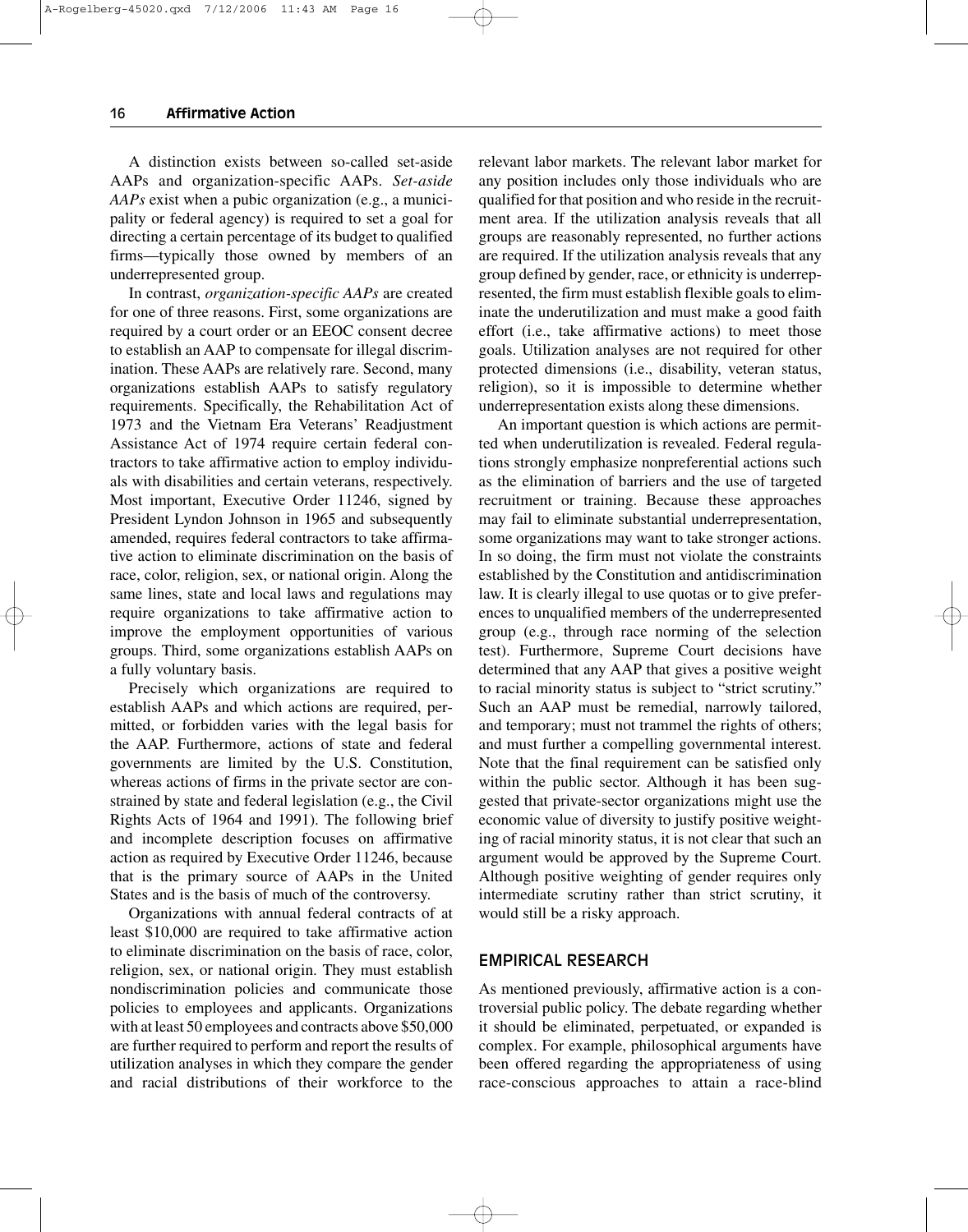society. These arguments tend to focus on race-based affirmative action and occasionally gender-based plans; they rarely mention policies that target veterans or individuals with disabilities. These debates also focus on preferential forms of affirmative action rather than the more common, and legal, nonpreferential forms. Empirical research, in contrast, has focused on the consequences of affirmative action and on predictors of attitudes toward affirmative action.

# CONSEQUENCES OF AFFIRMATIVE ACTION

## **For Organizations**

A logical analysis shows that affirmative action could either help or hurt organizational performance, depending on details of the AAP and on the procedures used by the organization in the absence of affirmative action. Positive effects should occur if the AAP increases the organization's access to the labor market (e.g., through intensive recruitment) or decreases discrimination against women or racial or ethnic minorities. Negative effects should occur if the organization uses a preferential AAP that supplants a nondiscriminatory procedure. In addition, organizations must bear the costs of administering AAPs. Consistent with the logical uncertainty, empirical research has failed to demonstrate any substantial effect of affirmative action on organizational performance.

### **For Target Groups**

A different line of research has assessed the economic impact of affirmative action on the targeted groups. Affirmative action appears to have improved employment outcomes of targeted groups, but the effects have varied in complex ways depending on factors such as the targeted group, geographic region, time period, and type of position. For example, affirmative action had a substantial positive impact on African Americans in the South between 1965 and 1975, presumably because that time and place offered a substantial opportunity for improvement. On the other hand, affirmative action had virtually little or no effect during the 1980s, perhaps because the Reagan administration decreased support for the regulatory agencies and substantially revised those agencies' policies and procedures. Little or no research exists on the effects of affirmative action on employment of individuals with disabilities or veterans. Because organizations are not required to report employment statistics of these groups, such effects would be difficult to document.

There is also some evidence that affirmative action may lead to stigmatization of individuals who belong to the AAP target group. The logic is consistent with the discounting principle of attribution theory. When targeted individuals are selected in the context of an AAP, others are uncertain about whether their selection was because of their performance or the AAP. In the absence of affirmative action, this uncertainty disappears and the individual is assumed competent. Research reveals such stigmatization when observers believe or are told that the AAP involves preferences. It can be eliminated or greatly reduced by providing compelling evidence that the AAP is nonpreferential or that the selected individual is fully qualified or has performed well.

A related stream of research deals with selfstigmatization by target group members. According to the logic outlined above, members of AAP target groups may doubt their own competence and consequently lose confidence and interest in the job. Although this effect has been observed, almost all supportive evidence has come from laboratory research in which White female college students are explicitly told that they have been preferentially selected on the basis of their gender. There is little evidence for this effect among racial or ethnic minorities, and the effect is absent or much smaller when participants are given clear evidence of their competence or are told their selection was based in part on merit.

### **For White Males**

A final question concerns the impact of affirmative action on White males. Although there are many reports of *backlash*—opposition by White males based in part on the belief that they have been hurt by affirmative action—there is surprisingly little research on this question. Logically, the effect should be negative if affirmative action reverses traditional biases that favor White males or if preferential forms of affirmative action replace nondiscriminatory procedures. The limited research that exists reveals such a negative effect. Of course, this assumes a "fixed pie" situation; if implementation of an AAP enhances organizational performance because of the increased diversity, that increased performance may help all organization members.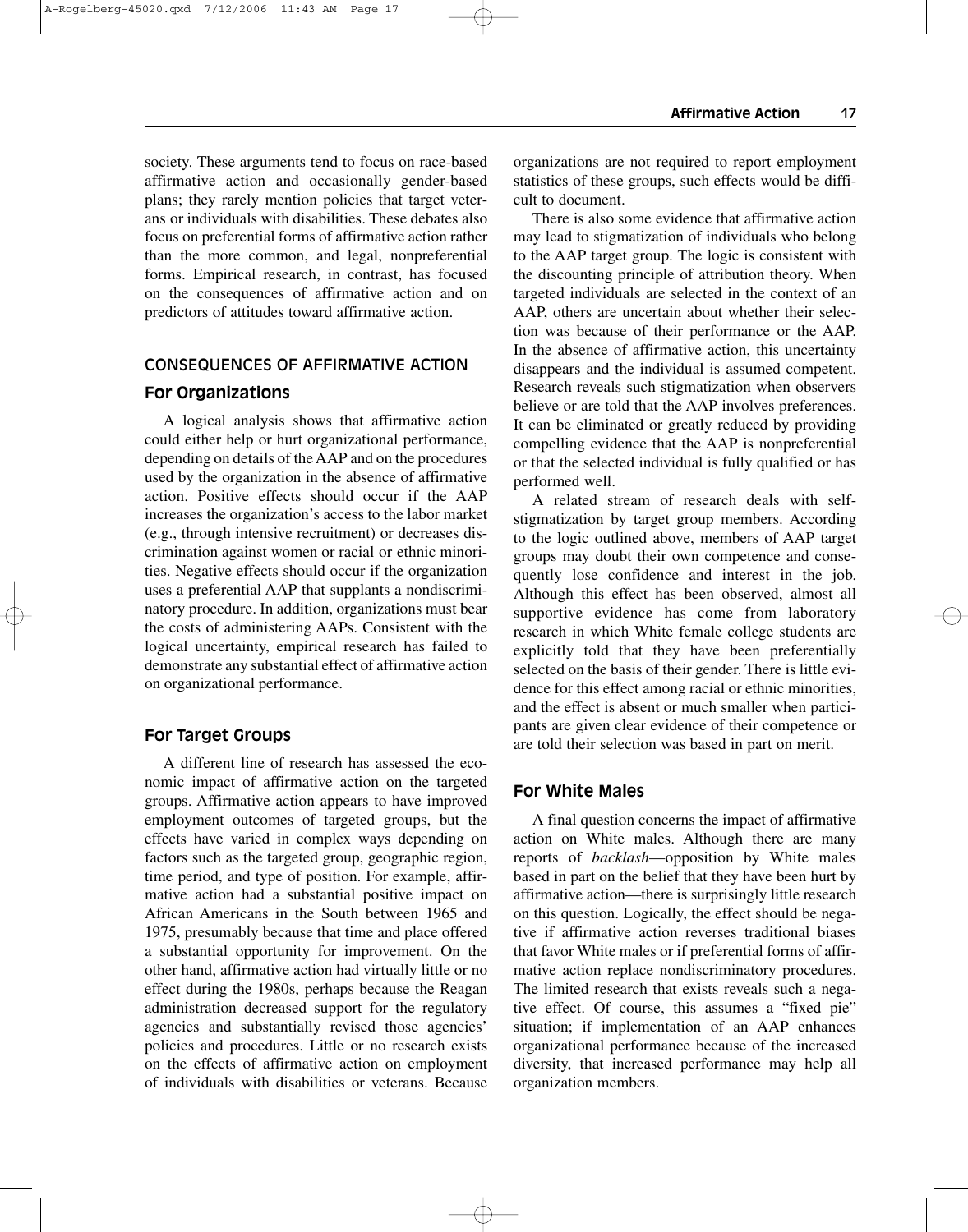#### 18———**Affirmative Action**

## **Attitudes**

Perhaps the largest body of empirical research on affirmative action has dealt with public attitudes toward the policy. This work has assessed the effects of structural predictors, perceiver variables, and psychological mediators of the effects.

The structural predictor that has received the most attention is AAP strength—the weight given by the AAP to demographic characteristics. Specifically, the public strongly supports AAPs that require only the elimination of discrimination. Support decreases somewhat for AAPs that are designed to enhance target group opportunities—for example, by requiring targeted recruitment. There is a further drop in support if the AAP requires selection of underrepresented group members when their qualifications are equivalent to those of other applicants. Note that such an AAP would rarely if ever pass legal muster. Finally, there is strong opposition to AAPs that require preferential selection of underrepresented group members even when their qualifications are inferior to those of other applicants. Although such an AAP would be illegal, many scholars who study attitudes toward affirmative action attitudes have described it in those terms, and many people believe preferences are common. Indeed, although most research on AAP strength has involved manipulation of the AAP, research on public beliefs reveals corresponding effects, so that individuals who believe affirmative action merely requires the elimination of discrimination have more positive attitudes than those who believe it involves preferences.

The only other structural predictor that has received enough attention to merit conclusions is the identity of the target group. It appears that attitudes, at least of White respondents, are more negative when the AAP is described as targeting African Americans or minorities than when it is said to target women or individuals with disabilities.

The two perceiver variables that have received the most attention are respondent race and gender. In general, African Americans report the strongest support for affirmative action and Whites the strongest opposition, with Hispanics and Asians reporting intermediate levels of support. However, this race effect is moderated by AAP strength, increasing in size as the AAP gives greater weight to demographic status. The effect of gender on attitudes is much smaller, but in general, women report more support than do men.

Attitudes are also associated with several opinion variables. Most significantly, opposition increases with the respondent's racial prejudice and sexism. In addition, those who subscribe to a conservative political ideology or who identify with the Republican Party report greater opposition than do those who are politically liberal or who identify with the Democratic Party. Opposition also increases with the level of the respondent's *social dominance orientation—*an individual difference variable that represents a general opposition to equality and support for group-based dominance. Finally, support for affirmative action is associated with the belief that the target group experiences discrimination and thus that affirmative action is needed.

Research on psychological mediators finds that support for affirmative action is positively associated with anticipated positive effects of the AAP on the respondent's personal self-interest and on the respondent's demographic group. But the strongest association of all is with perceived fairness of the AAP—people support AAPs they consider fair and oppose those they consider unfair. As this would suggest, providing a justification increases support for affirmative action, but only if the justification refers to the value of diversity or the need to make up for past discrimination; simply citing underrepresentation typically decreases support instead of increasing it.

*—David Albert Kravitz*

*See also* Adverse Impact/Disparate Treatment/Discrimination at Work; Attitudes and Beliefs; Banding; Civil Rights Act of 1964, Civil Rights Act of 1991; Diversity in the Workplace; Race Norming; Recruitment; Sexual Discrimination; Uniform Guidelines on Employee Selection Procedures

#### **FURTHER READING**

- Crosby, F. J. (2004). *Affirmative action is dead; long live affirmative action.* New Haven, CT: Yale University Press.
- Crosby, F. J., & VanDeVeer, C. (2000). *Sex, race, and merit: Debating affirmative action in education and employment.* Ann Arbor: The University of Michigan Press.
- Doverspike, D., Taylor, M. A., & Arthur, W., Jr. (2000). *Affirmative action: A psychological perspective.* Huntington, NY: Nova Science.
- Edley, C., Jr. (1996). *Not all Black and White: Affirmative action, race, and American values.* New York: Hill & Wang.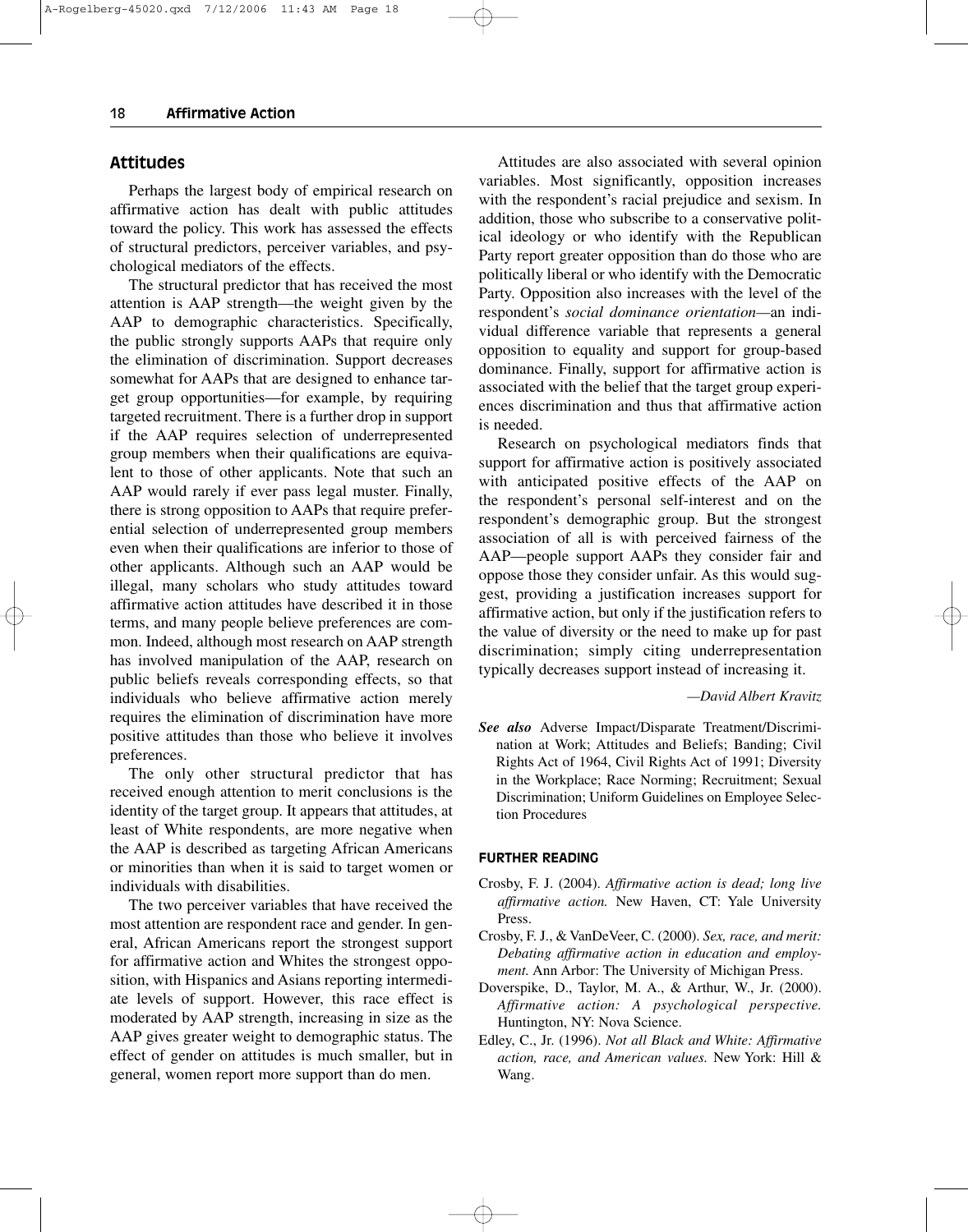- Gutman, A. (2000). *EEO law and personnel practices* (2nd ed.). Thousand Oaks, CA: Sage.
- Holzer, H. J., & Neumark, D. (2000). Assessing affirmative action. *Journal of Economic Literature, 38,* 483–568.
- Kravitz, D. A., Harrison, D. A., Turner, M. E., Levine, E. L., Chaves, W., Brannick, M. T., et al. (1997). *Affirmative action: A review of psychological and behavioral research.* Bowling Green, OH: Society for Industrial and Organizational Psychology.
- Leiter, S., & Leiter, W. M. (2002). *Affirmative action in antidiscrimination law and policy: An overview and synthesis.* Albany: State University of New York Press.
- Rubio, P. F. (2001). *A history of affirmative action, 1619–2000.* Jackson: University Press of Mississippi.
- Spann, G. A. (2000). *The law of affirmative action: Twentyfive years of Supreme Court decisions on race and remedies.* New York: New York University Press.

# **AGE DISCRIMINATION IN EMPLOYMENT ACT**

The Age Discrimination in Employment Act (ADEA) of 1967 (amended in 1986) is a U.S. federal law that prohibits discrimination in employment against individuals who are at least 40 years old. It was enacted by the Congress to promote the employment of older people based on their ability and to prevent intentional and nonintentional forms of age discrimination. The act applies to private, public, and foreign companies with more than 20 workers located in the United States, as well as to unions and employment agencies.

### PROHIBITED PRACTICES

The ADEA makes it unlawful to discriminate against a person because of his or her age "with respect to any term, condition, or privilege of employment." That prohibition applies to such things as hiring, firing, job assignments, promotions, training opportunities, discipline, and employee compensation. The ADEA covers individuals age 40 and above; a worker who is 39 years old at the time of the alleged discrimination is not entitled to ADEA protection. The ADEA also prohibits employer discrimination *among* older workers. For example, an employer cannot hire a 50-year-old over a 60-year-old simply because of age.

Although the ADEA restricts the use of age by employers, it allows age to be taken into account in some situations. For example, in recognition of the fact that benefits costs may be higher for older workers, the ADEA allows employers to provide different benefits to older and younger workers if the amount spent on benefits received by older and younger workers is the same. The ADEA also recognizes several general defenses that may provide a legal justification for policies or practices that adversely affect older workers, as discussed in the following section.

## ESTABLISHING AND DEFENDING ADEA CLAIMS

Violations of the ADEA may be established using either the disparate treatment or disparate impact theories of discrimination. The legal defenses that are relevant and potentially available to an employer depend on which theory of discrimination the plaintiff relies on.

### **Disparate Treatment**

The disparate treatment theory of age discrimination, or *intentional* age discrimination, requires plaintiffs (job applicants or employees) to prove that the employer used age as a factor in an employment decision or action. Examples include the refusal to hire older workers based on stereotypes about their limited capabilities and excluding older workers from certain types of training.

In cases where it is established that the employer has a policy or practice that treats individuals differently based on age, the employer must prove that the age standard it used is a *bona fide occupational qualification* (BFOQ) for the job in question to avoid a finding of illegal discrimination. The BFOQ defense is narrowly construed and difficult to establish. The employer must prove that age is directly related to the ability to perform an important aspect of the job that goes to the essence of the employer's business. It is not enough to merely show that younger workers tend to perform better on the job; it must be shown that substantially all persons over the age limit cannot successfully perform the job, or that it is highly impractical to assess the relevant ability on an individual basis. Age-based BFOQs are most commonly supported in jobs directly involving public transportation or safety, for which there is credible evidence that abilities essential to the job diminish significantly with age.

In the more typical case, where there is not an explicit age-based policy or practice and the employer denies that age played any role in the challenged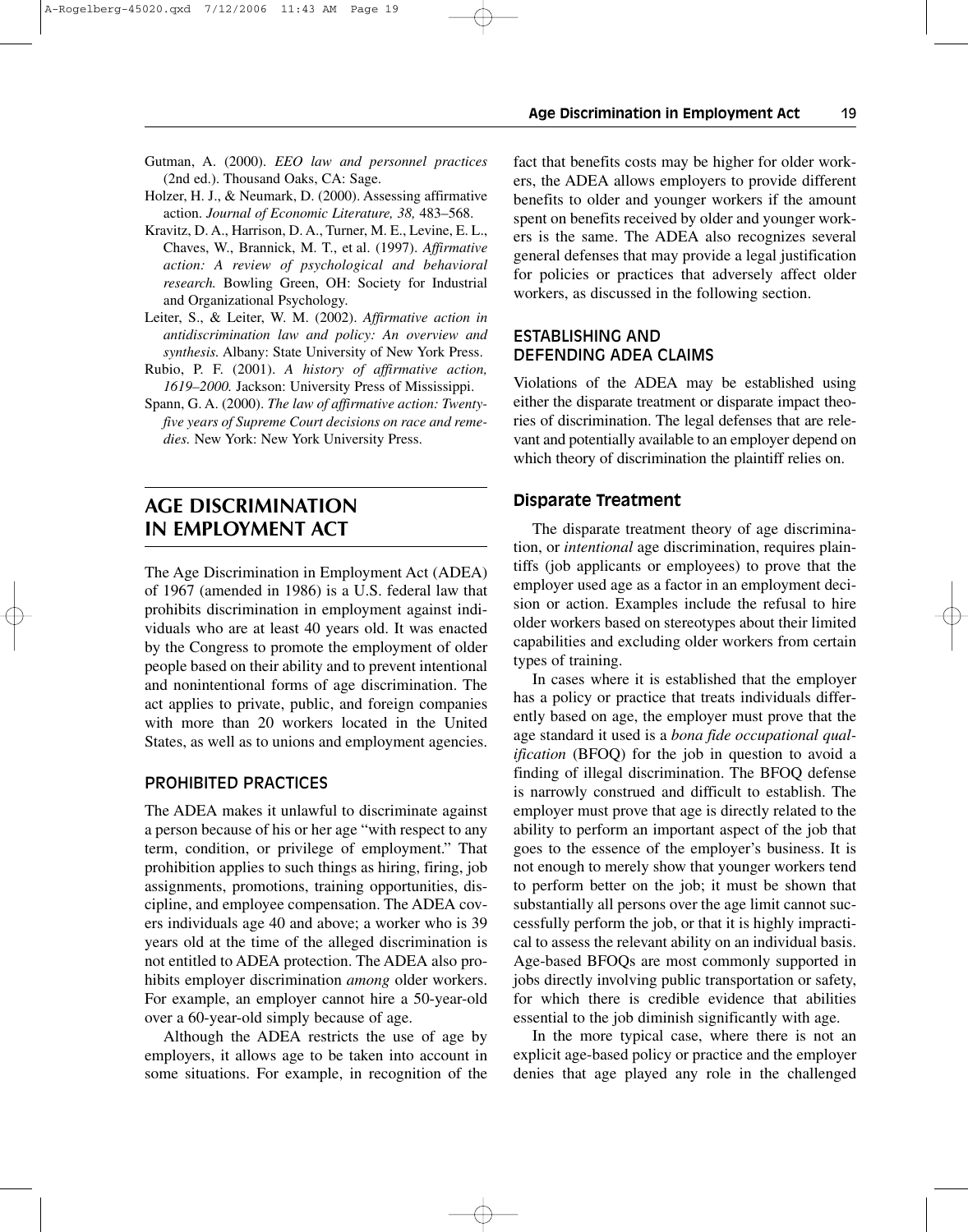#### 20———**Age Discrimination in Employment Act**

employment action, the plaintiff must make an initial showing of intentional age discrimination using either *direct* evidence (e.g., help-wanted advertising indicating age preferences, disparaging age-related comments) or *circumstantial* evidence. To establish a prima facie case of disparate treatment using circumstantial evidence in a refusal-to-hire case, the plaintiff must show that (a) she or he is a member of the protected age class; (b) she or he was qualified for the position in question; (c) she or he was denied the position; and (d) someone significantly younger, with similar or lesser qualifications, received the position she or he was denied.

If the plaintiff establishes the foregoing, the employer must rebut the circumstantial evidence of intentional discrimination by producing evidence that it had a legitimate, nondiscriminatory explanation for its action (e.g., poor job performance, good faith belief that someone else was more qualified). If the employer is able to provide such a reason, then the burden shifts back to the plaintiff to show that the reason offered by the defendant is a pretext for discrimination.

## **Disparate Impact**

Disparate impact age discrimination claims involve employer policies or practices that appear neutral on their face but that have a substantially greater negative impact on older individuals when put into effect. For example, in several cases, the employer's use of what appeared to be age-neutral physical fitness requirements in hiring decisions were found to have a substantially greater impact in screening out older employees.

Even if a plaintiff meets his or her burden of identifying a specific employer policy or practice that adversely affects older workers, the employer may still prevail if it can show that its policy or practice involves a *reasonable factor other than age* (RFOA). The RFOA defense, unique to the ADEA, requires the employer to demonstrate that there is a good or rational business reason for the employer policy or practice. The RFOA defense requires a standard of justification that is significantly lower than the BFOQ defense (i.e., an RFOA is much easier to establish) and somewhat higher than the legitimate nondiscriminatory reason showing that will rebut a circumstantial prima face case of disparate treatment. Evidence that the challenged policy or practice is related to job performance would be sufficient, but it may not be necessary. For example, in a 2005 ruling (*Smith v. City of Jackson, Mississippi,* the Supreme Court held that the employer's perceived need to offer junior police officers salaries that were competitive in the job market was an RFOA that justified an employer policy that adversely affected older officers.

### REMEDIES FOR ADEA VIOLATIONS

A range of remedies are potentially available to successful plaintiffs in ADEA cases, including reinstatement to their old job, employment, back pay, front pay, promotion, and court costs. In addition, if it is shown that the employer knew that its actions violated the ADEA or showed reckless disregard for whether its actions violated the act, then the court has discretion to award liquidated damages equal to double the amount the plaintiff is otherwise owed. Noncompensatory damages (e.g., pain and suffering) are not available.

### IMPACT OF THE ADEA

Without question, the ADEA has increased U.S. employers' awareness of and sensitivity to the use of job applicant and employee age in employment decisions. Some provisions of the ADEA have had a direct and manifest impact on employer practices. For example, the 1986 amendment to the ADEA has eliminated the use of once common age-based mandatory retirement policies for all but a relatively narrow group of employees (high-level executives and employees in selected occupations in which age is a BFOQ). The continued dramatic growth in the number of lawsuits alleging ADEA claims suggests that older workers have also become more aware and less tolerant of agebased employment discrimination. Research investigating the impact of the ADEA suggests that although evidence of differential treatment based on age can still be found in the American workplace, overall, the ADEA has had a positive impact on the employment prospects of older workers. More specifically, empirical evidence indicates that the ADEA helped boost the employment levels of older workers, particularly those aged 60 and over.

### *—Mark V. Roehling and Lisa M. Finkelstein*

*See also* Adverse Impact/Disparate Treatment/Discrimination at Work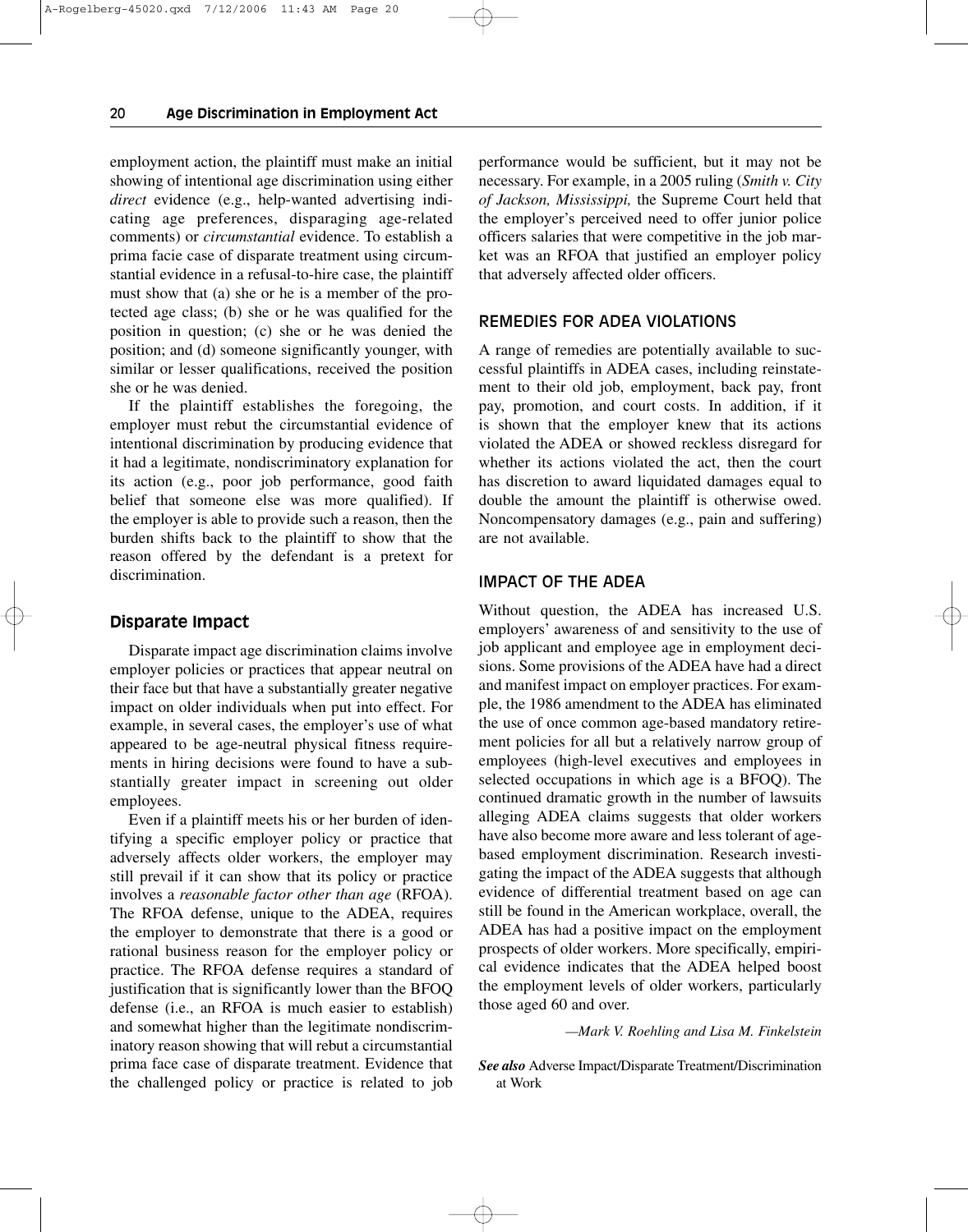### **FURTHER READING**

- Bennett-Alexander, D. D., & Hartman, L. P. (2004). *Employment law for business.* New York: McGraw-Hill.
- Clark, M. (2005). Court: Workers can sue for unintentional age bias. *HRMagazine, 50*(5), 29–32.
- Lindeman, B., & Grossman, P. (1997). *Employment discrimination laws* (3rd ed.). Washington, DC: The Bureau of National Affairs.
- Neumark, D. (2003). Age discrimination legislation in the United States. *Contemporary Economic Policy, 21,* 297–317.
- Robinson, R. K., Franklin, G. M., & Wayland, R. (2002). *The regulatory environment of human resource management.* New York: Harcourt.
- *Smith v. City of Jackson, Mississippi,* No. 03-1160, 544 U.S. (2005).

# **AMERICAN PSYCHOLOGICAL ASSOCIATION, ASSOCIATION FOR PSYCHOLOGICAL SCIENCE**

The two primary professional psychological associations in the United States are the American Psychological Association (APA) and the Association for Psychological Science (APS; formerly called the American Psychological Society).

## AMERICAN PSYCHOLOGICAL ASSOCIATION (APA)

### **Description of APA**

The American Psychological Association was founded in 1892 as a scientific and professional membership organization for the field of psychology in the United States. Headquartered in Washington, D.C., APA comprises 53 divisions, covering the spectrum of psychological specialties (e.g., clinical, experimental, developmental, educational, personality, and social). The association is a corporation governed by a six-member board of directors and a council of representatives. Many of the organization's tasks are carried out by boards and committees.

#### **APA Membership**

With more than 150,000 members, APA is the largest psychological association in the world. Membership categories include (a) member (i.e., doctorate in psychology from an accredited institution); (b) student affiliate (programs for graduate, undergraduate, and high school students); (c) teacher affiliate (community college or high school teachers); (d) international affiliate (psychologists who live outside the United States and Canada); and (e) fellow (elected status; members who have demonstrated unusual and outstanding contributions or performance in psychology on a national level).

## **Mission of APA**

The mission of APA is to advance psychology as a science and profession and as a means of promoting health, education, and human welfare. Five mechanisms are used to accomplish this mission: (a) broadly and liberally encouraging all of the psychological disciplines (specialty areas); (b) promoting psychological research and improving the methods and manner in which these studies are conducted; (c) improving the qualifications and value of psychologists by maintaining high standards for professional conduct, ethics, education, and achievement; (d) maintaining the utmost standards for professional ethics and conduct of members of APA; and (e) increasing and spreading knowledge of psychology through a variety of methods (e.g., meetings, publications, networking, and discussions).

## **Functions of APA**

The association sponsors services to advance the education and practice of psychology, including continuing education workshops, an annual convention, and an awards program. Publications of APA include a monthly news magazine (*Monitor on Psychology*); specialized newsletters; division newsletters; hundreds of books; more than 40 journals; videos; practicerelated pamphlets; and the largest online research database for psychological information in the world (PsycINFO, PsycARTICLES). A major function of APA is to advise decision makers in Congress on a diverse range of legislative and regulatory issues (e.g., aging, crime, terrorism, substance abuse).

## ASSOCIATION FOR PSYCHOLOGICAL SCIENCE

### **Formation of APS in Relation to APA**

During the 1970s, many members of APA grew discontented with the association's primary focus on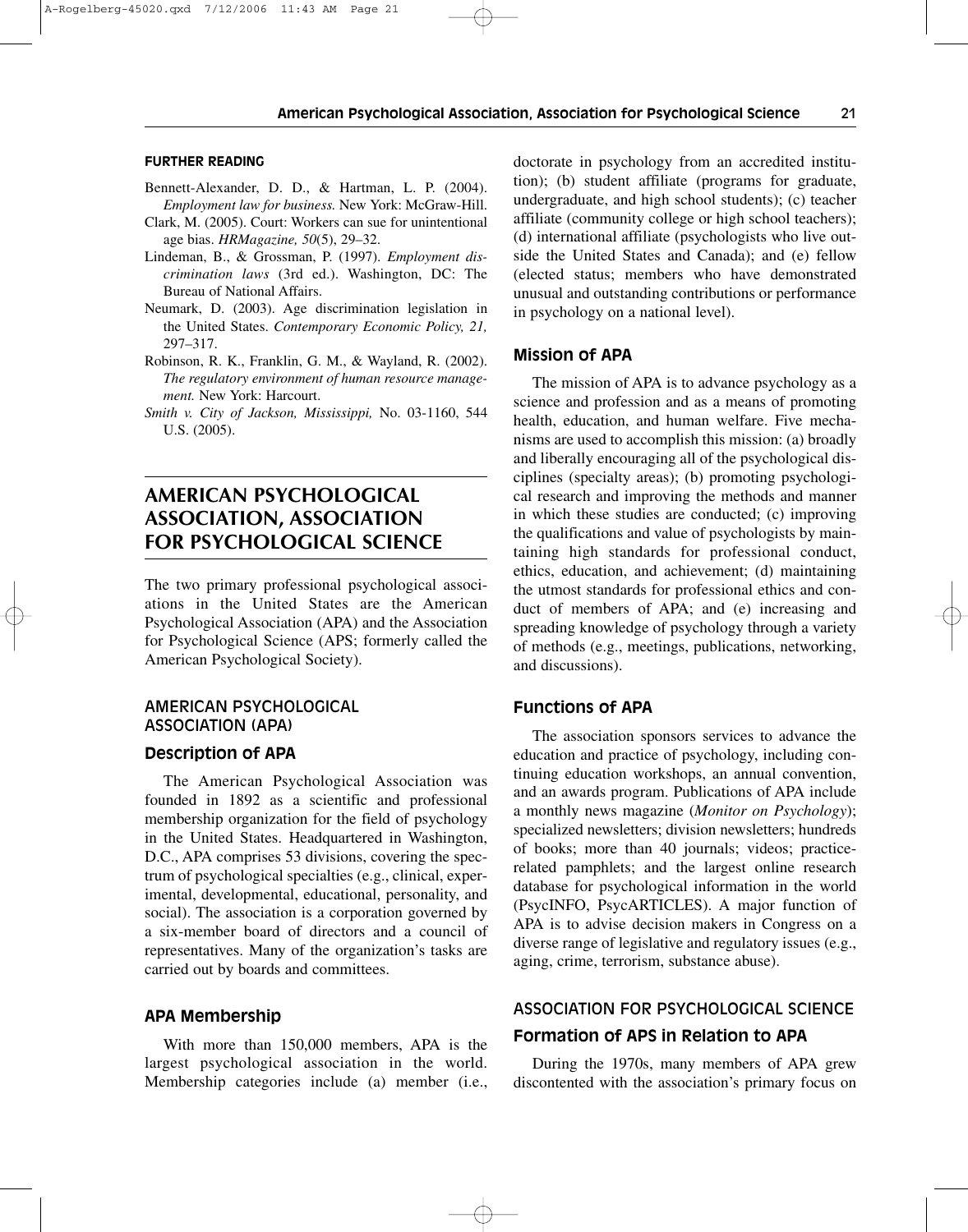### 22———**Americans With Disabilities Act**

issues pertaining to clinical practice (e.g., health care). This focus led many members to believe that their needs and interests as scientific and academic psychologists were not being met. Proposals submitted to make APA the primary association for scientific psychologists were not approved by the membership. Consequently, in August 1988, the American Psychological Society (APS) was formed to advance psychology as a scientifically oriented discipline. In January of 2006, APS officially changed its name to the Association for Psychological Science to better reflect is core mission and values.

## **Description of APS**

The Association for Psychological Science is a national nonprofit membership organization governed by an 11-member board of directors, representing different fields of psychology. In contrast to APA, APS is not divided into specialty areas; rather, it considers the scientific field of psychology as a whole.

## **APS Membership**

There are more than 14,000 members of APS, including academics, researchers, clinicians, teachers, and administrators. Membership types include (a) member (i.e., doctoral degree in psychology or a related field, or sustained contributions to scientific psychology); (b) retired; and (c) student affiliate (graduate, undergraduate). The association also offers other categories of membership, which have reduced membership rates (e.g., first-year PhD, postdoctorates).

## **Mission of APS**

The mission of APS is to promote, protect, and advance the interests of scientifically oriented psychology in research, application, teaching, and the improvement of human welfare.

## **Functions of APS**

The association publishes a newsletter and three journals: *Psychological Science, Current Directions in Psychological Science,* and *Psychological Science in the Public Interest.* Each year, APS sponsors a professional conference. In addition, APS honors particularly notable contributors to the field by awarding them fellow status and through specific achievement awards. Further, APS has been actively involved in obtaining legislative and federal support for scientific psychological research (e.g., increasing visibility for health and behavioral research within agencies such as the National Institutes of Health).

*—Jennifer L. Burnfield*

*See also* Academy of Management; Society for Industrial and Organizational Psychology

## **FURTHER READING**

- American Psychological Association Web site. Retrieved February 28, 2006, from http://www.apa.org/
- Association for Psychological Science Web site. Retrieved February 28, 2006, from http://www.psychological science.org/
- Hakel, M. D., & Herring, L. (2000). Association for Psychological Science. In A. E. Kazdin (Ed.), *Encyclopedia of psychology* (Vol. 1, pp. 154–157). Washington, DC, and New York: American Psychological Association/ Oxford University Press.
- Kraut, A. G. (2001). Association for Psychological Science (APS). In W. E. Craighead & C. B. Nemeroff (Eds.), *The Corsini encyclopedia of psychology and behavioral science* (3rd ed., pp. 94–96). New York: Wiley.

# **AMERICANS WITH DISABILITIES ACT**

In 1990, Congress passed the Americans With Disabilities Act (ADA) to provide equal protection under the law to disabled citizens, who are not identified in the Civil Rights Acts of 1964 or 1991 as a protected group. The ADA covered various aspects of daily life for the disabled, which are addressed under the following titles:

*Title I: Employment Title II: Public Services Title III: Public Accommodations Title IV: Telecommunications Title V: Miscellaneous Provisions*

This entry considers only Title I, on employment.

Title I of the ADA was intended to strengthen the existing Rehabilitation Act (RA) of 1973 by making language more specific and by including private-sector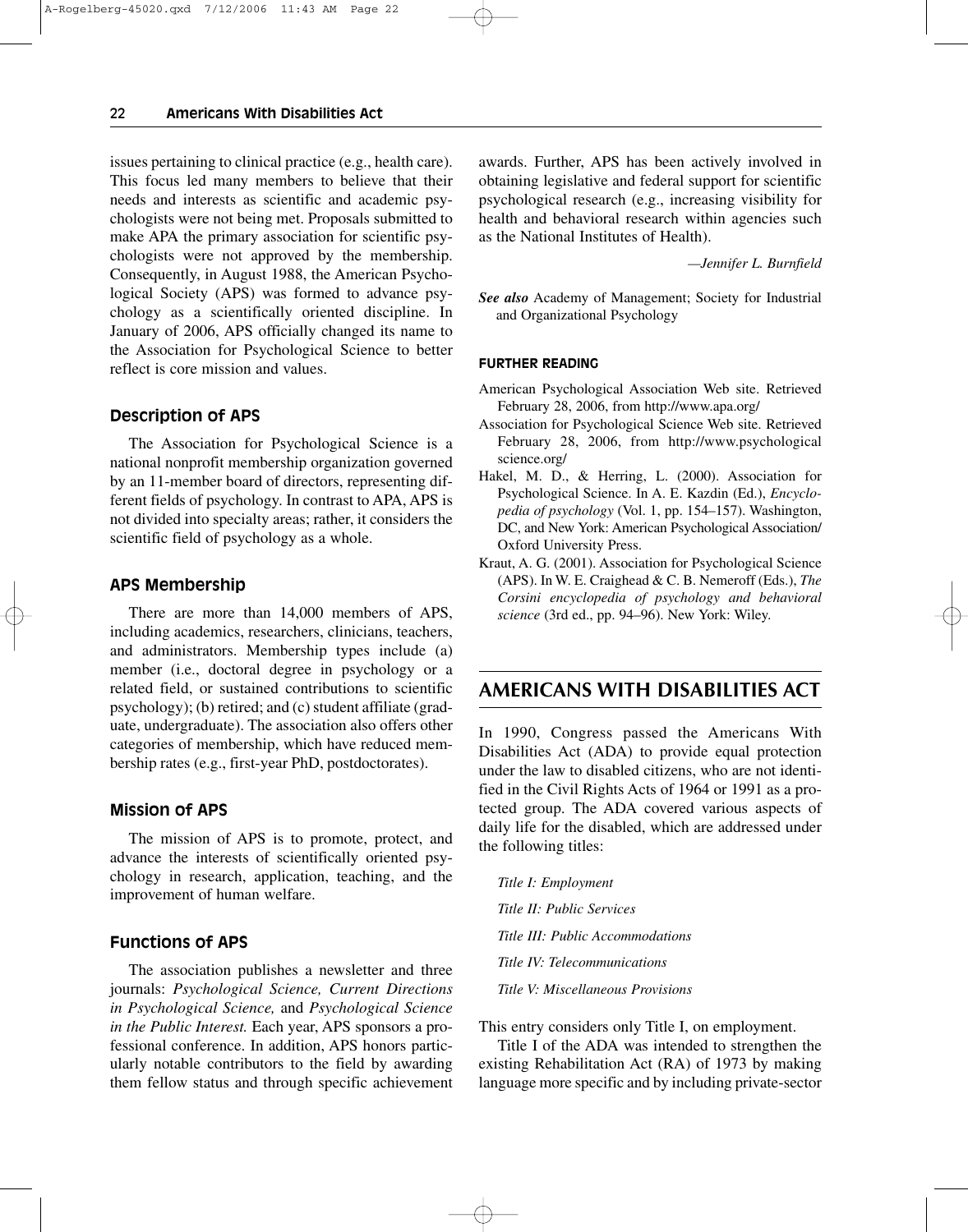employers under the previous umbrella of the RA. It provided standards for enforcement of the law and charged government with the responsibility for enforcement. The ADA is administered by three different agencies: the Department of Justice, for public-sector employees; the Equal Employment Opportunity Commission (EEOC), for private-sector employees; and the Department of Transportation, for nonfederal sectors affecting commerce. Although originally covering only employers with 25 or more employees, the act was amended in 1994 to apply to all businesses with 15 or more employees.

Statistics from the EEOC demonstrate that the rights of the disabled are being increasingly defended through litigation. In 1992, ADA claims represented less than 2% of all claims filed with EEOC. From 1993 through 2003, these claims have averaged approximately 20% of all claims filed with EEOC. To put this figure in context, the respective figure for claims alleging discrimination on the basis of race or color is 36%; on the basis of sex, 31%; and on the basis of age, 21%. In the year 2003 alone, ADA claims filed through EEOC resulted in total benefits to disabled claimants of \$45.3 million. An ADA claim typically consists of an individual's assertion that he or she is disabled, had the necessary qualifications for the job in question, and was denied an accommodation that would have made it possible to successfully perform the job, or at least the essential functions of that job. The issues of accommodations and essential function are discussed below.

Although race, sex, and age are relatively clear attributes allowing for a simple determination of who is covered, the disability statute is not so easily applied. Since the passage of ADA, the U.S. Supreme Court has heard 11 cases involving it, many of them dealing exactly with issues related to who is covered by the act. The determination of who is a member of the class of disabled depends on several statutory definitions. A person may be classified as disabled if (a) he or she has a current mental or physical impairment that limits a major life activity, (b) can demonstrate a history of such an impairment, or (c) can show that he or she is being treated as if he or she has, or is perceived to have, such an impairment. But for an individual's claim to be covered by the ADA, it is not sufficient to simply demonstrate that he or she has an impairment. This impairment must be shown to substantially limit a major life activity. Major life activities include obvious categories such as self-care,

walking, talking, seeing, hearing, and breathing. But often, the category is not so obvious, and the individual may claim that the limited life activity is actually that of working. When this is the case, the claimant must show not merely that he or she is unable to perform a single job but that he or she cannot perform successfully in a broad range of jobs as a result of the disability. An example from a court case provides an example of the requirement. An individual with a fear of heights is not seen as substantially limited simply because he or she cannot work on the upper floors of a building, because a wide variety of other jobs are available from other employers that do not require employees to work in high locations.

In addition to showing that they are disabled using any of the definitions above, claimants must also demonstrate that they are qualified. It is not sufficient for claimants simply to show that they *possess* the knowledge, skills, or abilities needed to do the job. Rather, to meet this requirement, a claimant must show that he or she has the knowledge, skills, and abilities to *perform* essential job functions and can successfully perform those essential functions with or without a reasonable accommodation. Both of these conditions must be met before the court will consider any claims of discrimination on the part of the employer. If the person is not considered disabled (with the added qualification that the disability substantially limits a major life activity) or does not possess the necessary qualifications to perform essential functions of the job, then the case is dismissed.

In a general sense, essential functions define why the job exists. For example, the essential functions of a bus or train driver are to guide a vehicle on a prescribed route within a fixed period of time and to pick up and discharge passengers. Essential functions of a firefighter are to suppress fires while protecting lives and property. Essential functions are usually identified through the completion of a job analysis or the examination of a job description that resulted from a job analysis. Since 1990, many job analyses have identified certain functions as essential to comply with ADA requirements. Various courts have ruled that to meet the burden of showing that one can perform the essential functions of a job, a claimant must show that he or she can perform *all* of the essential functions with or without an accommodation, not merely some of them. This logic also affects the very definition of what a job is. Claimants have often argued that they could perform a job if some of the essential functions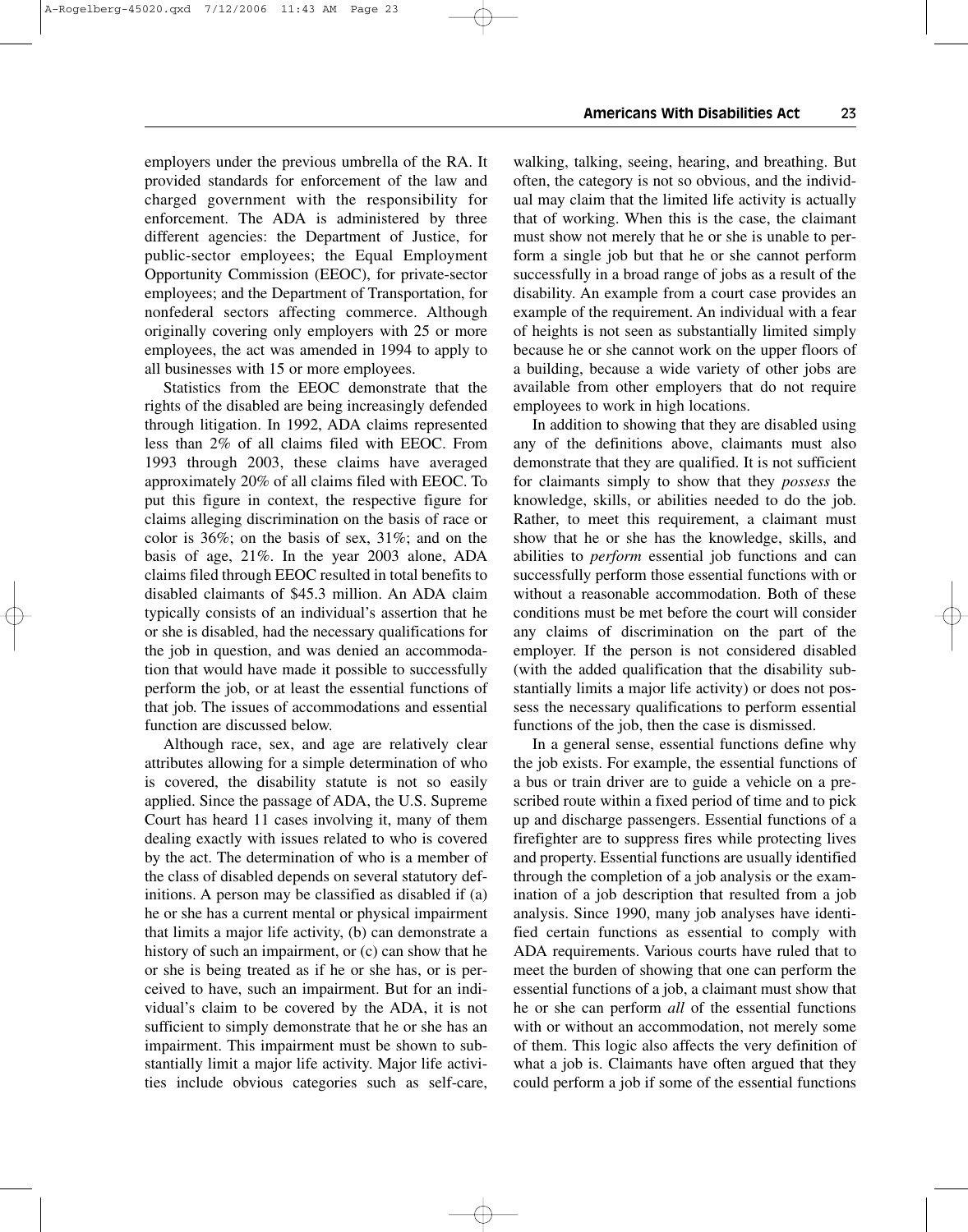#### 24———**Americans With Disabilities Act**

were moved to other jobs. Courts have held that the employer is not required to redefine a job for purposes of accommodating a disabled applicant or employee. On the other hand, the employer cannot exclude a disabled applicant or employee from a job because the disabled individual cannot perform a *nonessential* function. As an example, a recent amputee who had been a former patrol officer could ask to be placed on desk duty in a police precinct. The department might argue that even desk officers may be required to respond to outside events in an emergency; however, if it could be shown that no such emergency had ever occurred, then the hypothetical essential function of the desk-duty officer to respond to outside emergencies would be seen as nonessential.

Drug and alcohol abuse occupy special status in ADA. Only rehabilitated drug abusers are protected; individuals currently using illegal substances (e.g., heroin, cocaine, marijuana) are not. The act permits drug testing of employees, including former addicts, provided these tests are reasonable. In this context, *reasonable* means an articulated policy that is nondiscriminatory. For example, a drug testing policy specifying that testing will occur after a workplace accident or as part of a return-to-work determination after an injury would be seen as nondiscriminatory. In contrast to those using illegal drugs, those who might be defined as current alcoholics may be covered by the ADA and may request accommodations. However, alcohol abusers are held to the same standard as any other employee with regard to not consuming alcohol at the work site and not being under the influence of alcohol when reporting to work. In these instances, alcoholism is not protected as a disability. Nevertheless, an employer may not take adverse employment action against an alcoholic employee because of the consumption of alcohol during nonwork hours unless the consumption has resulted in behavior (e.g., DUI or assault on coworkers during nonwork interactions) that would have led to dismissal or suspension for any other employee who engaged in similar activities. Appropriate accommodations for alcoholic employees might include (a) making sure the employee knows about available counseling, (b) asking the employee to make a commitment to rehabilitation, understanding that failure to honor this commitment might result in termination, (c) establishing a ladder of progressive discipline (e.g., verbal warning  $\rightarrow$ written warning  $\rightarrow$  suspension  $\rightarrow$  termination) for those who continue to drink while in an outpatient treatment program, and (d) providing the opportunity for inpatient treatment if outpatient treatment is unsuccessful.

Those individuals diagnosed with AIDS and other infectious diseases are also protected by ADA, to the extent that the condition does not pose a direct threat to the health and safety of other individuals. As examples, an HIV-positive surgical nurse who refuses to transfer to a nonsurgical area is not protected by the ADA from involuntary reassignment or termination. In contrast, a hospital clerical worker who is HIVpositive cannot be excluded from that position as a result of some general and nonspecific fear that the disease might be transmitted to patients or coworkers. These examples help to demonstrate the more general principle of context. Diabetics and epileptics might function fine in certain job contexts (e.g., routine office work) yet be considered threats to the health and safety of others in other contexts (e.g., jobs involving the use of heavy machinery or working in sensitive positions in air traffic control or nuclear power).

The reasonable accommodation requirement of ADA is unique. It means that the employer may be required to make modifications of the application process, the work environment, and/or the way in which the job functions are performed. It is assumed that there will be a dialogue between the employer and the disabled applicant or employee that will identify what might be considered a reasonable accommodation for the disabled individual. As an example, individuals who are visually impaired may request an oral assessment or someone to read test questions and possible answers to them. Such individuals, if hired, may request a modified work environment to offer protection from moving equipment. Finally, they may request various technical devices (e.g., voice recognition equipment, high-power lighting, or magnification) to enable successful completion of essential job functions. Such accommodations must be reasonable and entail looking at various characteristics of the employing organization, including the cost of the accommodation, the financial resources available for such an accommodation, and the effect of such an accommodation on the overall capability of the organization to conduct business.

The ADA also has practical implications for the application and employment process. Individuals may not be asked to disclose information about a disability (other than a request by that individual for an accommodation in the application process) until *after* an offer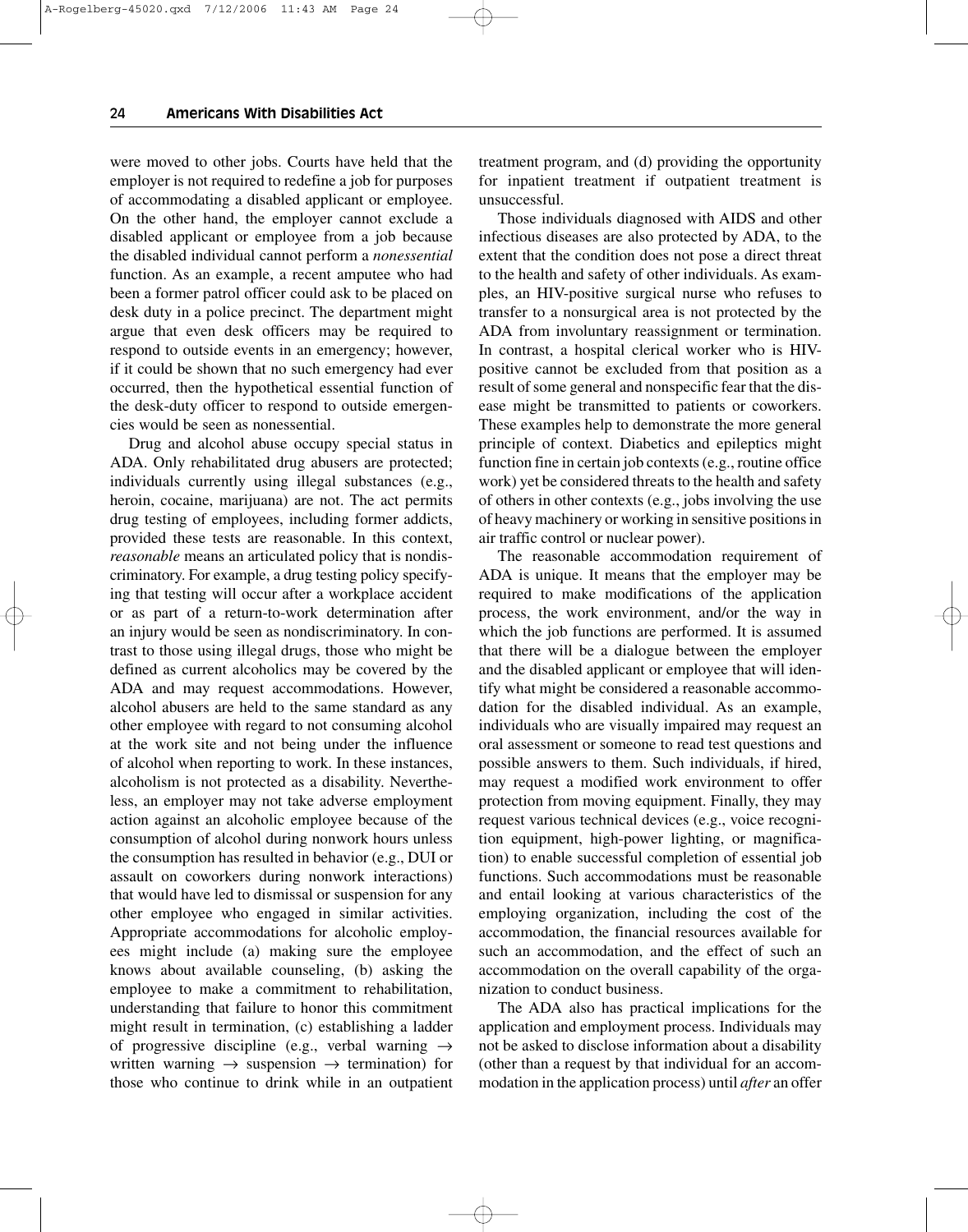of employment has been made. This is to prevent individuals from being unfairly discriminated against as a result of a covered disability during the employment screening process. The most obvious point at which to run afoul of this protection is the preemployment physical. Although it is permissible to give a preemployment physical to any individual (including disabled applicants), it cannot be administered *before* a conditional offer of employment has been given to successful applicants. A conditional offer is one that is contingent on passing a physical examination. Further, such physicals must be administered to all applicants, not simply to those who appear to be disabled or who have asked for an accommodation. Even at early stages of the application process—before a conditional offer of employment is made—an employer is permitted to ask individuals if they think that they can perform essential functions that are described to them. Asking applicants to undergo testing for illegal drug and alcohol use as part of the application process does not violate the provisions of the ADA.

W. F. Cascio, in 2005, suggested several ways in which employers may embrace the spirit of ADA. These include the following:

- Making the workplace more accessible to individuals with various physical impairments by installing ramps for individuals in wheelchairs or with visual impairments and installing TTY (teletypewriter) and voice amplifiers for individuals with hearing impairments. Newly designed keyboards and computers have been developed for quadriplegics and individuals with cerebral palsy.
- Creating a position within the equal employment opportunity domain of an organization for an individual who would focus on disability issues. Such a position would include responsibility for the orientation and socialization of newly hired disabled workers. This orientation would include the supervisors and coworkers of the disabled employee.
- Educating senior managers in disability issues and gaining commitment to recruit, select, and accommodate individuals with disabilities when necessary.
- Analyzing jobs with the specific aim of identifying tasks and functions for which various disabilities are not an impediment to successful performance.
- Describing successful accommodation experiences to the employees within the organization as well as to those outside of the organization.

The ADA is a complex statute that is still evolving. It was written in a way that encouraged cooperation and dialogue between an employer and a disabled applicant or employee. The courts look favorably on evidence of good faith efforts by both parties to work out a reasonable accommodation where possible. It is best for neither the applicant/employee nor the employer to forget the importance of this dialogue in an eventual judicial decision, should such a decision become necessary.

*—Frank J. Landy*

*See also* Civil Rights Act of 1964, Civil Rights Act of 1991; Drug and Alcohol Testing

#### **FURTHER READING**

- Cascio, W. F., & Aguinis, H. (2005). *Applied psychology in human resource management.* Upper Saddle River, NJ: Pearson/Prentice Hall.
- Gutman, A. (2000). *EEO law and personnel practices* (2nd ed.). Thousand Oaks, CA: Sage.
- Papinchock, J. M. (2005). Title I of the Americans With Disabilities Act: The short but active history of ADA enforcement and litigation. In F. Landy (Ed.), *Employment discrimination litigation: Behavioral, quantitative, and legal perspectives* (pp. 294–335). San Francisco: Jossey-Bass.

## **APPLICANT/TEST-TAKER REACTIONS**

The term *applicant reactions* is used to refer to an applicant's affect, attitudes, and cognitions toward a selection process. Applicant reaction models suggest that reactions are very complex and involve perceptions of multiple aspects of specific tests and the testing process in general. Stephen Gilliland was one of the first researchers to put forth a theoretical model of applicant reactions, and this model has guided much of this research over the past decade. Gilliland's model is based on theories of organizational justice. Organizational justice is concerned with the fairness of the distribution of organizational outcomes (outcome fairness) and the fairness of procedures used to distribute these outcomes (procedural justice). Gilliland adapted the basic principles of organizational justice to provide a comprehensive model of how applicants perceive and react to selection procedures. This model has received considerable support.

Glliland's model suggests that selection systems and tests are viewed favorably by applicants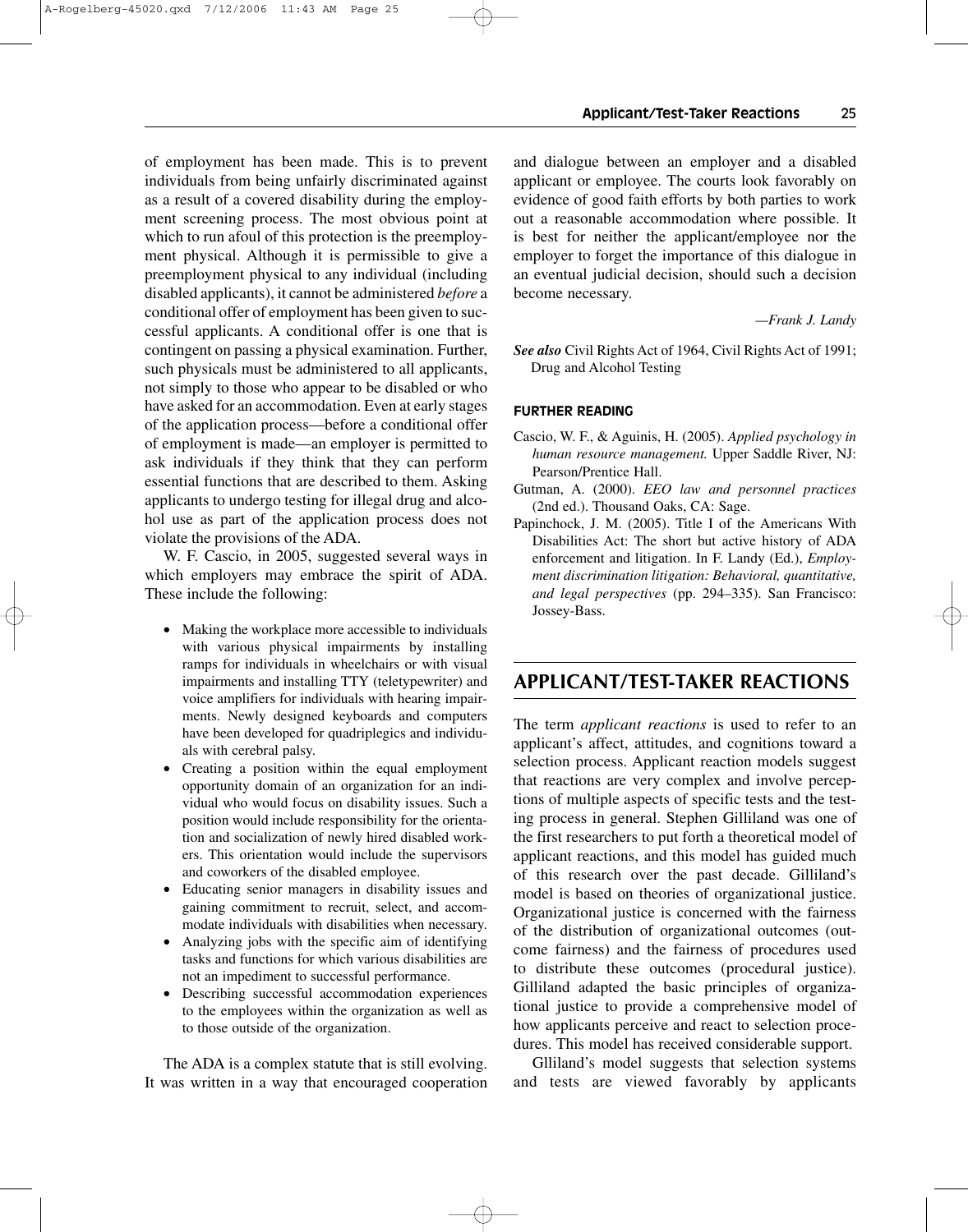#### 26———**Applicant/Test-Taker Reactions**

(i.e., are considered fair) to the extent they comply with or violate procedural and distributive justice rules. These procedural and distributive justice rules are standards that applicants hold for how they expect to be treated and how selection procedures should be administered and used. These justice rules determine perceptions of process and outcome fairness, such that when the rules are satisfied, the selection process and outcome are perceived as fair, but when they are violated, the selection process and outcome are perceived as unfair. As will be discussed, applicant perceptions of the fairness of a selection process can influence a number of important individual and organizational outcomes. It should be noted that according to Gilliland's model, justice rules would not directly relate to applicant intentions or behavior, but would do so indirectly through process fairness perceptions. For example, perceived job relatedness is an example of a procedural justice rule. *Perceived job relatedness* refers to the extent to which the applicant perceives that the content of a test reflects the content of the job (e.g., the knowledge, skills, and abilities required by the job). Perceived job relatedness has been recognized as the most important procedural justice rule because it consistently influences fairness perceptions and, through fairness perceptions, test performance.

Over the years, several researchers have modified and expanded Gilliland's original applicant reactions model to include a number of additional antecedents and moderator variables. For example, Ann-Marie Ryan and Robert Ployhart revised the Gilliland model and included an applicant's affective and cognitive states during the selection processes, as well as general perceptions about testing and selection, as important in understanding antecedents and consequences of applicant reactions.

### JUSTICE RULES

In applicant reaction models, procedural and distributive justice rules are important antecedents of fairness perceptions. Although a number of procedural and distributive justice rules exist, Gilliland specified 10 procedural and 3 distributive justice rules, and these have received research attention:

### **Procedural Justice Rules**

1. *Job-relatedness.* The extent to which a test appears to measure content relevant for the job

- 2. *Opportunity to perform.* The extent to which applicants perceive that the test or test process allows them the opportunity to express themselves prior to a selection decision
- 3. *Reconsideration opportunity.* The opportunity to challenge or modify the decision-making process
- 4. *Consistency of administration.* The extent to which selection procedures are used consistently across applicants
- 5. *Feedback.* The extent to which applicants receive timely and informative feedback
- 6. *Selection information.* The extent to which applicants are informed how the test and selection procedures will be used and why they are used
- 7. *Honesty.* The extent to which recruiters and test administrators are truthful and honest in their communication with applicants
- 8. *Interpersonal effectiveness of administrator.* The extent to which applicants are treated with respect and warmth from the test administrator
- 9. *Two-way communication.* The extent to which applicants have the opportunity to offer input and to have their views on the selection process considered
- 10. *Propriety of questions.* The extent to which questions on tests are appropriate and not offensive

### **Distributive Justice Rules**

- 1. *Equity.* The extent to which applicants perceive that the outcome of the selection process (whether they are hired or not) is based on competence or merit
- 2. *Equality.* The extent to which applicants, regardless of knowledge, skills, and abilities, have an equal chance of being hired for the job
- 3. *Needs.* The extent to which job offers are distributed on the basis of individual needs (e.g., preferential treatment for a subgroup)

## CONSEQUENCES OF APPLICANT REACTIONS

Applicant reactions toward selection procedures have been found to affect a number of important outcomes, both directly and indirectly. It has been shown that when applicants react positively toward a test, they are more likely to accept a job offer from the company, recommend the company to others, reapply for a job with the company, and perform well once they are employed by the company. It has also been suggested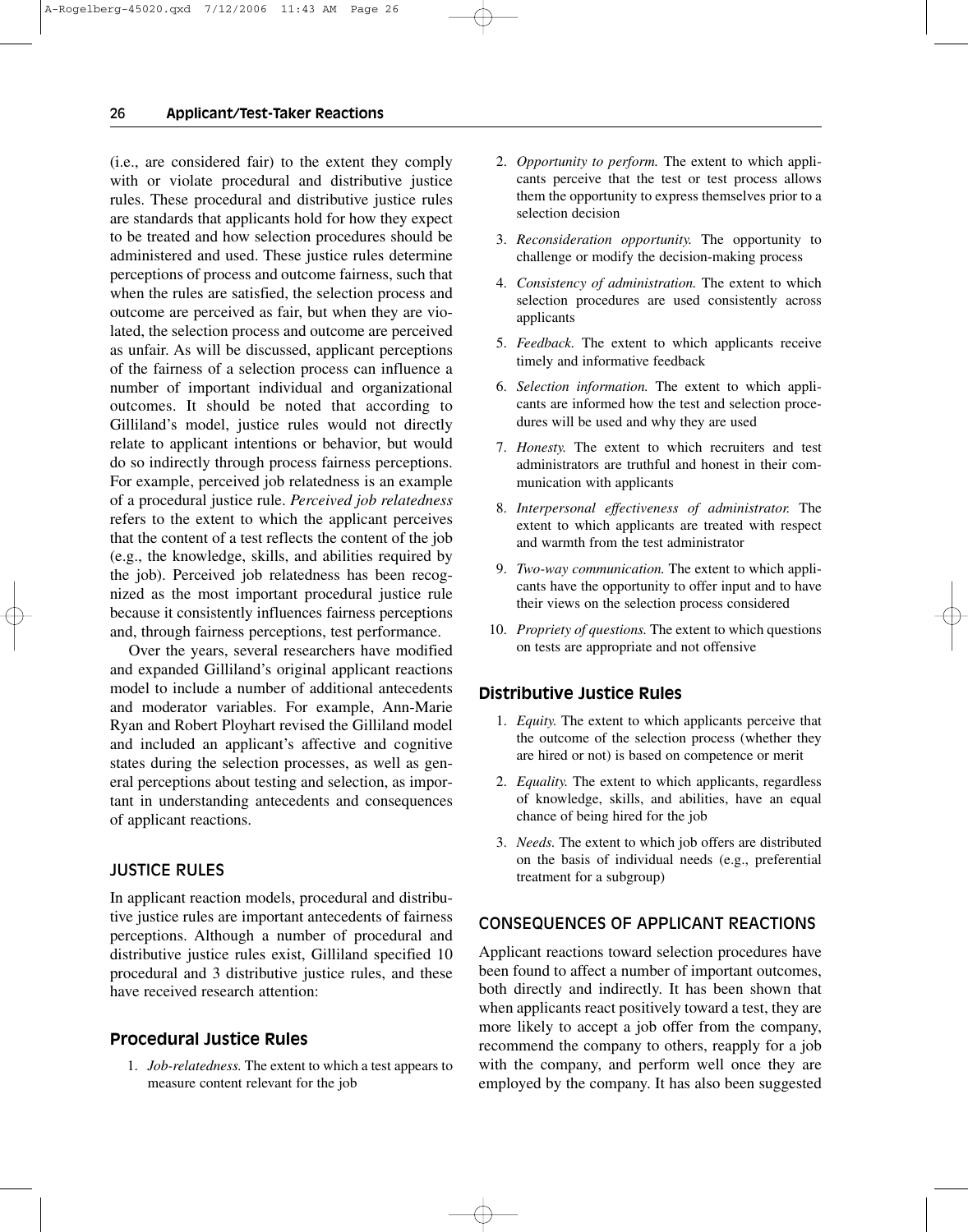that negative applicant reactions may result in a greater number of employment lawsuits and a decreased probability an applicant will buy the company's products in the future.

One of the most important consequences of applicant reactions is the effect reactions have on applicant test performance. However, this research has almost exclusively examined the effects of applicant reactions on cognitive ability test performance and has neglected the effects of reactions on other test measures. This research has shown that when applicants react favorably to a cognitive ability test, they are more likely to perform well on the test, although the effects are modest.

## REACTIONS TOWARD DIFFERENT SELECTION MEASURES

Initial applicant reactions research focused on comparing reactions to different types of measures. For example, research suggests that reactions toward assessment centers and work simulations tend to be more favorable than paper-and-pencil tests (e.g., cognitive ability measures). The reasoning is that assessment centers and work simulations appear to be more job-related and therefore result in more favorable reactions on the part of the test taker. Further, research suggests that personality measures tend to be perceived less favorably than other types of selection measures.

Although tests seem to differ in the reactions they evoke, research suggests that reactions toward tests can be altered in several ways. For example, research has shown that making a test more job-related will result in more favorable applicant reactions. That is, by ensuring that the content of the test (regardless of test type) reflects the content of the job, one can increase the likelihood that applicants will respond favorably to the test. Further, research suggests that providing an explanation for why the test is used can make reactions toward the test more favorable, as can making selection decisions in a timely manner.

## TEST-TAKING MOTIVATION

Test-taking motivation is an important component in all applicant reactions models. One of the most important and researched outcomes of applicant reactions is test performance, and research has clearly shown that test-taking motivation partially mediates the relationship between applicant reactions and test performance. It has been found that when applicants have favorable reactions toward a test or testing process, they perform better on the tests.

More recently, researchers have sought to determine precisely how motivation mediates the relationship between applicant reactions and test performance by considering the multidimensional nature of motivation. Based on an established theory of motivation, VIE (valence–instrumentality–expectancy) theory, a multidimensional measure of test-taking motivation has been developed. The three components of VIE theory are defined as follows. *Valence* is the desirability or attractiveness of an outcome. *Instrumentality* is the belief that a behavior will lead to a specified outcome. *Expectancy* is the subjective probability that effort will lead to a specified outcome. In a testing context, *valence* refers to the value one places on getting the job for which one is taking the test, *instrumentality* is the belief that good test performance will lead to one getting the job, and *expectancy* is the expectation that one will do well on the test if one puts effort into doing well. Early results suggest that these three dimensions of test-taking motivation are distinct, as they demonstrate different relationships with test performance and applicant reactions.

## PRE- AND POSTTEST REACTIONS

Some research has examined both pre- and posttest reactions and how time of measurement influences relationships. Pretest reaction measures are administered before the applicant takes the test or takes part in the selection process in question. Posttest reaction measures are administered after the applicant has taken the test or been through the selection process. Research generally finds that responses to pre- and posttest reaction measures are similar but not identical. Therefore, researchers have tried to understand precisely why pre- and posttest measures are sometimes different.

In particular, the self-serving bias may explain how applicants respond to posttest reactions and motivation. Specifically, if applicants have already taken a test, their perceptions of how they performed may influence their reported test reactions and test-taking motivation. Those who believe they did poorly on the test may be inclined to blame the test and report that they have negative test reactions or indicate that they did not even try to do well on the test (i.e., they report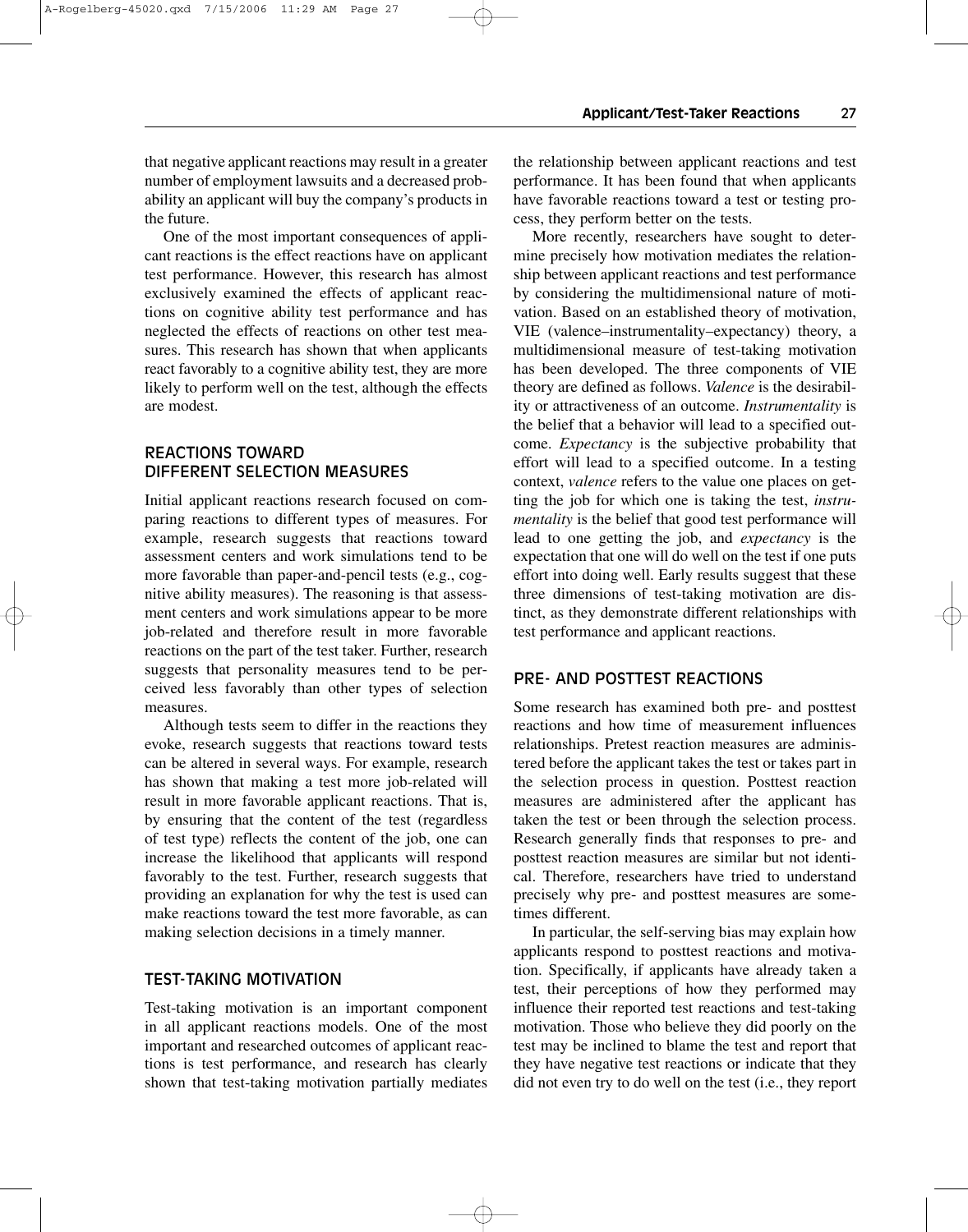#### 28———**Applicant/Test-Taker Reactions**

low test-taking motivation). Attributing one's negative performance to lack of effort or to a problematic test may help protect one's self-esteem. Given these findings, it is important for researchers to be aware that pre- and posttest reaction measures may result in different outcomes.

## RACE DIFFERENCES IN APPLICANT REACTIONS

Racial differences in applicant reactions exist, with Blacks and Hispanics being more likely to have negative reactions than White individuals. It is believed that these race differences in applicant reactions may contribute to race differences in test performance. In particular, it is well documented that White individuals, on average, score substantially higher on cognitive ability tests than Black and Hispanic individuals. It is believed that differences in applicant reactions may contribute to the differences between how Whites and minorities perform on cognitive ability tests. Therefore, considerable research has focused on how applicant reactions may affect the race–test performance relationship. Research has shown that race predicts test reactions, test reactions predict test-taking motivation, and test-taking motivation influences test performance. Thus, race differences on tests may be larger when minority reactions are negative because minorities will have lower test-taking motivation and hence lower test performance. Although research shows that reactions indirectly account for significant variance in race–test performance relationships, applicant reactions do not account for the majority of race differences in test performance.

## PRACTICAL IMPLICATIONS OF APPLICANT REACTIONS RESEARCH

As noted earlier, applicant reactions have a number of important consequences. Therefore, test administrators and human resource professionals would be wise to make applicant reactions to selection procedures as favorable as possible. This is especially true when an organization is trying to meet diversity goals. Research suggests that minorities tend to have less favorable reactions toward selection procedures than majority group members. Therefore, minorities will be more likely to self-select out of the selection process or even be less inclined to take a job if one were offered. Research also suggests that the more qualified job applicants are likely to be most influenced by how they perceive the selection process. Thus, ensuring that selection procedures are viewed favorably by applicants may have the added benefits of increasing minority representation in the selection process and retaining the most qualified job applicants.

To increase the chances that tests are perceived favorably by applicants, organizations can ensure the tests they use are job-related, provide explanations for why the test is being used (e.g., the test administrator can provide information about the validity of the measure), explain how the selection process will proceed (e.g., clearly explain the stages of the selection process), provide feedback to applicants in a timely manner, and treat applicants consistently and with respect throughout the selection process. Doing so may result in more favorable reactions.

*—Lynn A. McFarland*

*See also* Individual Differences; Organizational Justice

#### **FURTHER READING**

- Anderson, N., Born, M., & Cunningham-Snell, N. (2002). Recruitment and selection: Applicant perspectives and outcomes. In N. Anderson & D. S. Ones, *Handbook of industrial, work, and organizational psychology: Vol. 1. Personnel Psychology* (pp. 200–218). Thousand Oaks, CA: Sage.
- Gilliland, S. W. (1993). The perceived fairness of selection systems: An organizational justice perspective. *Academy of Management Review, 18,* 694–734.
- Gilliland, S. W., & Chan, D. (2002). Justice in organizations: Theory, methods, and applications. In N.Anderson & D. S. Ones, *Handbook of industrial, work, and organizational psychology: Vol. 2. Organizational Psychology* (pp. 143–165)*.* Thousand Oaks, CA: Sage.
- Ployhart, R. E., & Harold, C. M. (2004). The applicant attribution-reaction theory (AART): An integrative theory of applicant attributional processing. *International Journal of Selection and Assessment, 12,* 84–98.
- Ployhart, R. E., Ziegert, J. C., & McFarland, L. A. (2003). Understanding racial differences in cognitive ability tests in selection contexts: An integration of stereotype threat and applicant reactions research. *Human Performance, 16,* 231–259.
- Ryan, A. M., & Ployhart, R. E. (2000). Applicants' perceptions of selection procedures and decisions: A critical review and agenda for the future. *Journal of Management, 26,* 565–606.
- Truxillo, D. M., Bauer, T. N., Campion, M. A., & Paronto, M. E. (2002). Selection fairness information and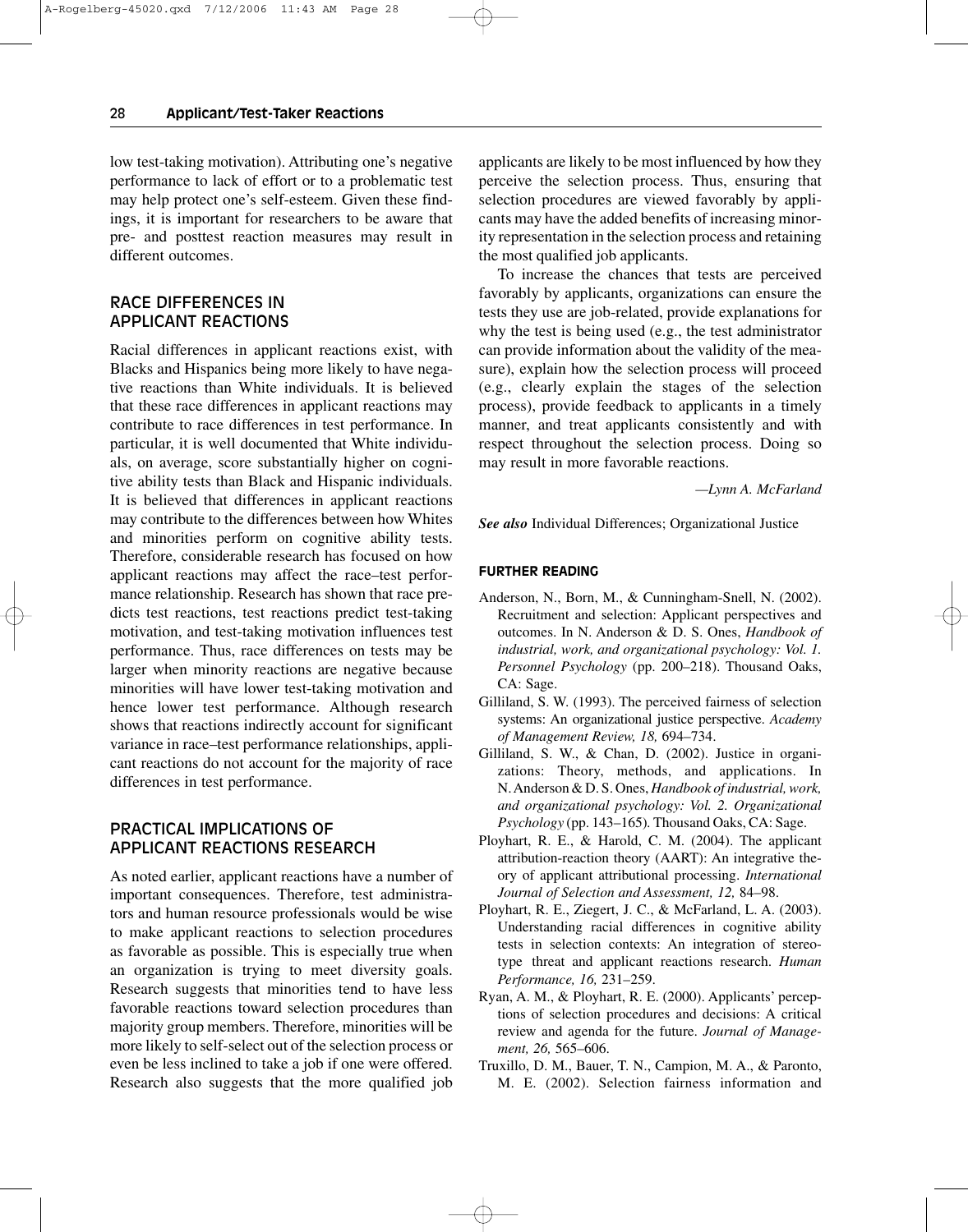applicant reactions: A longitudinal field study. *Journal of Applied Psychology, 87,* 1020–1031.

Truxillo, D. M., Bauer, T. N., & Sanchez, R. J. (2001). Multiple dimensions of procedural justice: Longitudinal effects on selection system fairness and test-taking self-efficacy. *International Journal of Selection and Assessment, 9,* 336–349.

## **ARMY ALPHA/ARMY BETA**

The United States entered World War I late in the conflict and faced the problem of turning large numbers of often poorly educated draftees into an effective army in a short period of time. The American Psychological Association volunteered its services to the war effort, and a committee, headed by Robert Yerkes and including psychologists such as Arthur Otis and Lewis Terman, was assigned the task of developing a practical method of measuring the intellectual level of individuals in large groups. Their efforts led to the development of two tests, Army Alpha and Army Beta. Army Alpha was a written test that could be administered to large groups of recruits and that provided a rough measure of general intelligence. Army Beta, a nonverbal test designed for illiterates and for recruits who spoke little or no English, could also be administered to groups and used simple pictorial and nonverbal instructions.

Army Alpha was made up of 212 true–false and multiple-choice items, divided into eight subscales: (a) oral directions, which assessed the ability to follow simple directions; (b) arithmetical problems; (c) practical judgment problems; (d) synonym–antonym items; (e) disarranged sentences, which required subjects to rearrange fragments into complete sequences; (f) number series completion, which required examinees to infer and complete patterns in series of numbers; (g) analogies; and (h) information, a general knowledge subtest. The most basic purposes of Army Alpha were to determine whether recruits could read English and to help in assigning new soldiers to tasks and training that were consistent with their abilities. Several of the scales and test formats developed by Yerkes and his colleagues for Army Alpha are forerunners of tests still in use today.

Many draftees were unable to respond to written tests, because of their limited literacy or their limited command of English; Army Beta was developed to assess the abilities of these examinees. The instructions

for the Beta test were given in pantomime, using pictures and other symbolic material to help orient examines to the tasks that made up this test. Army Beta included seven subscales: (a) maze, which required looking at a graphic maze and identifying the path to be taken; (b) cube analysis, which required counting cubes in the picture; (c) X-O series, which required reading symbol series to identify patterns; (d) digit symbol, which required matching digits and symbols; (e) number checking, which required scanning and matching graphic symbols in numeric forms; (f) picture completion, which required examinees to identify features required to complete a partial picture; and (g) geometrical construction, which required examinees to manipulate forms to complete a geometrical pattern.

## ADMINISTRATION AND USE OF ARMY ALPHA AND ARMY BETA

The Army Alpha and Army Beta were administered to more than 1.5 million examinees. Scoring guidelines were developed with the aim of making Army Alpha and Army Beta roughly comparable. Scores on both tests were sorted into eight order categories (A, B, C+, C, C−, D, D−, E). Those with the lowest letter grade were generally considered unfit for service. Examinees receiving grades of D or D− were recommended for assignment to simple duties, working under close supervision. Examinees with scores in the middle of the test score distribution were recommended for normal soldier duties, whereas men receiving higher scores were recommended for training as noncommissioned officers and for officer training.

Army Alpha and Army Beta were perceived as useful at the time they were introduced. These tests provided at least a rough classification of men, which was of considerable utility in making the large number of selection decisions necessary at that time. The apparent success of the army's group tests did not go unnoticed in business circles and educational settings. Soon after the war, the demand arose for similar tests in civilian settings; by the mid- to late 1920s, intelligence testing was widespread, particularly in schools.

## CONTROVERSY OVER ARMY ALPHA AND ARMY BETA

The use of psychological tests to make high-stakes decisions about large numbers of individuals was controversial at the time these tests were developed, and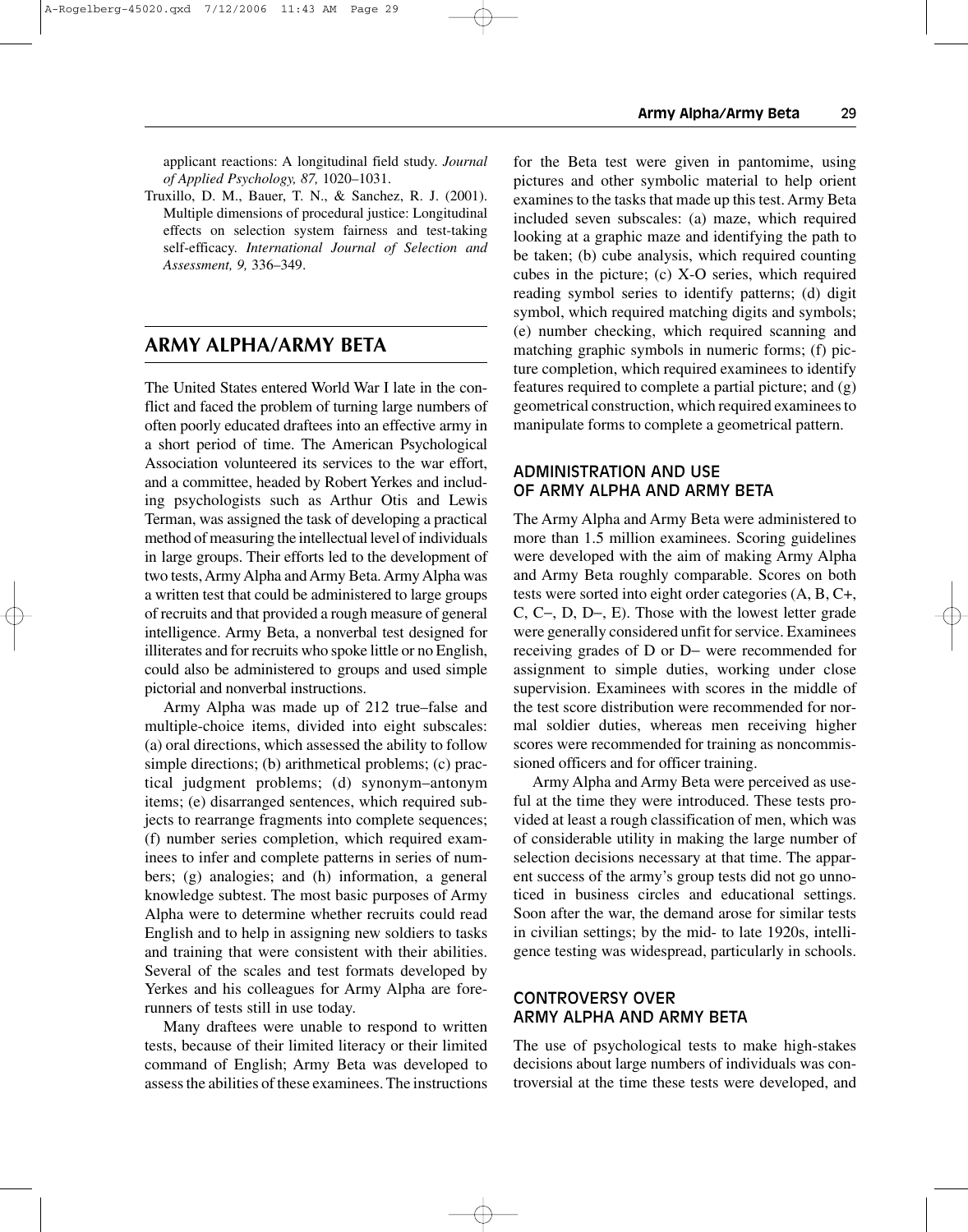#### 30———**Assessment Center**

Army Alpha and Army Beta continue to be sources of controversy. First, many of the psychologists who developed these tests were extreme proponents of hereditarian points of view and often were enthusiastic supporters of the eugenics movement. Yerkes and his colleagues used Army Alpha and Army Beta data to argue against immigration and racial mixing, claiming that the addition of intellectually inferior races and groups to the American melting pot was responsible for what they regarded as low levels of intelligence in the American population. Psychologists involved in the development of Army Alpha and Army Beta played a prominent role in supporting legislation after World War I that greatly curtailed immigration.

Second, serious doubts were raised about the validity and the utility of both tests, particularly Army Beta. Despite efforts to train test administrators, Army Beta could be a particularly intimidating and confusing experience, and it is unclear whether this test provided useful information. More generally, evidence that Army Alpha and Army Beta actually contributed to the success of the army in assimilating and training the vast group who were tested is thin. In part, the problem lies with the fact that the United States entered the war so late that the success or failure of this test was simply hard to gauge. Army Alpha and Army Beta were a tremendous administrative success—they allowed the army to quickly process huge numbers of recruits. However, this set of recruits barely had time to receive training and were mustered out of the army shortly after the conclusion of the war. The hypothesis that the use of these tests led to better decisions than would have been made using more traditional (largely subjective) methods of classification simply could not be tested during World War I. The documented validity and utility of successors to Army Alpha and Army Beta suggest that these tests were likely to make a real contribution, but definitive data about the impact of these tests does not exist.

Finally, controversy over Army Alpha and Army Beta reflected broader controversy over the value (if any) of psychological testing in general and intelligence testing in particular. Early proponents of psychological testing sometimes made extravagant claims about the value and the importance of these tests, and there was a substantial backlash against the more sweeping claims about the importance, validity, and implications of tests like Army Alpha and Army Beta.

*—Kevin R. Murphy*

*See also* Cognitive Ability Tests; Individual Differences; Selection Strategies

#### **FURTHER READING**

Jensen, A. R. (1998). *The* g *factor.* Westport, CT: Praeger.

- Schmidt, F. L., & Hunter, J. E. (1998). The validity and utility of selection methods in personnel psychology: Practical and theoretical implications of 85 years of research findings. *Psychological Bulletin, 124,* 262–274.
- Waters, B. K. (1997). Army alpha to CAT-ASVAB: Fourscore years of military personnel selection and classification testing. In R. F. Dillon (Ed.), *Handbook on testing* (pp. 187–203). Westport, CT: Greenwood Press.

# **ASSESSMENT CENTER**

The *assessment center* is a skills-evaluation process that has been used historically in selection and placement decision making, in employee skill development, and more broadly in career development and organizational succession planning. The process was initially developed in the 1930s by the German military for the primary purpose of officer selection. The methodology was adopted, based on familiarity with the German model, shortly thereafter by the British military for similar purposes, and subsequently by the Australian and Canadian militaries.

The assessment center process was first used in the United States by the Office of Strategic Services (OSS) during the middle to late years of America's involvement in World War II (1943 to 1945), to help in the selection of operatives for spy missions. The personality theorist Henry Murray had earlier developed and applied a multiple assessment methodology in a research project aimed at better understanding personality. Subsequently, Murray participated fully in the creation and implementation of the OSS assessment center, which also borrowed heavily from the earlier German and British efforts. For a variety of reasons, including Murray's strong influence, the three-day OSS assessment process was centered on measuring relatively holistic personality variables, rather than job-specific competencies.

The first publicized business application of the assessment center methodology took place at AT&T in the mid-1950s, in what was called the Management Progress Study, conceived and led by Douglas Bray.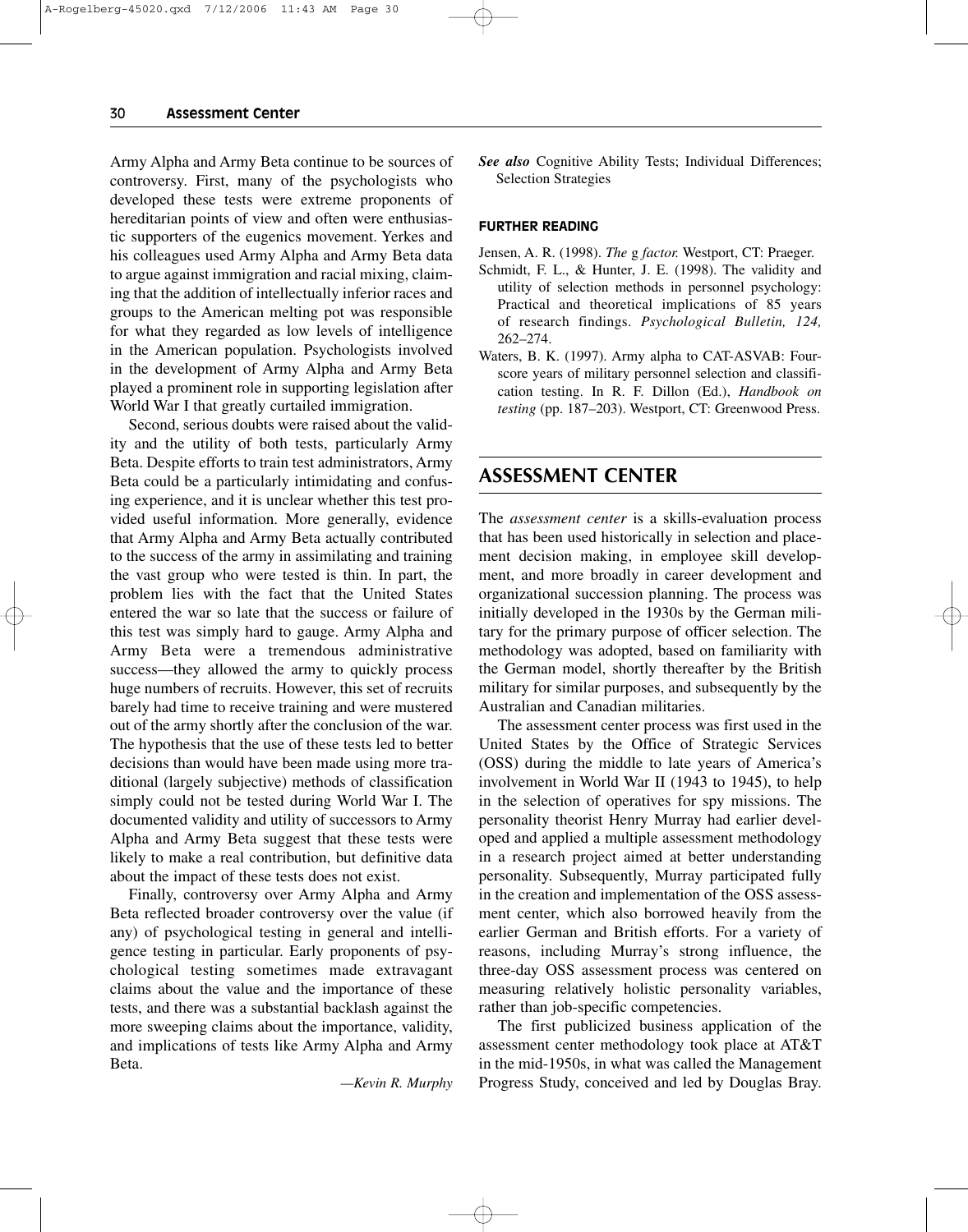The classical AT&T assessment center became the prototype of the many business applications that were to follow. The AT&T process was built directly on the OSS model, but with heavier emphasis on exercises comprising situational, job-sample tests to assess jobrelated competencies than on the assessment of holistic personality variables.

The AT&T process was aimed at aiding in the selection and development of managers for the company. Several hundred candidates were assessed in groups of 12 in a three-and-a-half-day process, spread over a four-year period. Initially, a set of characteristics of successful managers, or what we would now call *management competencies,* was identified based on literature review and the judgment of AT&T internal subject matter experts. Note that no explicit job analysis was done to identify these characteristics of successful managers. Then a series of activities was created that would allow the assessors to rate participants in each identified skill area. Activities included a series of in-basket activities (still a standard feature of management assessment centers), leaderless group discussions (also a centerpiece of the methodology), and a variety of individual and group problem-solving situations. The issues dealt with were selected to be realistic ones for the job of manager in the organization. In addition to such high-fidelity job-related activities, several projective and structured personality inventories were given, participants were interviewed extensively, and each was required to write an autobiographical essay. The assessors were largely a mix of consultants and psychologists, with some involvement of AT&T incumbent managers, as well.

Since the foundational AT&T study, the assessment center methodology has been refined, researched, and applied internationally and domestically, in a wide variety of work settings, prominently including government work (especially police and fire departments), service industries, and industrial settings. These subsequent applications of the assessment center methodology still draw on many of the core features of the seminal AT&T program.

So widespread has the methodology become that specific and detailed structural, ethical, and professional guidelines have been established by an organization called the International Task Force on Assessment Center Guidelines. In the most current version of those guidelines (the first were codified in 1975), 10 essential elements of the assessment center methodology, which must be present for a process to be considered an assessment center, are identified, as follows:

- 1. *Job analysis.* Required to establish the critical, relevant, observable performance elements and competency categories to be assessed. Competencymodeling procedures may be substituted for classical job analysis. The point is to establish through rigorous methods the observable behaviors and competencies to be assessed.
- 2. *Behavioral classification.* Behaviors demonstrated by participants must be classified and categorized into dimensions, skills, competencies, abilities, and so forth.
- 3. *Assessment techniques.* Must be designed to reveal performance relative to the key dimensions and competencies that are critical in the performance of the job.
- 4. *Multiple assessments.* A mix of techniques must be selected to allow behaviors revealing of the critical competencies to be observed and assessed.
- 5. *Simulations.* The techniques employed must include job-related simulations, although the assessment center overall need not be limited to job-related simulations. Although relatively low-fidelity simulations may be adequate for some purposes, especially earlycareer selection programs for nonmanagement jobs, high-fidelity simulations are preferred, especially for developmental (not only or mainly selection) programs for experienced, high-level incumbents. Acceptable simulations require that the assessee actually demonstrate behaviors, not merely select from a list of multiple-choice options or state intended actions.
- 6. *Assessors.* Multiple assessors observe and assess each participant, with a typical ratio of 1:2. Assessors should not be immediate supervisors of a participant. Diversity (functional, ethnic, organizational level, gender) in the pool of assessors is considered highly desirable.
- 7. *Assessor training.* Assessors must demonstrate competence in their role, based on targeted assessor training prior to using those skills. Typically, assessors should receive two days of training for each day of the assessment process itself.
- 8. *Recording behavior.* Assessors may not rely solely on memory but must document through notes, behavioral/competency checklists, video recording, or some similar method that allows later review.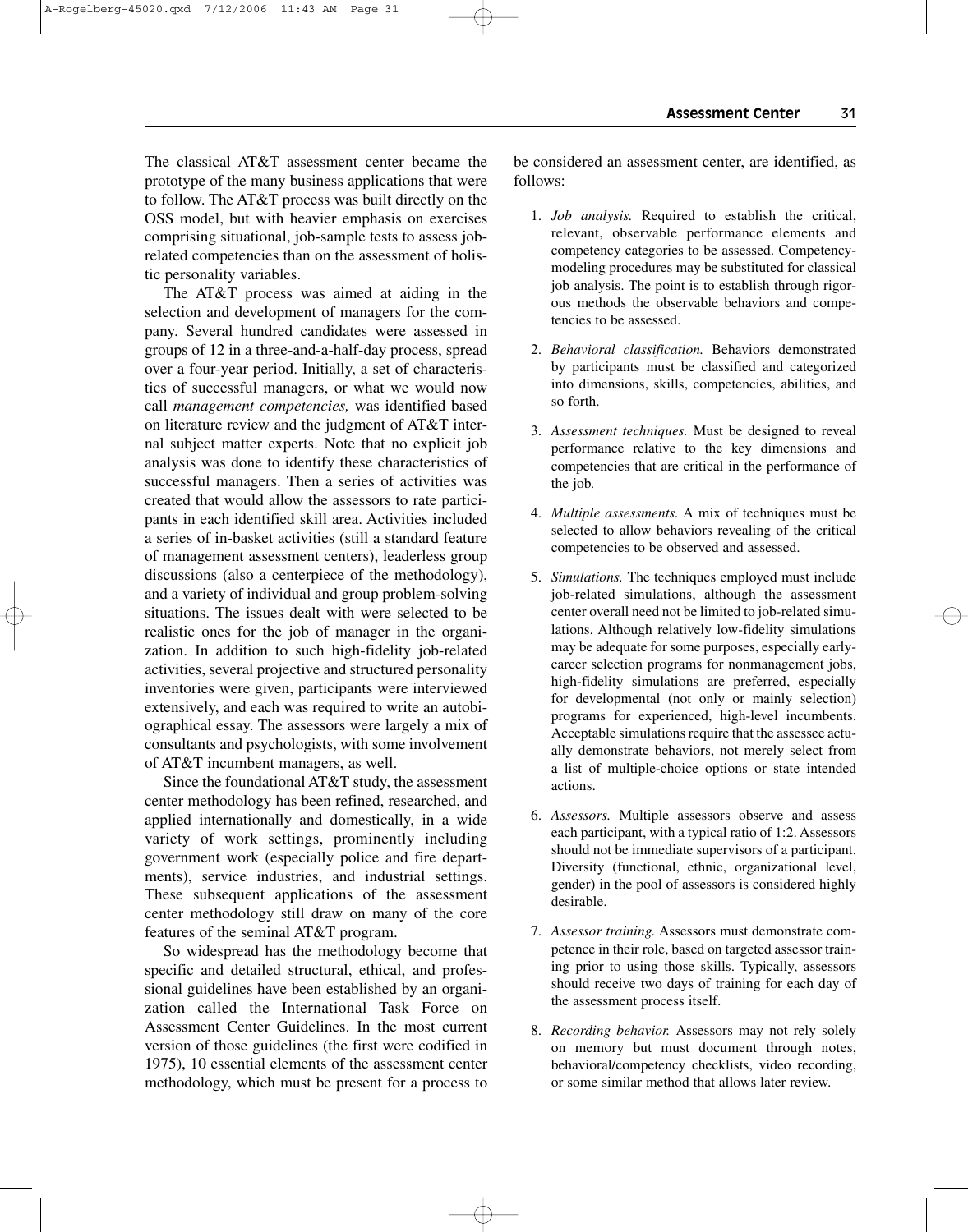#### 32———**Assessment Center**

- 9. *Reports.* It is expected that assessors draft preliminary reports, based on their records of the behavior of assessees.
- 10. *Data integration.* Assessors are required to pool their observations through some accepted methodology, such that final reports represent the integration of all relevant data.

The assessment center process sometimes runs for only a day, or even less, but more commonly is a multiday affair, with the period of two to five consecutive days being common. Assessees are always put through the process in groups (the typical size being 6 to 12 participants in a center, assessed by three to six assessors, although there are exceptions to these dimensions). Assessors, usually higher-level managers in the company, sometimes aided by psychologists or other consultants, typically do not know the participants they are assessing. However, there is some recent evidence to suggest that center ratings may have higher criterionrelated validity when in fact the assessors are familiar with the participants they are assessing.

Some applications of the methodology aim mainly or exclusively at selection. When that is the case, it is common for participants to receive feedback that includes only or mainly the final hiring recommendation and to be given the rationale for that recommendation only on request. When the primary goal is development, however, and whenever the assessees are current members of the organization, participants are typically given much more detailed feedback, usually including the final feedback report. Indeed, where assessment centers are part of a broader careerplanning and/or succession-planning process, it is common for the feedback shared with the participant to be highly detailed and for extensive developmental planning and coaching to be included as a key element in the overall assessment process.

Although the focus of the assessment center is mainly on profiling the competencies of the individual, there are numerous collateral benefits. A welldesigned center gives candidates a kind of realistic job preview. Also, when an organization has assessed a number of internal candidates, the organization can get a valuable perspective on where general skill strengths and deficits are by averaging across the individual profiles. Thus, for example, if most internal candidates score poorly on the competency of delegation, and the company in question has legitimately determined that such skills are indeed important in the role being assessed, such data can be used to support training and development programs and other relevant skill-building processes in the organization. Such a finding could also affect the company's recruiting and hiring strategies. Similarly, longer-range succession planning is supported by having assessment data on a pool of incumbent employees who have the core skills necessary for higher-level jobs. In general terms, assessment centers can provide a level of information that is valuable to the organization, beyond the skills and developmental needs of individual candidates.

Since the introduction of the assessment center concept into business in the 1950s, the methodology has been employed by thousands of organizations. Recent estimates indicate that assessment centers in one form or another are used regularly by as many as 2,000 companies in the United States, and perhaps as many as 70% of large organizations in the United Kingdom. They are widespread in industry in other parts of Europe, as well. Additionally, they are particularly likely to be used by public-sector organizations such as local police and fire departments.

There is a huge base of research on the assessment center methodology. Despite some flexibility and variability in how the methodology is applied (e.g., number and kinds of activities, duration of the center, level of training of assessors, and even the extent to which the guidelines are adhered to), the data generally support the conclusion that assessment center scores show very good criterion-related validity in predicting job performance in the role being assessed. On average, meta-analyses across many studies show criterion-related validity estimates for a broad range of indicators of performance in the +.35 to +.45 range, and often higher for certain submeasures or for composite measures. Also, assessment center results have shown reasonable validity generalization across different jobs within broad job families. It is also often noted that compared with other selection and development approaches, the assessment center methodology has very high face or content validity, as judged by candidates, assessors, and other subject matter experts alike. Thus, the level of participant acceptance of the process is typically high. Further, it is widely claimed that compared with other selection processes, assessment centers are fair. In general, they are found not to discriminate against women, minorities, or other groups protected by the Equal Employment Opportunity Commission. In short, they are so popular because they work and are legally defensible. (Note, though,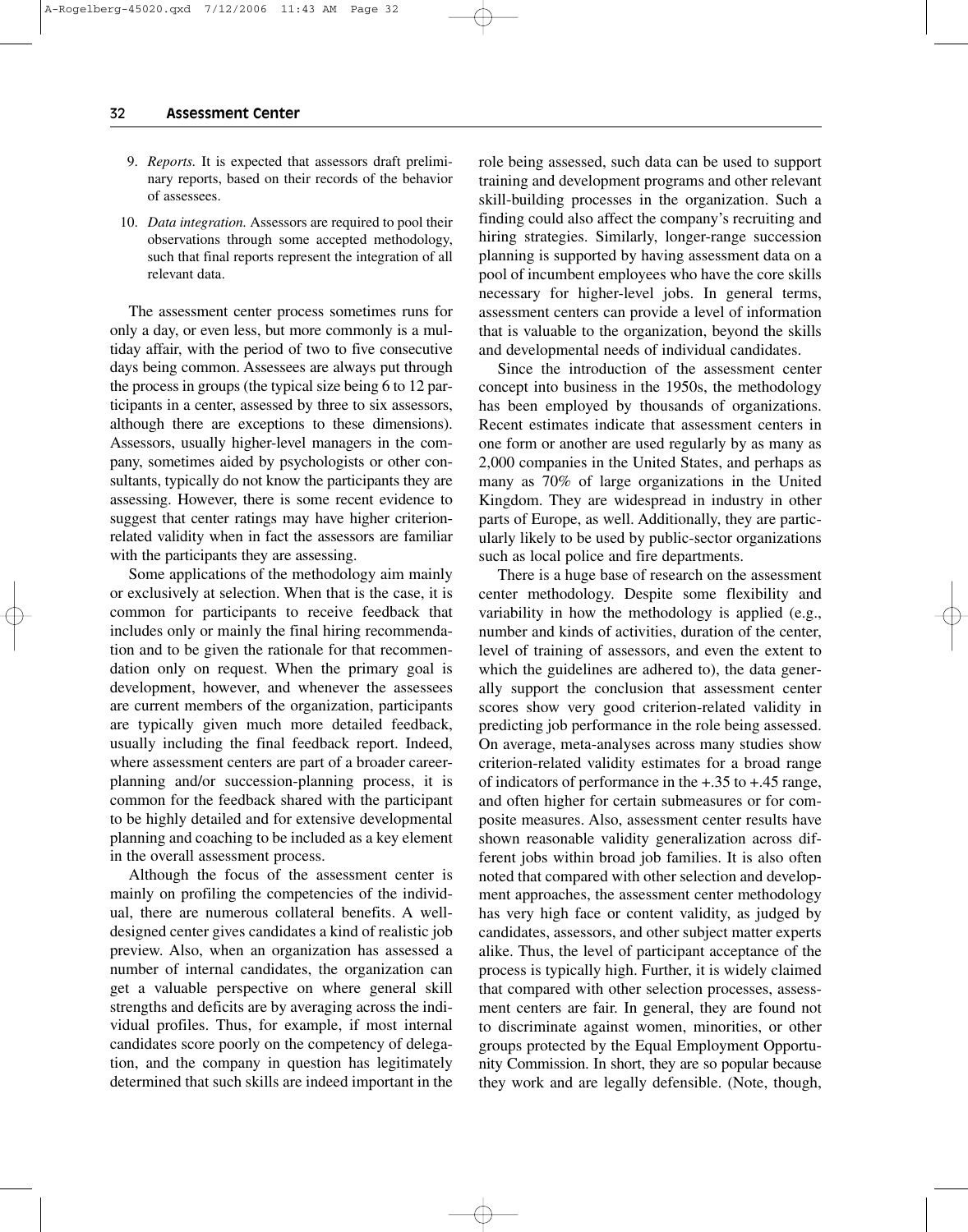that there is some recent evidence that older candidates may be rated generally lower than younger candidates, suggesting the possibility of age bias.)

Primary criticisms of the assessment center methodology center on complexity and cost. Developing and running an effective high-fidelity assessment center is time-consuming and expensive, to the extent that unless it is going to be run many times, it may be cost prohibitive for an organization to develop one. Even if it is to be run multiple times, each session is timeconsuming and expensive in itself, requiring training time for assessors and a significant time commitment for assessors, participants, role players, administrators, and so on during the session. Thus, the methodology is used more by large organizations that have large numbers of managers and potential managers, and where the costs of a poor selection or career development decision are great. In such cases, again, the assessment center methodology is widely supported as a valuable selection and development tool.

The lack of construct validity has also been identified as a criticism of the assessment center methodology. It has been found in terms of convergent and especially discriminant validity; there is sometimes little consistency between a participant's scores on a given competency from one exercise to another, and within a given exercise, scores on different dimensions are often highly correlated. Recent research aims at determining why assessment centers are so effective in terms of their ability to predict job success, despite the lack of demonstrated construct validity.

One current trend of note is the growing use of technology as an aid to the assessment process. Thus, there is increasing use of video recording of participants' performance during the session, allowing later review by assessors and enhancing the feedback opportunities for participants, including self-feedback. Also, there is increasing use of the computer as an aid in integrating scores across different assessors. Additionally, as communications technology has become more widespread in the workplace, there is less reliance on paper-andpencil activities and increased use of tools such as voice mail and e-mail as the more ecologically valid inbasket of today's workplace.

There is an increase in the integration of various forms of 360-degree feedback processes (usually abbreviated compared with conventional stand-alone 360s) into the assessment center feedback package, such that those familiar with the work of the assessee contribute to a richer overall feedback experience for participants.

Another growing trend is toward more integrated total or continuous simulations, rather than a bits-andpieces, stop-start approach that takes each exercise as a discrete event. Participants in continuous simulations are assigned a role, with relevant background information about that role, including a set of role players with whom they may interact in the course of the center. Participants and role players then stay in role for the duration of the session.

To combat the high cost and time investment of the classical assessment center, there is also a developing trend toward what is being called *ongoing assessment,* for career developmental purposes. In this application, internal candidates may meet briefly with assessors at mutually convenient times to do more or less standard assessment center exercises. Rather than conducting the assessment intensively over a period of a few days, it may be spread over several weeks in and around other work responsibilities, thus being accomplished in a less labor-intensive and costly format.

The methodology is now being increasingly extended beyond the traditional target group of managers and potential managers to include candidates for positions such as members of self-directed work teams. Indeed, the need to qualify people for such expanded roles (including leadership roles in the flexible, high-performance workplace) has become a primary impetus for the application of the methodology.

From its earliest applications in the organizational setting, the assessment center has grown to be a major tool for selection, promotion, and development of critical organizational talent around the world. Researchers continue vigorous programs to determine why assessment centers work to the extent they do and how they can be made more effective.

*—John Kello*

*See also* Assessment Center Methods; Leadership Development

#### **FURTHER READING**

- Bray, D. W., Campbell, R. J., & Grant, D. L. (1974). *Formative years in business: A long-term AT&T study of managerial lives*. New York: Wiley.
- Gaugler, B. B., Rosenthal, D. B., Thornton, G. C., III, & Bentson, C. (1987). Meta-analysis of assessment center validity. *Journal of Applied Psychology, 72*(3), 493–511.
- Howard, A. (1997). A reassessment of assessment centers: Challenges for the 21st century. *Journal of Social Behavior and Personality, 12*(5), 13–52.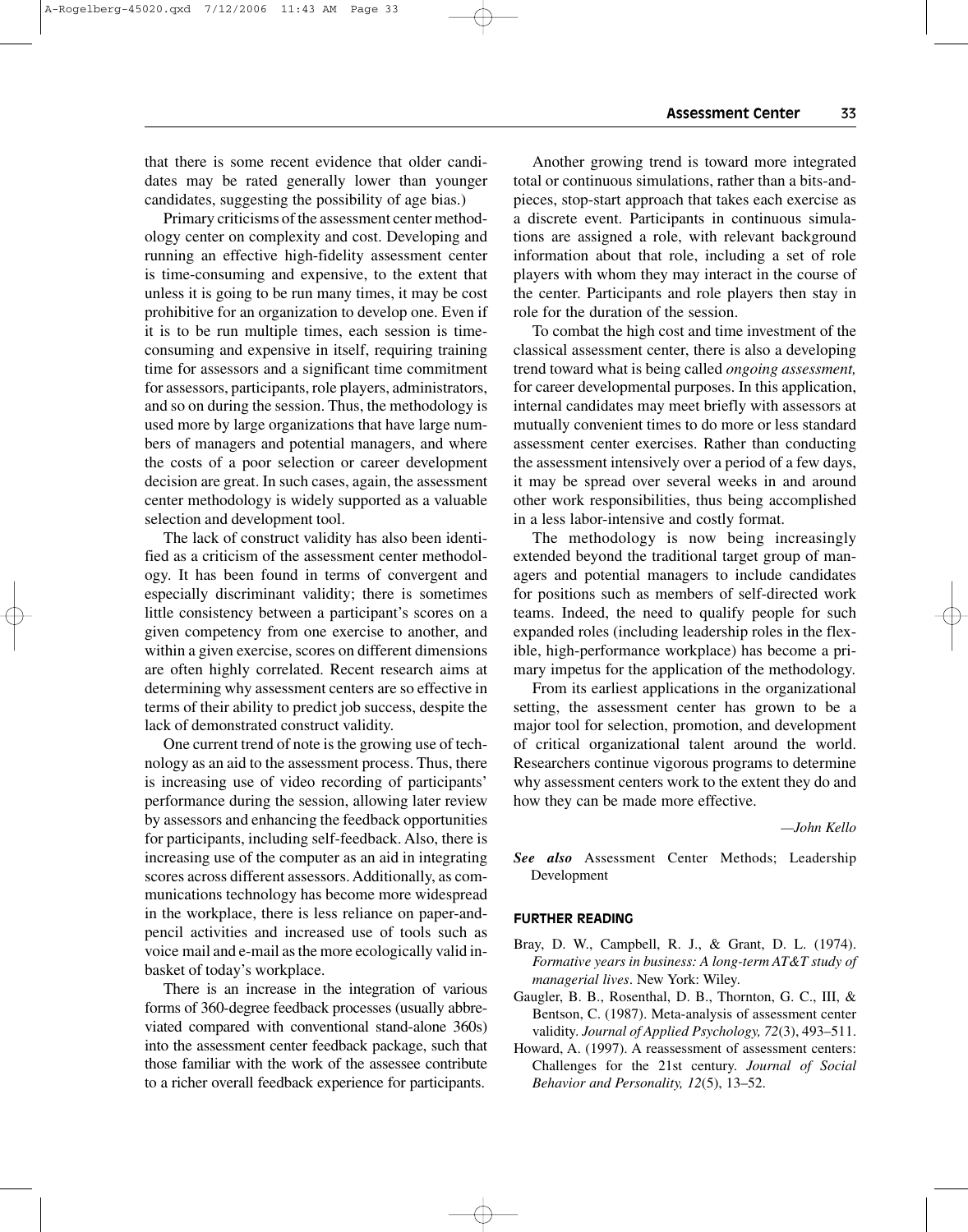#### 34———**Assessment Center Methods**

- International Task Force on Assessment Center Guidelines. (2000). Guidelines and ethical considerations for assessment center operations: International task force on assessment center guidelines. *Public Personnel Management, 29*(3), 315–331.
- Schmitt, N., Gooding, R. Z., Noe, R. A., & Kirsch, M. (1984). Meta-analysis of validity studies published between 1964 and 1982 and the investigation of study characteristics. *Journal of Applied Psychology, 69,* 207–213.
- Spychalski, A. C., Quinones, M. A., Gaugler, B. B., & Pohley, K. (1997). A survey of assessment center practices in organizations in the United States. *Personnel Psychology, 50*(1), 71–90.
- Thornton, G. C., III. (1992). *Assessment centers in human resource management.* Reading, MA: Addison-Wesley.

## **ASSESSMENT CENTER METHODS**

The assessment center is a methodology used to select, promote, and develop people, usually managers, in an organization. From the earliest efforts in the 1930s and 1940s in the military, aimed at selecting officers and key operatives for highly sensitive missions, to the first systematic application in the organizational setting in the 1950s, the assessment center has become a familiar tool for skills evaluation.

A defining feature of the assessment center methodology is that it comprises a battery of tests. Further, the tests must represent a multiplicity of types. No single instrument or single type of instrument is sufficient to qualify a skills assessment process as an assessment center, by that name, according to the International Task Force on Assessment Center Guidelines.

The earliest iterations of the assessment center methodology focused to a significant extent on individual-differences assessment. The American military application, for the selection of spy operatives in World War II, was influenced strongly by the work of Harvard psychologist and noted personality theorist Henry Murray and included a good deal of personality profiling. It is still common today for personality assessment to be incorporated into an overall battery of assessment center instruments. With the development of the five-factor model of personality, the NEO tests have become an increasingly familiar part of the overall assessment center process. There are recent data suggesting that scores on the conscientiousness and extraversion scales, in particular, may generally correlate with overall assessment center scores. At any rate, especially where the focus is more on development and less on near-term selection, personality feedback is commonly part of the assessment process.

Tests of general cognitive ability are also sometimes included as a collateral part of the assessment center process. Much like personality tests, cognitive abilities tests represent a source of additional feedback to the assessee, as well as potential predictors of future work success. Cognitive ability scores do correlate significantly with overall assessment center scores, which in turn are broadly predictive of job success.

Interviews are another familiar support tool of the assessment center methodology. The interviews may be very general, unstructured ones, aimed at identifying the assessee's background, interests, career goals, and so forth. Or they may be more structured, even situational, in which case they may form integral parts of the assessment process. A typical situational interview would describe a scenario of the sort an incumbent might experience at work—say, problems with an upset customer, a conflict between sales and operations, or an employee not following safety procedures. After specifying the situation in detail, interviewers would ask the assessee how he or she would handle the situation. The assessee's answers would then be rated in terms of the underlying competencies being assessed (e.g., relationship management, communication, problem solving).

Beyond personality or intelligence assessment and interviews, the heart of the assessment center methodology is a series of individual and group activities in which candidates, working individually or in various groupings, handle work-related problems and issues. Many of these individual and group exercises were pioneered in the earliest applications of the methodology and continue to be centerpieces of the assessment center process. Included in this mix of classical methods are the venerable in-basket, leaderless group discussions, and role plays.

The in-basket is sometimes considered *the* defining tool of the assessment center methodology. The basic idea of the in-basket is that participants are assigned a role, namely the role for which they are being assessed, and are given the kinds of memos, reports, notes, and other communications that an incumbent in the role being assessed might receive in her or his in-basket on a given day. The participants must then act on the in-basket information in the way they would in the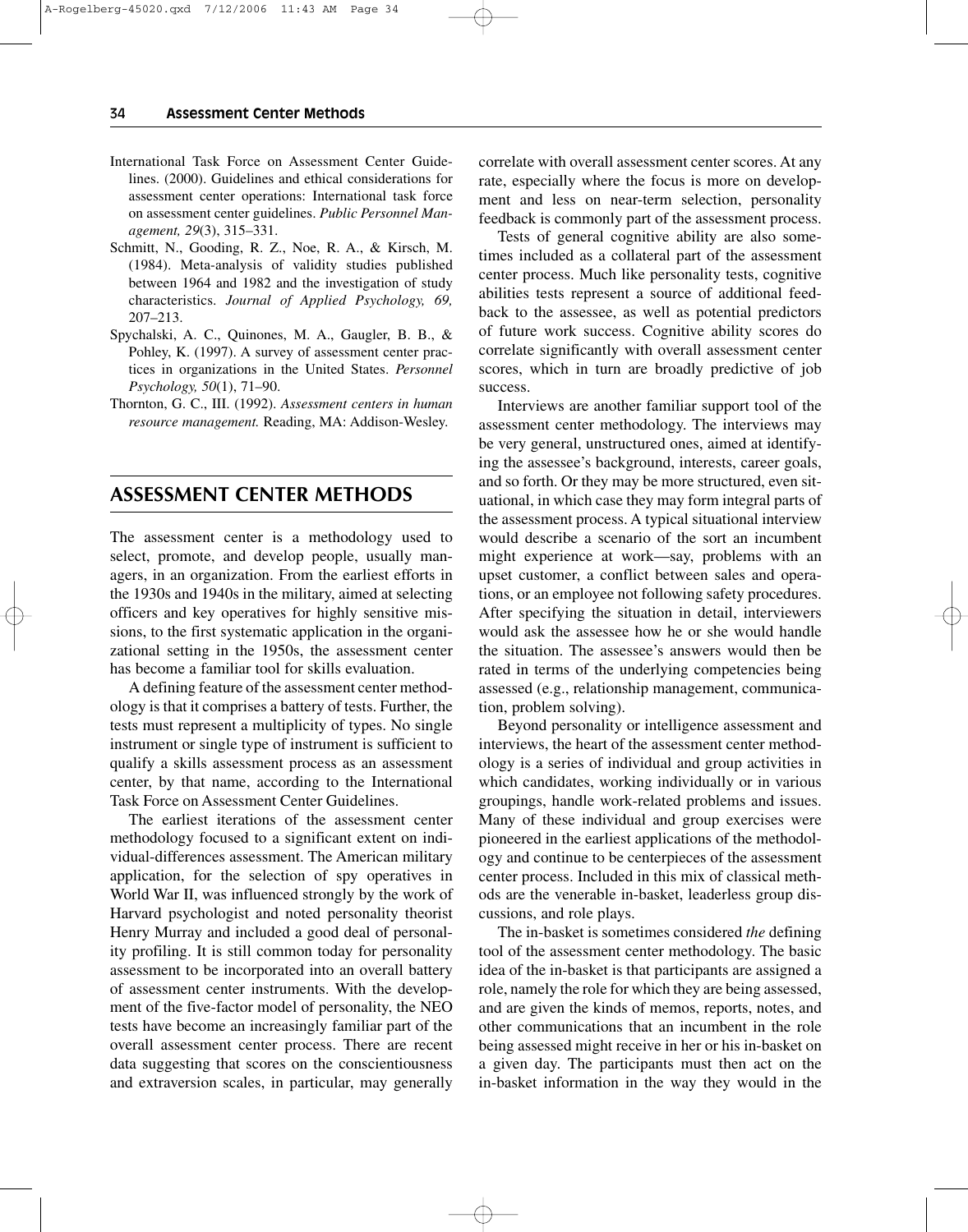real world, prioritizing issues, writing reply memos, gathering information, calling meetings, and so on. It is common for the in-basket exercise to be timed. When possible, participants might subsequently be interviewed after the exercise, to better understand the rationale for their responses to in-basket items.

The in-basket provides opportunities to observe how the participant prioritizes and plans, solves problems and makes decisions, and communicates and coordinates with key resources, for example, all of which are common competencies of the managerial role. In-basket activities can be considered a kind of multidimensional work sample test, to the extent that the role being assessed requires just such handling of incoming communications.

One benefit of the in-basket method is that it typically includes some documented output by the participant. The written recommendation, or market analysis, or meeting agenda, or reply memo is a piece of data that assessors can review and reflect on offline at their leisure, assisting them in the skills evaluation process.

Today, managers spend quite a bit less time than in the past handling memos in paper form and a much greater amount of time in e-mail, voice mail, and cell phone communication. It is increasingly common for the methodology of high-fidelity assessment centers to reflect current technology. Thus, participants' workspace in a modern assessment center may include a desktop computer, through which they can receive and send e-mails, and a phone/voice mail system, through which they can communicate with others. The availability of such technology greatly increases the fidelity of the work setting in the assessment center but also greatly increases the workload on the assessors who have to keep track of such rapid communication via multimedia for several participants.

The leaderless group discussion is also a familiar classical feature of the assessment center methodology. Typically, participants are given an issue to discuss and make recommendations about. As the title suggests, no member of the group is formally designated as leader. They may be told, for example, that they are all regional sales managers for XYZ Corp., which is facing a declining market, new competition, and quality problems in production. They are then asked to meet and fully discuss the issues and make a recommendation to the vice president/general manager on how to address the problems. They will have been given sufficient information (e.g., through in-basket communications) for them to think strategically about the problems. In some cases, individual participants are given different information, or different perspectives on the issue at hand, such that disagreement and conflict are more likely in the discussion.

In the course of the leaderless group discussion, participants gravitate to roles in which they are comfortable. Usually, someone will structure the meeting approach, someone will keep notes, some bring organized proposals, some brainstorm well, some show skill at developing others' ideas, and some participate little. The format provides an excellent opportunity for assessors to see a whole range of competencies related to communication, influence, collaboration, resolving disagreements, problem solving, relationship management, and the like. To the extent that the contemporary environment of work puts a premium on joint, collaborative work and the ability to cooperate and compromise as well as provide direction, this tool gives assessors a snapshot of candidates' interactive skills and general approach to teamwork. The leaderless group discussion has been called the *projective test of leadership.* If the scenario is realistic and engaging, participants can get caught up in the issue and reveal much about their real approach to collaborative work. One caution is that strong individual personalities can shift the dynamics of a leaderless group such that it is hard to get a valid view of each individual's approach. For example, one extremely competitive participant can cause others to become more aggressive, or for that matter more compliant, than they normally would be. Assessors must be alert to such artifacts.

In the role-play method, participants are given a role and a scenario to act on with a role player/assessor, whose role is also specified. At the appointed time, the assessee and the role player interact as assessors observe and make notes. For example, a participant may be in the role of a supervisor in a team-based production environment whose crew has been complaining about how the previous shift leaves a mess that they have to clean up before they can start running production. They have asked her to talk with the peer supervisor of the off-going shift (played by the role player). The role player is provided with specific guidelines as to how to act and the kinds of themes to weave into the role play (e.g., be a bit defensive express thoughts such as "I don't tell *you* how to run *your* shift!"). He is further directed to act realistically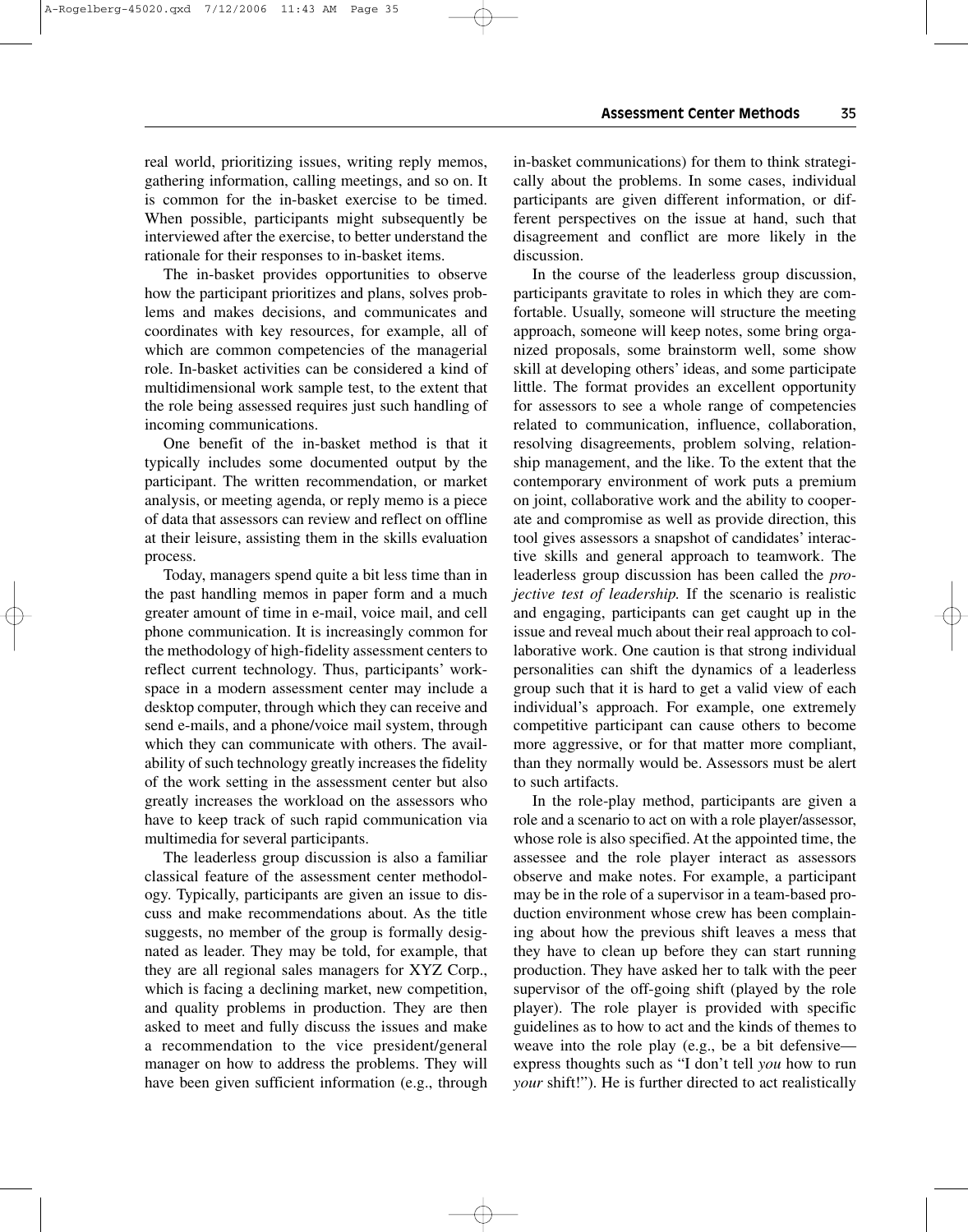#### 36———**Assessment Center Methods**

to that role and to base further responses on the approach the assessee takes to the problem. Finally, he is asked to keep in mind that the point of the role play, as with all of the exercises of the center, is to provide a realistic forum in which to see the participant's skill level on key competencies, so he should give the participant ample opportunity to show active listening skills, project empathy, be results oriented, and so on.

Beyond the classic "big three," additional exercises that are often found in assessment centers include structured meetings, presentations, and written analyses. In a structured meeting, the participant's role is specified. Thus the participant might be a sales manager leading a meeting with his three sales reps around a given market issue. An example of a presentation might be a 10-minute overview of plant status by a plant manager, given to his boss (role player), or a sales presentation given by a sales manager to a national client (role player). Written analyses might include completing a budget or doing a cost justification for the purchase of a major piece of equipment. Again, as always, such exercises are anchored in the competencies that are being assessed.

Finally, it is normal for some self-assessment (and at times 360-degree feedback) to be included in the overall assessment center process. Early iterations of the methodology had participants write autobiographical statements. More recent applications may directly call for self-assessment, such as "On a five-point scale, rate your ability in the area of delegation . . . what are your specific strengths in this area . . . what are your specific developmental needs in this area?" Or activities may be built into other exercises that precipitate such self-assessment indirectly. Thus, an in-basket memo from the boss might ask the participant to list what he or she sees as the critical competencies of the job in question and to self-assess and identify personal training and development needs in these skill areas.

A major methodological question centers on the level of fidelity of the simulations in the assessment center. Especially if the goal of the process is to select nonmanagerial employees from a pool of outside applicants, it is common for the center to be brief (1 day or less) and relatively low-fidelity. Thus activities might be more generic (e.g., a leaderless group discussion about how to motivate employees) than detailed and specific to the role (a leaderless group discussion about changes to a specific incentive bonus plan, based on information given in the in-basket). With internal candidates, and especially for managerial

positions, it is common for the process to be longer (on the order of 2 to 5 days), more detailed, and higher-fidelity. Also, under the latter circumstances it is common for the various exercises of the assessment process to be integrated rather than discrete. That is, candidates will be given highly detailed information about their role at the outset of the process. Thus, if they are in the role of a plant manager in a manufacturing environment, they will be given specifications such as a personal work history (how long they have been in that role, where they worked before), the parameters of their plant, organizational charts, detailed information on their division and company, recent history of their plant, background on their employees, and key challenges facing their plant. Then from the time the center begins until it is concluded, they stay in that role. All the issues that come up are consistent with the information they have been given. They role play with key individuals who have been identified in the initial information they have received (e.g., their boss, their sales counterpart, key direct-report employees, the union president). Such an integrated total simulation approach, if well designed, is typically seen by participants as having especially high face validity.

Modern technology is not only used to increase the fidelity of the work simulation for participants. It is also used as a powerful aid to the assessor in the roles of observer, role player, behavior analyzer, and report writer. For example, it is increasingly common for assessors to videotape group discussions, role-play interactions, presentations, and so on. Then the tapes can be reviewed later for more detailed and thorough analysis. Additionally, the videos can be incorporated directly into the feedback process, potentially enriching the experience for the participant. Technology can also be used for the delivery of some elements of the assessment process, including personality profiles or cognitive-abilities assessments, online.

In general, given the complexity and cost of assessment centers, there is constant pressure to simplify and shorten assessment centers without sacrificing fidelity and predictiveness. Thus, there is some movement toward the use of online situational interviews in which participants choose a multiple-choice response as their output. Such an item can be taken by an individual quickly and automatically scored and integrated with other scores. In a similar vein, there is a move toward a less formalized overall approach to assessment centers, in which the assessment is done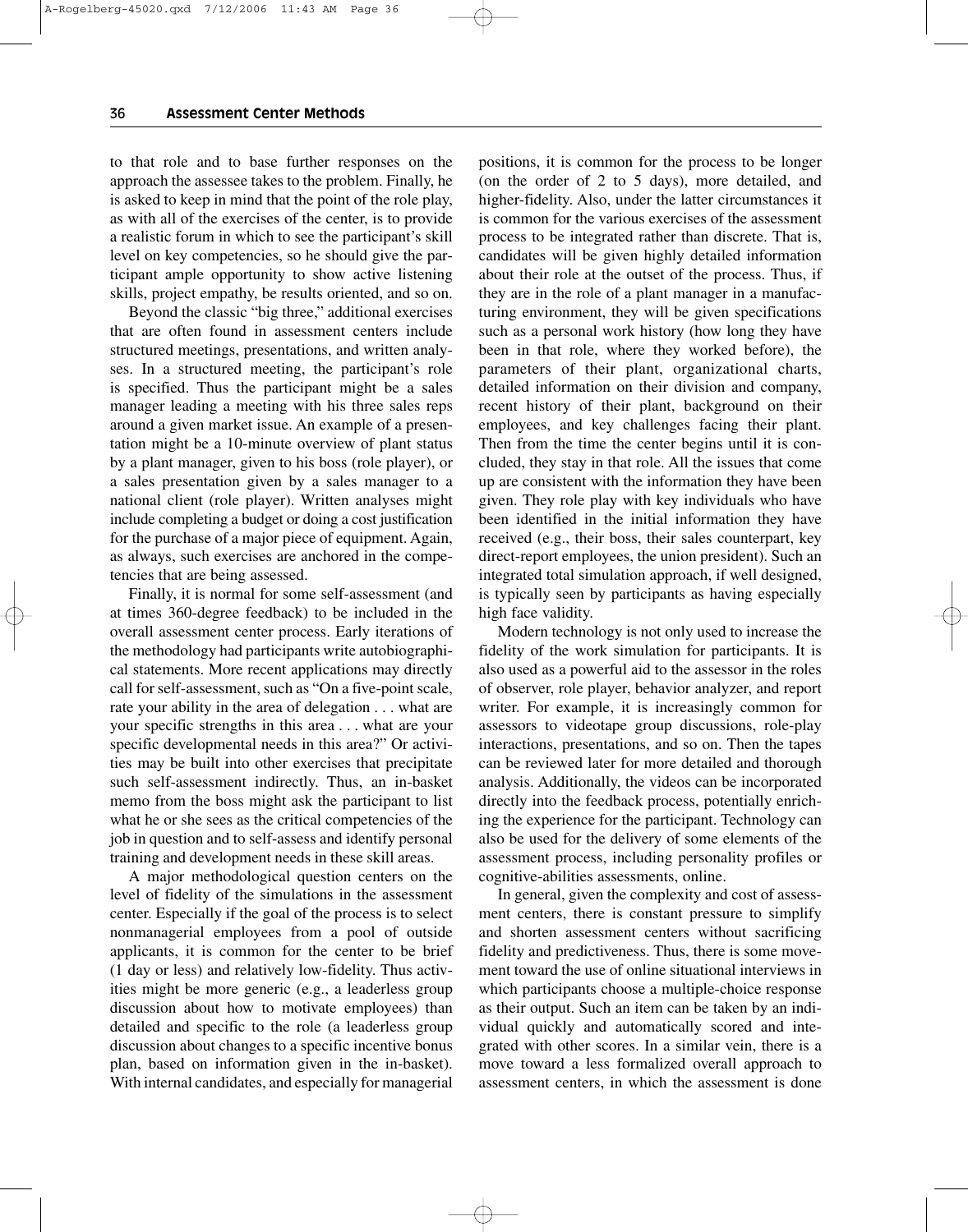with internal candidates, typically individually, in brief interactions over a longer period of time, still using assessment center tools such as in-basket activities and role plays. One distinct advantage of such ongoing assessment is that it can be done when the company has fewer than the usual 6 to 12 candidates but needs to assess competencies in a couple of key individuals now. Such truncated methods can be built to have good criterion-related validity, even though they are not fully consistent with the guidelines of the International Task Force on Assessment Centers. In the contemporary organizational climate of change, it is expected that such variations on the core methods of the assessment center will be increasingly common.

*—John Kello*

*See also* Assessment Center

### **FURTHER READING**

- Bray, D. W., Campbell, R. J., & Grant, D. L. (1974). *Formative years in business: A long-term AT&T study of managerial lives*. New York: Wiley.
- Byham, W. C. (1970). Assessment centers for spotting future managers. *Harvard Business Review, 48*(4), 150–167.
- International Task Force on Assessment Center Guidelines. (2000). Guidelines and ethical considerations for assessment center operations: International task force on assessment center guidelines. *Public Personnel Management, 29*(3), 315–331.
- Moses, J. J., & Byham, W. C. (Eds.). (1977). *Applying the assessment center method*. New York: Pergamon.
- Schippmann, J. S., Prien, E. P., & Katz, J. A. (1990). Reliability and validity of in-basket performance measures. *Personnel Psychology, 43*(4), 837–859.
- Thornton, G. C., III. (1992). *Assessment centers in human resource management.* Reading, MA: Addison-Wesley.
- Thornton, G. C., III, & Byham, W. C. (1982). *Assessment centers and managerial performance.* New York: Academic Press.

# **ATTITUDES AND BELIEFS**

*Attitudes* are the positive or negative evaluations made about people, issues, or objects. For example, in an organizational setting, employees might hold attitudes toward their employer or coworkers, toward workplace issues or regulations, and toward the job itself.

Attitudes form a central foundation of the way that individuals think about and come to understand the world around them; consequently, they influence and are influenced by people's beliefs and cognitions. Much research has focused on the structure and measurement of attitudes, as well as their relation to affect, beliefs, and behavior. A central question that has been raised with regard to attitudes is whether they are accurate predictors of behavior. Understanding processes of attitude formation and change has also been a dominant avenue of research.

## ATTITUDE STRUCTURE

Attitudes are based on cognitive, affective, and behavioral information. Beliefs provide the cognitive basis of an attitude. A *belief* is the cognitive information that one has about an attitude object. For example, a workplace attitude might be based on beliefs, or cognitions, about one's job. The *affective basis* of an attitude refers to the emotional response that one has toward the attitude object—for example, the affect that one feels toward one's job. The *behavioral basis* of an attitude refers to actions that are taken with regard to the attitude object, such as job-related behaviors that reflect one's attitude toward work. An attitude might be based on any combination of these three components. For certain attitudes, components can be evaluatively inconsistent with one another. For example, a person with an emotionally grueling job might experience negative affect toward his or her work but at the same time hold positive cognitions by believing that the job is important and useful. This leads to attitudinal ambivalence, which is described as a state of holding *both* positive and negative evaluations of the same attitude object.

The issue of attitudinal ambivalence has received recent attention, reflected in the debate over whether attitude structure is bipolar or bivariate. Evaluative processes have been traditionally conceptualized as bipolar. According to a bipolar model of attitudes, people's attitudes can range from very negative (and not at all positive) to very positive (and not at all negative). This conceptualization implies that negativity and positivity are reciprocal, opposing forces; consequently, the more positive one's attitude is, the less negative it will be, and vice versa. One limitation of this conceptualization is that it precludes the possibility of attitude ambivalence. To address this issue, an alternative conceptualization of attitude structure has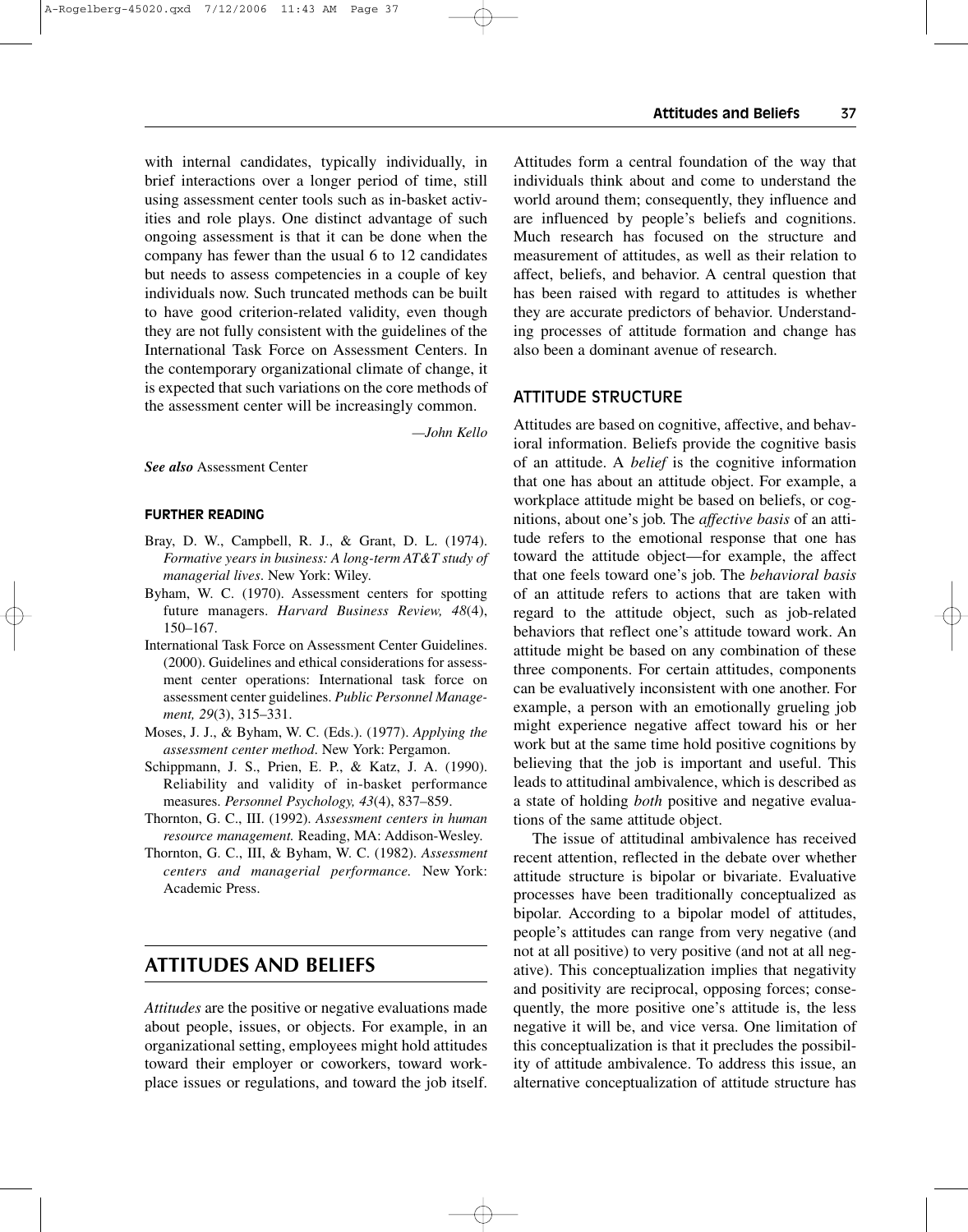#### 38———**Attitudes and Beliefs**

emerged in which attitudes are viewed as bivariate rather than bipolar. The bivariate perspective suggests that positivity and negativity are separable attitudinal substrates, rather than opposite ends of the same continuum; further, each can be separately activated and exert an independent influence on behavior.

## ATTITUDE FORMATION

Attitudes form through a variety of processes. Many attitudes are developed through direct experience with an attitude object or learned through processes of operant and classical conditioning. A growing body of evidence suggests that attitudes may also have a genetic basis.

*Direct experience.* Attitudes may form through direct experience with a person, issue, or object. Direct interaction with the attitude object contributes to the formation of a positive or negative evaluation.Attitudes formed through direct experience are strong predictors of future behavior.

*Classical conditioning.* When a positive or negative stimulus is paired repeatedly with an initially neutral attitude object, attitude formation through classical conditioning may occur. When this occurs, the evaluation paired with the neutral stimulus eventually becomes associated with the attitude object itself. Attitude formation through this process often occurs at an unconscious level.

*Operant conditioning.* Attitudes are formed through operant conditioning when an attitude object becomes associated with a positive or negative consequence. Specifically, when behavior toward an attitude object is reinforced, a positive attitude toward the attitude object will form. When behavior toward an attitude object is punished or associated with negative consequences, an unfavorable attitude will form.

*Genetic determinants of attitudes.* Identical twins (even when raised in separate environments) show a higher correlation in their attitudes than fraternal twins, providing evidence for a genetic basis of attitudes. This is likely because of the influence of genetics on temperament and personality, which in turn influence attitudes. Attitudes that have a genetic basis appear to be more difficult to alter and exert a stronger influence on behavior.

## IMPLICIT AND EXPLICIT ATTITUDES

A distinction has been made between *implicit* and *explicit* attitudes. An explicit attitude is one that a person is consciously aware of and can report, for example, on a self-report measure. A large volume of research has focused on understanding and assessing explicit attitudes. However, recent attention has turned to the existence of implicit attitudes, attitudes that are involuntary, uncontrollable, and, in some cases, not accessible at a conscious level. Although implicit attitudes are not consciously accessed, they are found to still exert influence on behavior. Take, for example, a person who holds sexist attitudes in the workplace but is not consciously aware of holding these attitudes. These are implicit attitudes, which could exert influence on this person's workplace behavior with regard to female employees. The relationship between implicit and explicit attitudes, along with their influence on behavior, is a topic of ongoing investigation among attitude researchers. With regard to attitude measurement, implicit and explicit attitudes may require different methods of assessment. Because people are not able to directly access and report implicit attitudes, traditional means of attitude measurement may be less effective, indicating a need for more indirect methods of assessment.

## ATTITUDE MEASUREMENT

Attitudes are frequently assessed through self-report measures. Three common scale methodologies used to assess attitudes are the Thurstone scale, Likert scale, and semantic differential. A Thurstone scale is developed by having individuals rank order opinion statements about a particular attitude object according to their favorableness. A subset of items representing a wide range of opinions is then selected and used to assess attitudes. A Likert scale consists of a series of items for which people indicate the strength of their agreement with each statement (e.g., "I enjoy my job") on a rating scale that encompasses low to high levels of agreement. The semantic differential assesses attitudes by providing opposing adjective pairs (e.g., good–bad; foolish–wise) on which the individual rates a specific attitude object.

Although there are advantages to measuring attitudes through direct self-report measures, such as availability, speed, and ease of use, there are also limitations associated with their use. For example, many existing self-report measures make the implicit assumption that attitudes are bipolar (rather than bivariate) and, therefore, may not detect levels of attitudinal ambivalence. Further, when individuals are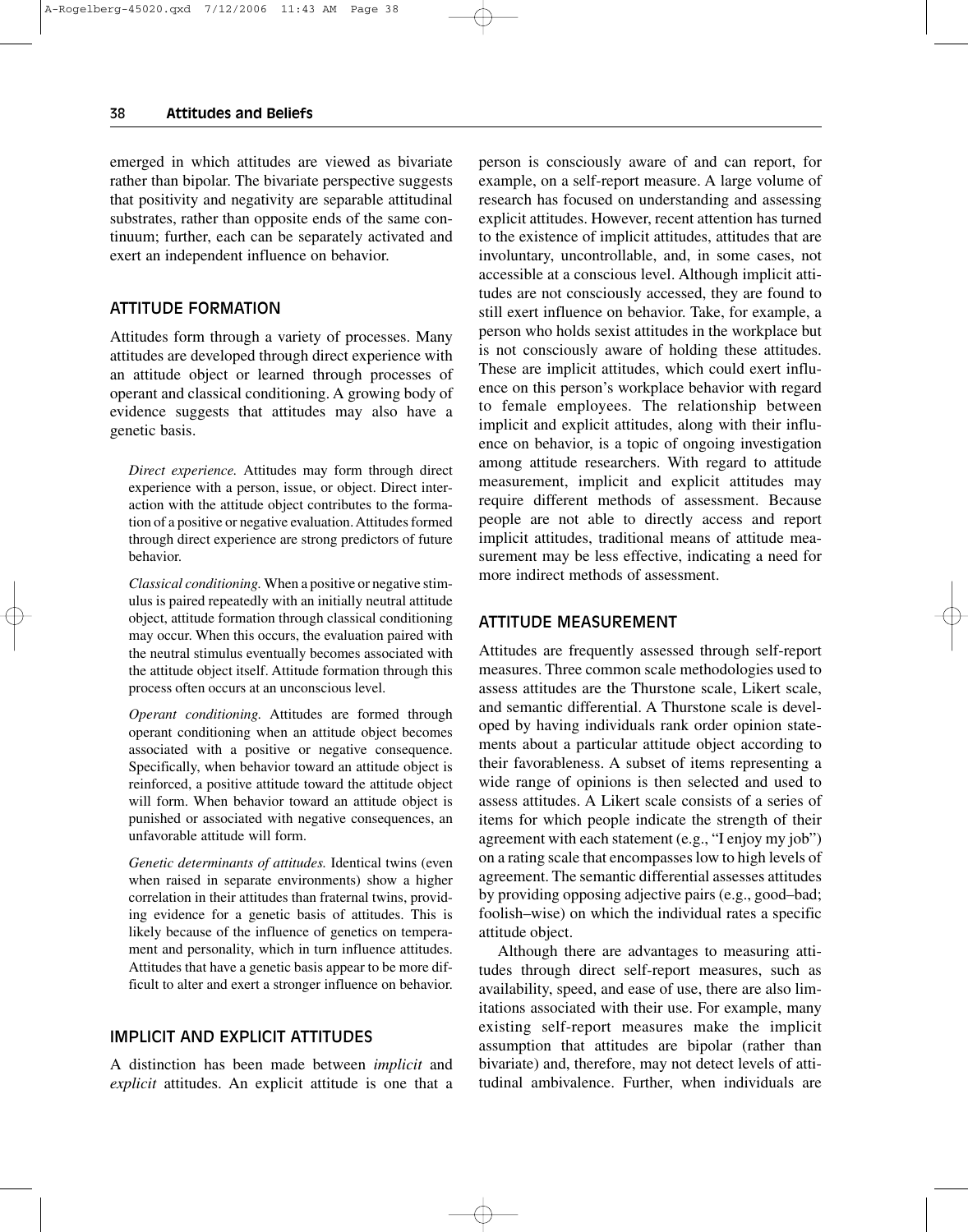asked to report attitudes on controversial topics, they may be less likely to report their true evaluations and instead report responses that they perceive to be socially desirable. Similarly, if attitudes are not consciously accessible, as in the case of implicit attitudes, individuals may not be able to accurately report them on these measures. To overcome these concerns, researchers can use indirect methods of attitude measurement, such as unobtrusive behavioral measures, physiological measures, or techniques, such as the Implicit Association Test, that are designed for assessing implicit attitudes.

## DO ATTITUDES PREDICT BEHAVIORS?

The question of whether attitudes guide and predict behavior is an issue that has been central to the study of attitudes. Several critical challenges to the commonsense assumption that attitudes determine behavior emerged in the 1930s and 1940s, as numerous studies indicated little or no relationship between attitudes and behaviors. Consequently, by the 1960s there was a call by many researchers to abandon the study of the attitude. Since then, researchers have reexamined the attitude–behavior link and articulated particular conditions under which attitudes will be likely to guide behavior. Attitudes that are accessible, specific, strong, or formed through direct experience are found to exert stronger influences on behavior. Additionally, the theory of reasoned action, developed by Icek Ajzen and Martin Fishbein, and the theory of planned behavior, developed by Ajzen, provide models of how attitudes can guide deliberative behavior through their influence on intentions.

## **PERSUASION**

*Persuasion* refers to an active attempt made to change another person's attitude toward some issue, object, or person. Seminal studies conducted during the 1940s by Carl Hovland and his research group at Yale University led to the development of the message learning approach, which became a primary template for persuasion research. The message learning approach suggests that persuasion occurs through a sequence of stages including attention, comprehension, yielding, and retention of a message. It asserts that persuasion is influenced by characteristics related to the source of the message, the nature of the audience (or message recipients), and qualities of the message itself.

In the 1980s, dual-process models, such as Shelly Chaiken's heuristic-systematic model and the elaboration likelihood model, developed by Richard Petty and John Cacioppo, emerged as dominant models of persuasion. These models suggest that persuasion can result from two types of message processing: thoughtful processing of the arguments contained in a message, or less effortful processing of cues or heuristics pertaining to the message. Whether one engages in more or less effortful processing depends on one's ability or motivation to elaborate on the message. Although attitude change can occur through either process, persuasion that results from more elaborative processing of a message has been found to be more persistent, resistant to counterpersuasion, and predictive of future behavior.

*—Jennifer L. Welbourne*

*See also* Measurement Scales; Theory of Reasoned Action/Theory of Planned Behavior

#### **FURTHER READING**

- Cacioppo, J., Gardner, W., & Berntson, G. (1997). Beyond bipolar conceptualizations and measures: The case of attitudes and evaluative space. *Personality and Social Psychology Review, 1,* 3–25.
- Kraus, S. (1995). Attitudes and the prediction of behavior: A meta-analysis of the empirical literature. *Personality and Social Psychology Bulletin, 21,* 58–75.
- Olson, J., Vernon, P., Harris, J., & Lang, K. (2001). The heritability of attitudes: A study of twins*. Journal of Personality and Social Psychology, 80*(6), 845–860.
- Petty, R. E., & Wegener, D. (1999). The elaboration likelihood model: Current status and controversies. In S. Chaiken & Y. Trope (Eds.), *Dual-process theories in social psychology* (pp. 41–72). New York: Guilford Press.
- Wood, W. (2000). Attitude change: Persuasion and social influence. *Annual Review of Psychology, 51,* 539–570.

# **ATTRACTION–SELECTION– ATTRITION MODEL**

The discipline of organizational behavior focuses on the study of organizations and the people who populate them. Generally and historically, the field has been largely divided into those who study the attributes of organizations and their markets (macro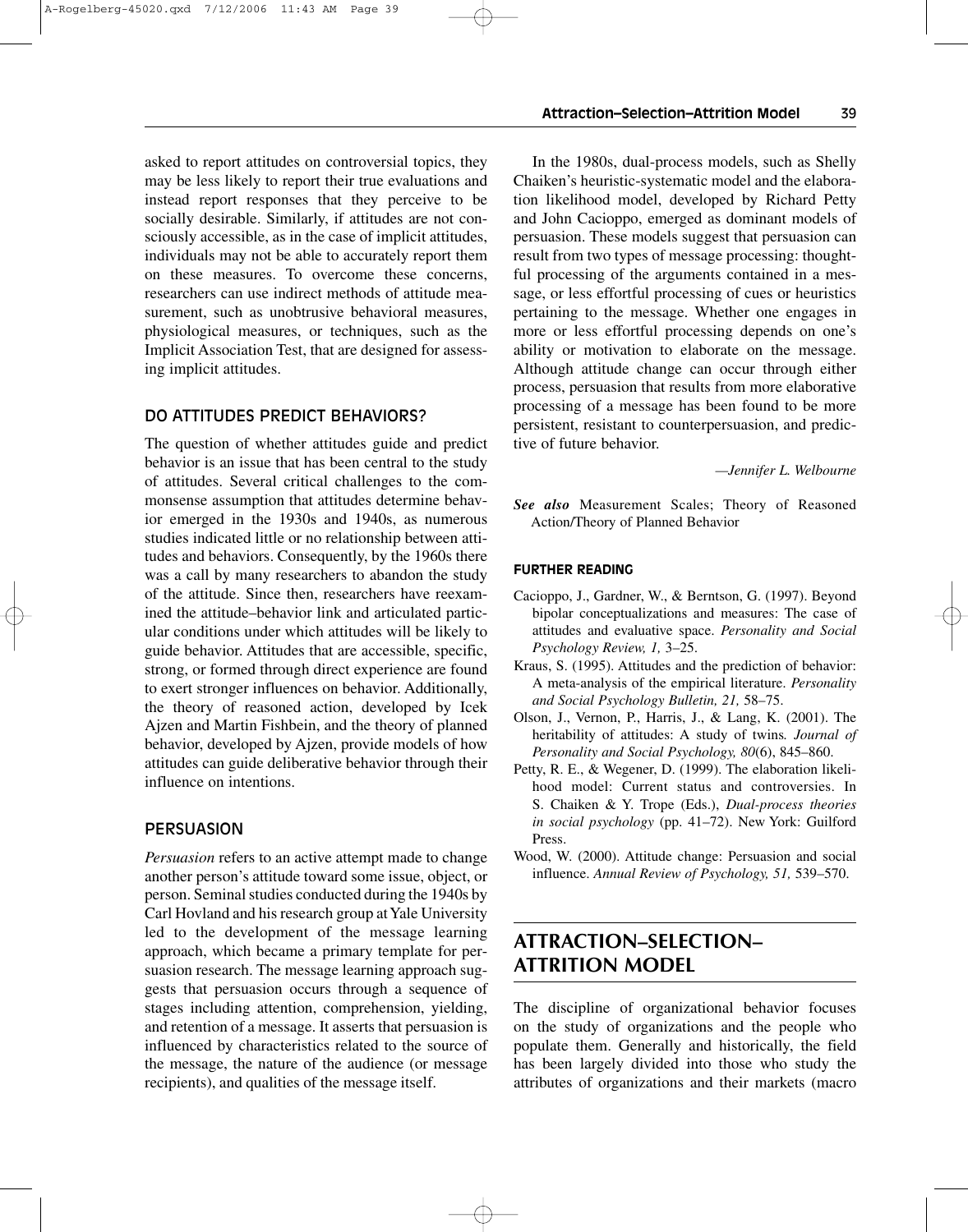#### 40———**Attraction–Selection–Attrition Model**

organizational behavior) and those who study the attributes of people in organizations (micro organizational behavior). Typically, macro approaches have focused on explaining organizational performance and draw their intellectual heritage from sociology and economics, whereas micro approaches have focused on explaining and predicting individual behavior and performance and draw their heritage from psychology. Although the recent history of organizational behavior has seen attempts to integrate these two paradigms, the micro and macro distinction has led to a scholarly division with two largely nonoverlapping, independent literatures. As a consequence, there is little cross-fertilization of ideas across micro and macro perspectives and little attempt to understand the processes that translate the characteristics and behavior of people to the performance of their organizations. In his 1985 presidential address to the Society of Industrial and Organizational Psychology, Benjamin Schneider noted this distinction in the literature and offered an attempt to bridge the micro and macro distinctions. In its most basic form, his model, the attraction–selection–attrition (or ASA) model, postulates that it is the characteristics of people in an organization that partially (if not largely) determine the organizational attributes typically studied by macro researchers.

### OVERVIEW

The ASA model delineates a framework for understanding organizational behavior that integrates both individual (micro) and organizational (macro) perspectives by explaining macro organizational attributes with micro person characteristics. The framework proposes that the outcome of three interrelated dynamic processes, attraction–selection–attrition, determines the kinds of people in an organization, which consequently defines an organization, its structures, its processes, and, ultimately, its culture.

At the core of the ASA model are the goals of the organization originally articulated (implicitly or explicitly) by the founder. Organizational goals, and the processes, structures, and culture that emerge to facilitate attainment of these goals, are suggested to be reflections of the particular characteristics (i.e., personality) of the founder and those of his or her early colleagues. Schneider suggests that founders are faced with a variety of decisions to make regarding whom to hire, how to compensate employees, how to structure reporting relationships, and even what industries or markets to enter. The decisions made are influenced by the underlying values, motives, and dispositions of the founder. So, for example, the ASA model would postulate that the cultural differences between Apple Computer and Microsoft had their origins in the personality differences of their founders, Steve Jobs and Bill Gates. As Apple Computer and Microsoft grew, the policies and procedures established were a reflection of their founders' early influence, and over time these policies and procedures created a culture that is somewhat unique for each company. So, the genesis of an organization's culture can be traced to the initial decisions made by founders and the unique imprint they put on their organizations. This, too, is the beginning of the ASA cycle.

The ASA cycle begins with the *attraction* process, which concerns the fact that people's preferences for particular organizations are based on some estimate of the fit or congruence of their own personal characteristics (personality, values, and motives) with the attributes of the organization they are evaluating. That is, people find organizations differentially attractive as a function of their implicit judgments of the congruence between those organizations' goals (and structures, processes, and culture as manifestations of those goals) and their own personalities. For example, an IT engineer may choose to work for Apple Computer, as opposed to Microsoft, because she or he sees the company as innovative and flexible, which conforms to the engineer's own values of creativity and independence. Ample research evidence suggests that job applicants make assessments of fit when choosing among employment alternatives.

The next step in the ASA cycle refers to the formal and informal *selection* procedures used by organizations in the recruitment and hiring of people with the attributes the organization desires. Many organizations explicitly use fit as a criterion in the hiring process. Based on ample research demonstrating that fit to an organization's culture has implications for employee job satisfaction, turnover, and absenteeism, this criterion seems justified. The greater the degree of misfit, the more likely an employee will be to experience dissatisfaction with the job, be absent, and quit. Research also suggests that fit assessments affect hiring procedures not intended to assess fit. For example, research suggests that assessment center ratings and interviewer judgments are influenced by conscious or unconscious evaluations of applicant fit.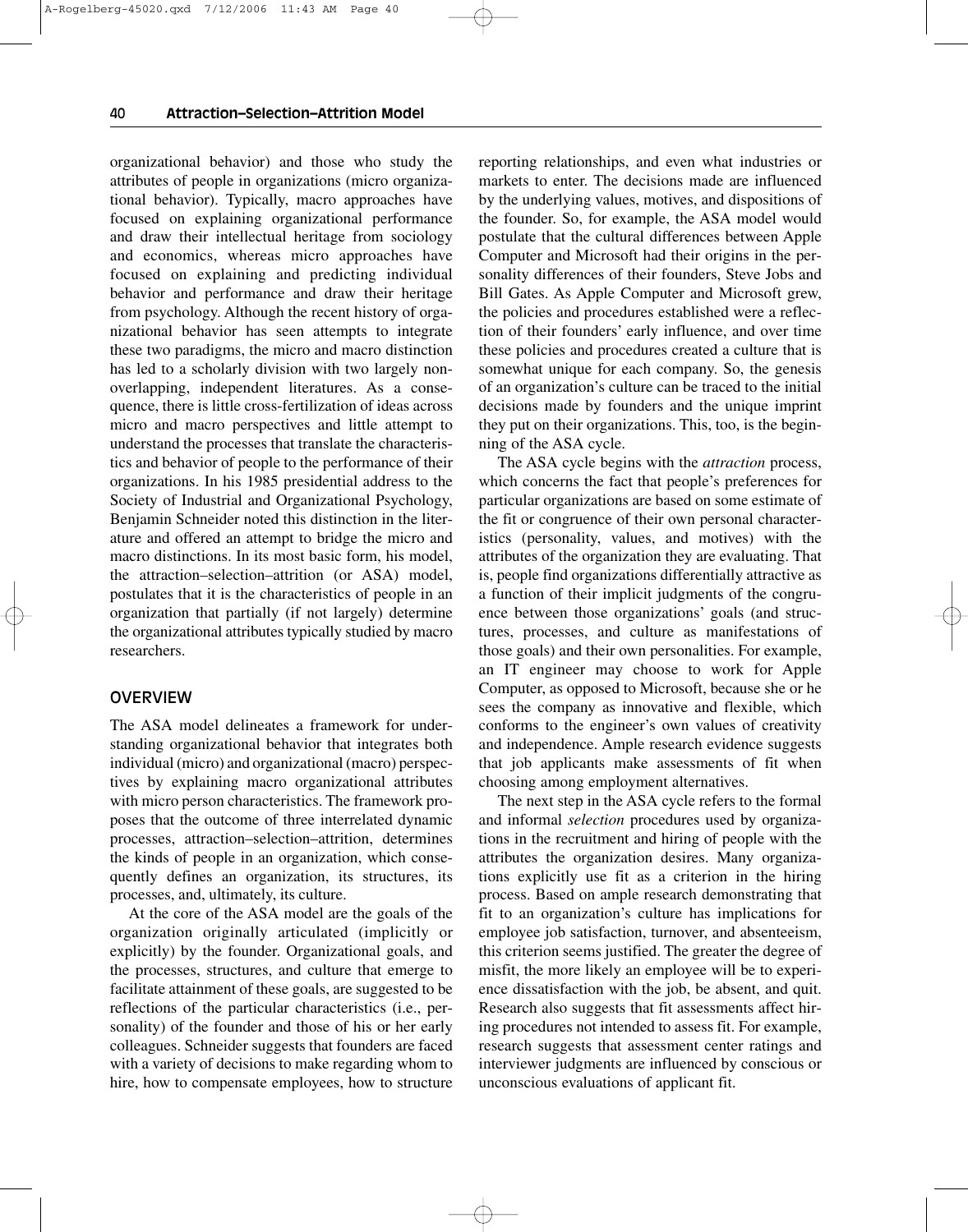Finally, the *attrition* process refers to the idea that people will leave an organization they do not fit. The turnover literature is quite clear about the fact that people who do not fit an organization will tend to leave it. Of course, economics and job market prospects moderate the extent to which people leave an organization they do not fit. In summary, ASA proposes that three processes—attraction, selection, and attrition—result in organizations containing people with distinct personalities, and it is these distinct personalities that are responsible for the unique structures, processes, and cultures that characterize organizations. Organizational and personal characteristics are self-reinforcing. The characteristics of people in an organization determine the policies and practices, which, in turn, determine the people who are attracted to and remain with the organization.

### IMPLICATIONS FOR ORGANIZATIONS

As an outcome of the ASA model, Schneider and colleagues postulated that organizations will become increasingly homogeneous over time. In other words, they will come to be populated by people of a similar personality profile.To assess this hypothesis, Schneider and colleagues examined the personality profiles of approximately 13,000 managers from 142 organizations in the United States. The organizations in their sample represented a broad cross section of industries. Consistent with the homogeneity hypothesis, their results suggested that managers were more similar to managers in their own organization than they were to managers in the other organizations. This remained true when you looked within an industry. That is, even within an industry, managers were more similar to others in their organization than they were to managers in other organizations within their same industry.

Although we previously indicated that there are positive consequences of good fit for people and organizations (regarding satisfaction, commitment, and turnover), the ASA model suggests that the outcome good fit could be detrimental to the long-term viability of an organization, particularly if an organization experiences volatility in its market. The primary negative consequences of good fit or homogeneity are the potential inability for an organization to sense changes in its environment and adapt to those changes and the demise of competitiveness through easily predictable decision making. There is limited research on the consequences of homogeneity for organizational

effectiveness, and the predictions made by the ASA model are complex. For example, the ASA model would predict that during the initial founding and early history of an organization, homogeneity breeds the commitment that is needed to retain people and grow the enterprise. Only after an organization matures and the market becomes more complex and turbulent does homogeneity produce negative consequences. Research does indicate that as the average tenure of the senior managers increases, the fit between the organization's strategy and demands of the business environment decreases. Although not a direct test of the negative consequences of homogeneity, this finding is consistent with the logic of the hypothesis. Additionally, research in social psychology on the effects of homogeneity on group problem solving supports the notion that groups engaged in creative problem-solving tasks do better if they are heterogeneous. The conflict that is created by different perspectives is important in these ill-defined problem-solving situations—situations analogous to the strategic decisions made by top managers. As this research implies, the ASA model predicts that the negative consequences of homogeneity may only manifest themselves at the upper levels of the organizational hierarchy (where managers are faced with strategic decisions). Elsewhere the positive benefits of homogeneity may outweigh the costs.

## IMPLICATIONS FOR ORGANIZATIONAL BEHAVIOR THEORY

The ASA model provides an example of multilevel organization theory. Specifically, the psychological attributes of people (in the collective) are hypothesized to be the antecedents of important organizational characteristics. In this way, the ASA model offers a bridge between the micro and macro perspectives. Additionally, the ASA model provides insight into a long-standing argument within psychology the person–situation debate. This debate seeks to determine which set of attributes (those related to the person, or the situation/environment) are the primary predictors of behavior. The ASA model suggests that the attributes of people shape their environments. The two sets of attributes are not mutually exclusive; rather, they are mutually determined. You cannot separate people from the situation.

*—D. Brent Smith*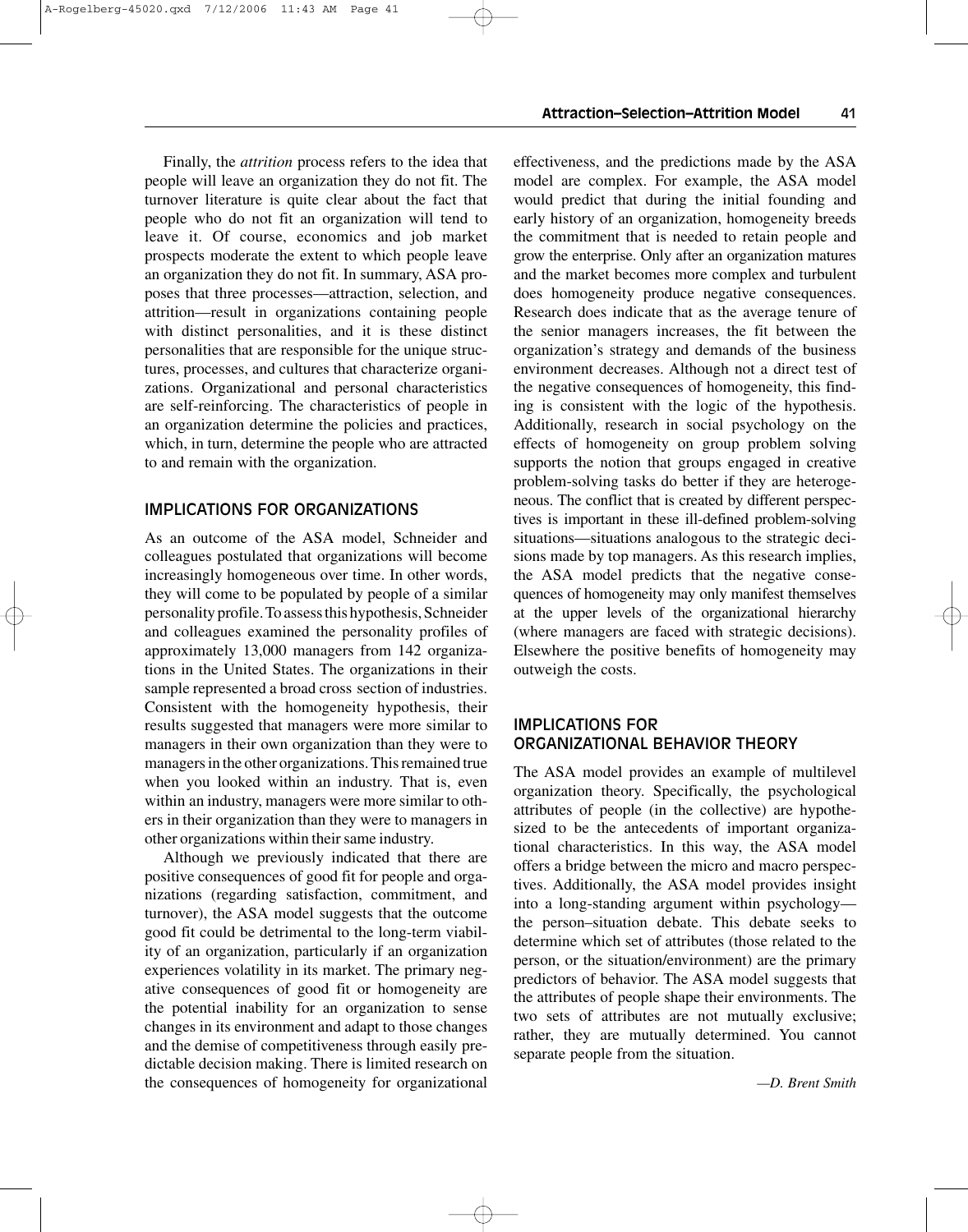#### 42———**Automation/Advanced Manufacturing Technology/Computer-Based Integrated Technology**

*See also* Employee Selection; Organizational Development; Person–Environment Fit; Prescreening Assessment Methods for Personnel Selection; Recruitment; Selection Strategies

## **FURTHER READING**

- Giberson, T. R., Resick, C. J., & Dickson, M. W. (2005). Embedding leader characteristics: An examination of homogeneity of personality and value in organizations. *Journal of Applied Psychology, 90,* 1002–1010.
- Schneider, B. (1983). Interactional psychology and organizational behavior. In L. L. Cummings & B. M. Staw (Eds.), *Research in organizational behavior* (Vol. 5, pp. 1–31). Greenwich, CT: JAI Press.
- Schneider, B. (1987). The people make the place. *Personnel Psychology, 40,* 437–454*.*
- Schneider, B., Goldstein, H., & Smith, D. B. (1995). The ASA framework: An update. *Personnel Psychology, 48,* 747–773.
- Schneider, B., Smith, D. B., Taylor, S., & Fleenor, J. (1998). Personality and organization: A test of the homogeneity of personality hypothesis. *Journal of Applied Psychology, 83,* 462–470.

# **AUTOMATION/ADVANCED MANUFACTURING TECHNOLOGY/COMPUTER-BASED INTEGRATED TECHNOLOGY**

*Automation* usually refers to the replacement of human work by machines. The word was first used by the Ford Motor Company in the 1940s to describe automatic handling and machine-feeding devices in their manufacturing processes. *Advanced manufacturing technology* (AMT) is a special instance of automation and usually refers to computer-based manufacturing technologies and support systems. Examples include computerized numerically controlled machine tools, computer-aided design, and computer-supported production control systems. There will be few, if any, manufacturing companies in the developed world that have not undertaken some investment in AMT.

*Computer-based integrated technology* (CIT) refers to higher levels of integration and comprises systems that cut across organizational functions. For example, enterprise resource planning (ERP) systems include a centralized database and sets of integrated software modules designed to manage all aspects of an organization's work processes, including production control, customer billing, and human resources. Estimating the uptake of CIT is difficult. However, a survey in Australia, Japan, and the United Kingdom, published in 2002, found that approximately 33% to 40% of larger manufacturing companies (employing more than 250 people) were significant users of CIT. The same survey in Switzerland reported substantial use in around 60% of companies. The findings are similar for ERP systems. By the late 1990s, it was estimated that around 40% of large U.S. companies and 60% of small ones had deployed ERP systems. By 2004, the worldwide market for ERP systems was estimated to be around \$79 billion per annum.

Over the last decade, there has also been growing investment in systems to integrate activities between organizations, a good example being e-business systems that allow electronic ordering and billing through a supply chain and on the part of customers. By the year 2000 it was estimated that around 20% to 25% of companies in the United States, Canada, Europe, and Australia were trading online, although the proportional value of goods traded online was much lower (less than 10%). It is almost certainly the case that these amounts have grown and will continue to grow.

## MOTIVES AND IMPACTS

Such investments are usually undertaken for a mix of motives. Machines may do the work more cheaply, more quickly, to a higher quality, with more repeatability, with reduced errors, and with reduced lead times. For these reasons, many companies have become enthusiastic adopters of such new technologies. They are also mindful that if they don't innovate, their competitors might, thereby gaining a significant advantage in the marketplace. This can feed so-called fads and fashions, often vigorously supported by an active community of suppliers of equipment and expertise, including consultants.

Unsurprisingly, such changes are also often accompanied by fears on the part of employees. Will the adoption of new technology lead to reduced headcount and thereby redundancy? Will the remaining jobs become deskilled, with previously skilled employees being reduced to unskilled labor?

It is certainly the case that the trend to automation can reduce headcount. To give a specific example, the city of Sheffield in the United Kingdom, famous for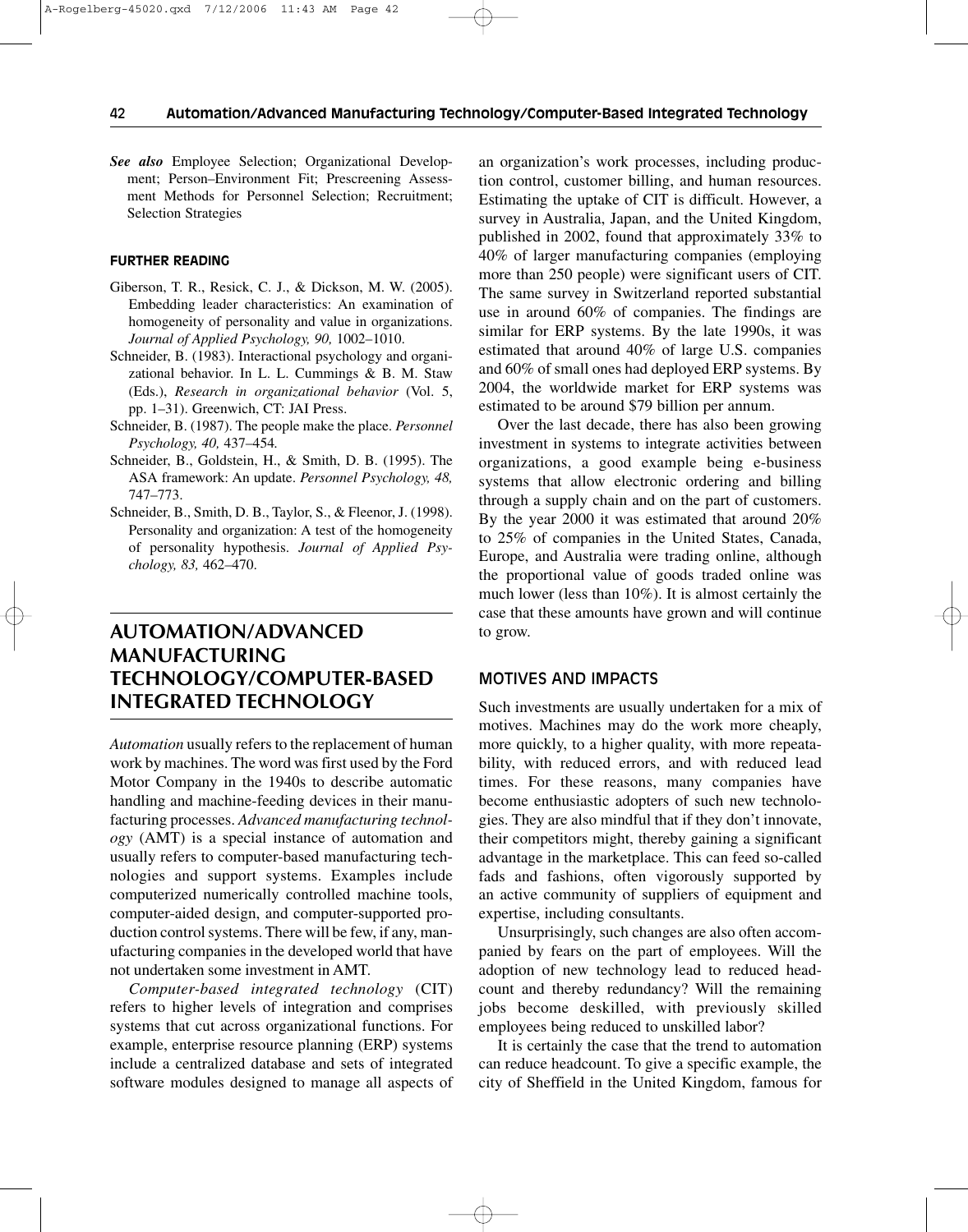its high-quality steel, produces the same amount as it ever did in its postwar prime, but now with 10% of the earlier workforce.

A-Rogelberg-45020.qxd 7/12/2006 11:43 AM Page 43

But at the same time, the development of computers and their increasing application to different domains has spawned whole new industries, thereby creating many new jobs. New organizations have grown up around the development, provision, marketing, and support of computer hardware and software, project management, knowledge management, computer simulations, software games and entertainment, and communications, to name just some—all enabled by the onset of sophisticated computerization.

Concerns over deskilling are equally complicated to assess in practice. Whereas some organizations have used computer-based operations to deskill their operators—for example, by turning them into machine minders—many others have upskilled their operations by asking their machine operators to write and edit computer programs and to solve complex machine problems. Also, as previously implied, at a more macro level, the onset of computerization has led to the creation of many new highly skilled professions.

The process is further complicated by the onset of globalization. Computer-based information and communications technologies now make it possible to move work around the world. A topical example is provided by the widespread use of customer call centers based in India. This may be to the benefit of the Indian economy, but it may not be perceived that way by employees in the developed world who see their jobs as being exported to regions where labor costs are significantly lower.

Three generalizations seem appropriate. First, such periods of change may be genuinely uncomfortable and threatening for the individuals concerned. It may be no real consolation in losing one's job to be told it is an inevitable long-term structural shift in the nature of the global economy. Second, such changes are likely to be easier to manage and endure during periods of economic growth rather than decline. A buoyant labor market certainly helps. And third, this is one of the reasons why most leading commentators in developed economies see their economic future in the development of highly skilled, high value-added, and highly innovative work, areas where education and skills are at a premium and where competition in a global economy is not solely dependent on the cost of labor.

## EFFECTIVENESS AND THE ROLE OF INDUSTRIAL/ORGANIZATIONAL PSYCHOLOGY

The foregoing description gives the impression of inevitability and, although difficult perhaps for some individuals in the short term, of benign and effective progress. However, the position on the ground is a good deal more complex. Let us look now at some of the data on the effectiveness of such new technologies.

The data from economic analyses, surveys, case studies, and expert panels is consistently disappointing. Turning first to ERP systems, many are scrapped (estimates vary between 20% and 50%), and overall failure rates are high (again, estimates vary, at around 60% to 90%). Indeed, it is now commonplace for economists to bemoan the lack of impact of investments in IT (information technology) on overall productivity over time.

The best estimate is probably that up to 20% of investments are true successes, genuinely meeting their goals; around 40% are partial successes, meeting some of their goals but by no means all; and around 40% are complete failures.

So, why are such investments often so disappointing, and what can be done about it? Many industrial/organizational psychologists have worked in this domain, most notably perhaps under the general banner of sociotechnical thinking. Their central proposition is that work systems comprise both technical and social systems and that companies cannot change one without affecting the other—it is the nature of systems that they are intrinsically interconnected. It follows that technical change requires active consideration to changes in working practices and processes, job designs and work organization, employee skills and competencies, training and education, human– computer interfaces, and the management of change. These are major issues, and the evidence is that many organizations focus too much on the technology, pay too little regard to the social, and fail to adopt an integrated systems perspective.

Several attempts have been made at formulating good practice guidelines, of which the following are representative:

- Senior managers should ensure that new technology investments meet the needs of the business. Senior managers should ask, "Why are we doing this? What benefit do we gain? Does it further our strategy?"
- Any technical change will require changes in business processes, working practices, job design, and